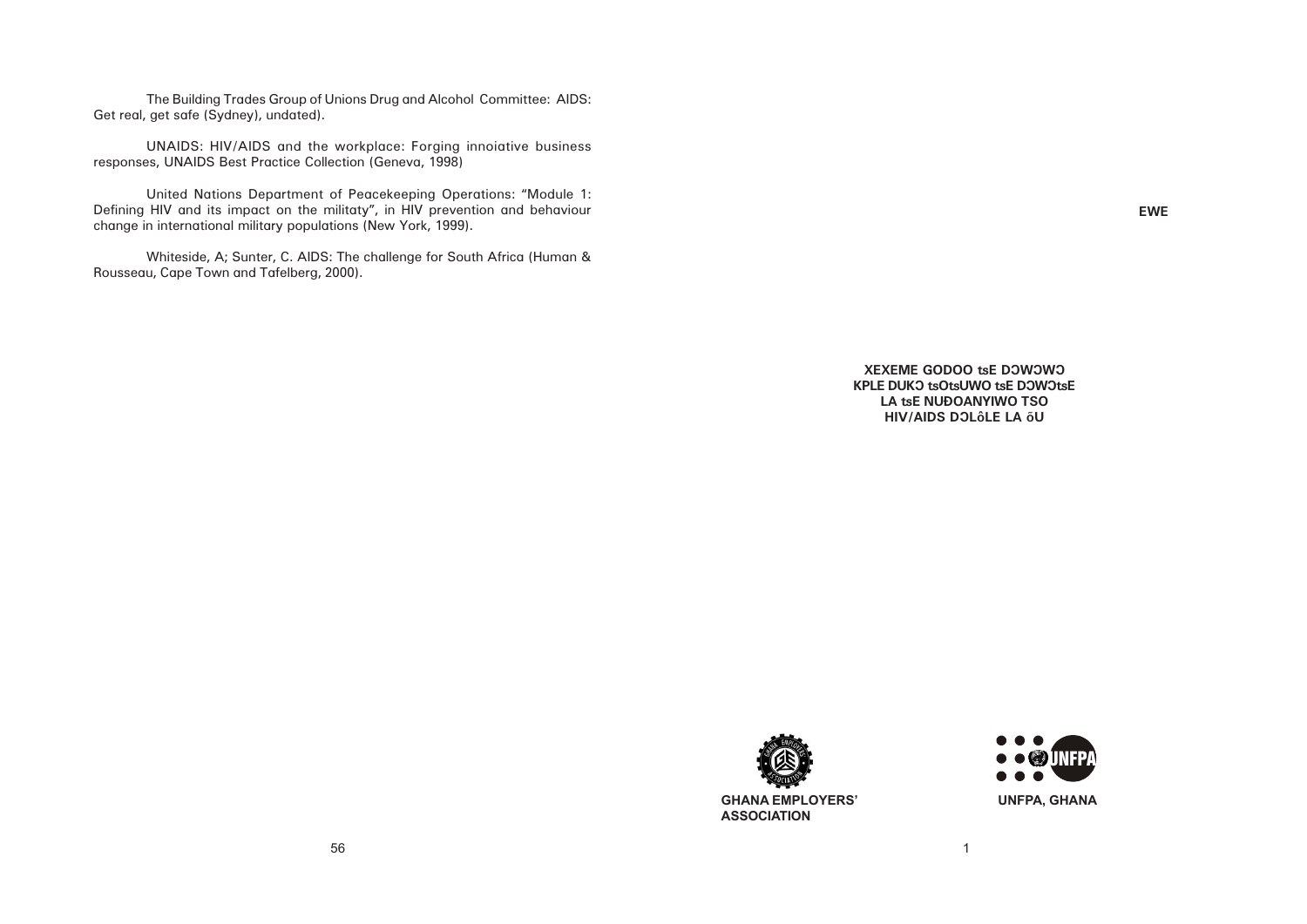# **ÅGÔDONYA**

HIV/AIDS doléle sia nye nu si kaka de xexeame godoo fifia eye wònye nu si ho ava de agbenono fe napvivi nuti vevie. Le Duko siwo me doléle võdi sia xo anyi no do me la, doléle la le nu gblẽm le ngoyidowo gakpomonunyawo, dedinono kple agbenono gbadzaa nuti menye fefe o. Le Afrika nyigba fe Sahara nutomewo me la, doléle la gble nu gede xoxo eye wòhiũ be woaho aua de enu kaba.

Kpe de fukpekpe si doléle sia dana de amewo kple wofe fometowo dzi nuti la, doléle sia le nu gblẽm le dukowo fe agbenono kple gakpomonunyawo nuti vevie. HIV/AIDS doléle sia le nu gblem le dowowo godoo le xexeame kple ame siwo nuti nusẽ le be woawo do la nuti. Nenema ke wòle gakpokpo dzi dem kpoto eye wòle fe dom na dowofewo le goawo ken me. Elabena ele dowowo dzi dem kpoto eye wòng be adanu kple nunya le bubum si woe be dowowo nuti nugblẽfewo le dzi yim. Kpe de esia nuti la HIV/AIDS le nu gblẽm le amewo fe gomekpokpo le dowowo me nuti vevito ku de vovototo dede ame me kple fewududu woma siwo yia dzi le dowolawo kple ame siwo le HIV/AIDS do lém la dome nuti.

Doléle sia kple efe nugblegble lo deviwo kple nyonuwo de eme, si na be vovototo dede nyonu kple nutsuwo dome fe wonawo gadzi de edzi eye wògade deviwo fe do sesẽ wowo wonawo hũ dzi.

Nu sia tae Duko tsofuwo fe Dowofe la doe kplikpaa be yeawo dodo ade de HIV/AIDS kple xexeme godoo fe dowowo nuti. Đodo sia ana be woate nu atsi dolélea fe kaka nu, kple ale si wòle nu gblẽm le dowolawo kple wofe fometowo nuti la nu, eye wõanye alododo toxa ade si akpe de amewo nuti. Đodo sia to asi nu toxe adewo dzi abe dzesidede HIV/AIDS doléle sia abe dowofe fe kuxi toxe ene, vovototo mademade amewo dome le amexoxo de dome me, sosominasoe le nyonuwo kple nutsuwo dome, HIV/AIDS dolélawo dodo kpo kple doléle la ta yayla kpakple kpekpedenu nana kple beléle tsotso na AIDS dolélawo. Esiawo nye gomedokpe na dodo siwo woawo de doléle sia nuti le dowofewo.

Nunlodi sia nye alododo kple dekawowo si le Duko tsofuwo fe Dowofea, efe alodzewo kpakple duko bubuwo dome la fe metsonu. Efia afodofe toxa efe adanudolawo, dôwôlawo, dôwôlawo fe habôbôwo kpakple kpekpedenunala bubuwo to dowofe nuti dodowo wowo, dodoawo dzi wowo le dowofe siwo me wo nudo wowo hiũ le la.

Egafia afodofe tso dolélea mu tsitsi kple beléle tsotso na fe wonawo kpakple dodo toxa wowo de ale si woafo nu tso enutie la na dokuisidowolawo .

Esia nye Duko tsofuwo fe Dowofea fe alododo toxa si wòna xexeame godoo hena avahoho de HIV/AIDS doléle võdi la nuti.

Nunlodi sia ana woakpo do nyuiwo awo le yeyiyi si me amegbeto fomea le

American Federation of Teachers: HIV/AIDS education project (Washington, DC, undated)

# **KPEÐEÅUNYA VII**

# **HEHENANA KPLE HEHEXÔXÔ DÔWÔNU TÔXÂWO KPLE NYANYANANA WÔNA BUBUWO**

American Federation of Government Employee: An AFGE guide: Women and HIV/AIDS (Washington DC, undated)

American Federation of Labour and Congress of Industrial Organizations (AFL-CIO):AIDS in the workplace A steward's manual (Washington, DC, undated)

American Federation of Labor and Congress of Industrial Organization (AFL-CIO): AIDS in the workplace Labor's concern (Washington, DC, undated

Canadian AIDS: Society/Canadian Union of Public Employees: ACT NOW: Managing HIV/AIDS in the Canadian workplace – A policy development and education manual (1990)

Canadian Union of Public Employees: Information kit on HIV/AIDS and the workplace (Ontario, 2000).

Communications Workers of America: CWA and US West respond To AIDS (1994)

Leather, S: "Why AIDS is a trade union issue", in Scientific World, 1992, Vol.36, No.2

National Union of Namibian Workers (NUNW): HIV/AIDS basic training manual (Namibia, 1995).

Rosskam, E: AIDS and the workplace; one module on Your health and safety at work: A modular training package (ILO), Geneva, 1996).

Public Services International: Focus: (ferney-Voltaire), Vol.8, No.1

Service Employees International Union: AIDS education project (undated)

Service Employees International Union: HIV/AIDS book: Information for workers (1991).

South African Motor Corporation (Pty) Ltd: Handbook on HIV/AIDS (2000).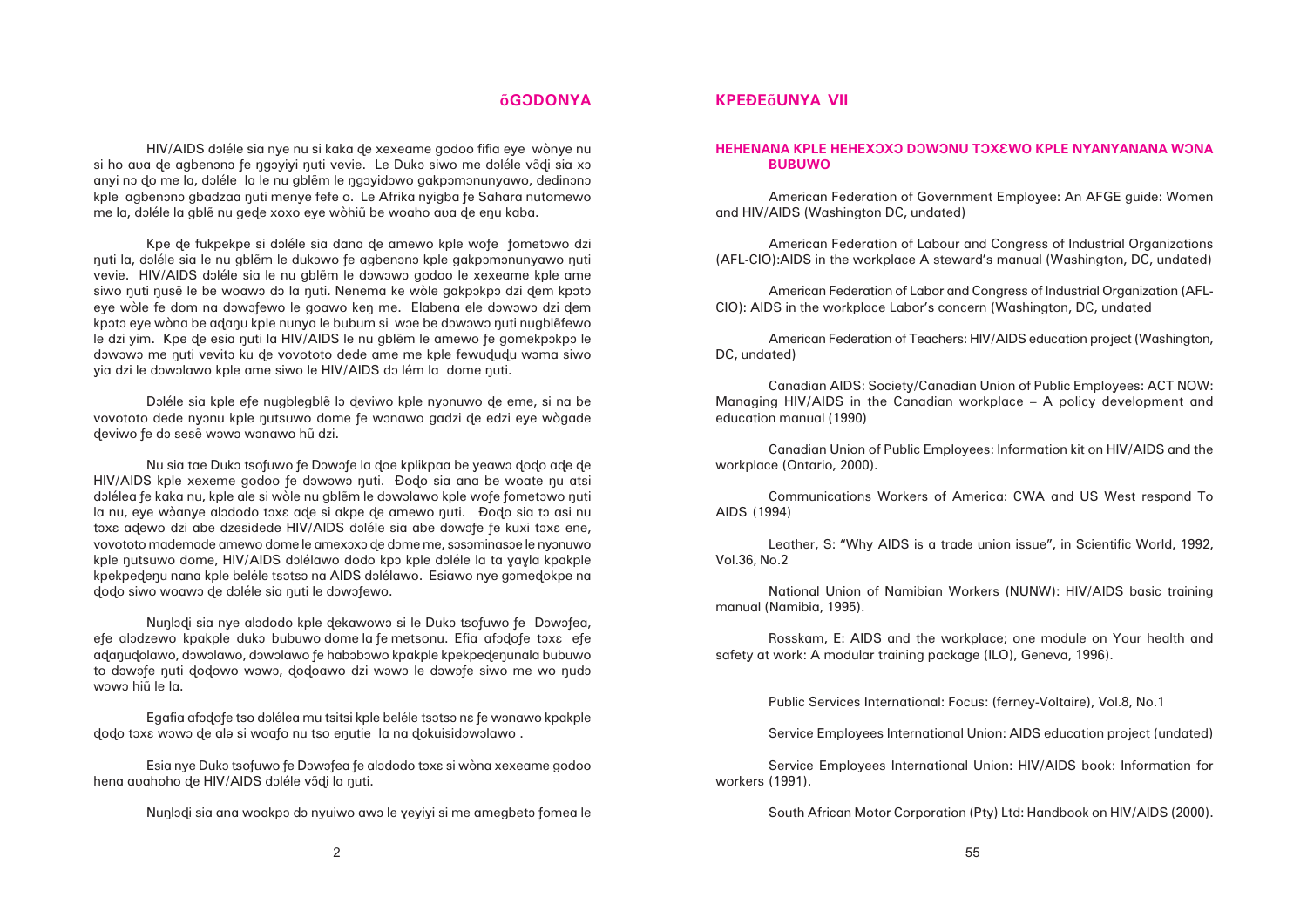Nunlodi sia nye gomedokpe si fo nu tso kuxi siwo li la nuti eye wòle mo kpom be nu nyui ade ado tso doléle sia kple do si wòwo de xexeame godoo fe dôwôwô dzi la me.

To nunlodi sia me la Duko tsofuwo fe dowofe la adzi alododo si wònaa dukowo kple duta duko siwo tso de le amewo fe gomekpokpo kple dowolawo fe nudzedzekpokpo kple ame siwo katū le HIV/AIDS do lém la fe nyawo me la de edzi.

> Geneva, Masa, 2001 Juan Samovia Dodzikpolagū

mining sector (Washington, DC, undated).

World Bank/International Finance Corporation (IFC) : HIV/AIDS and mining; IFC website

### DZIĐUĐU DOWOtsEWO KPLE ASRAFOWO

Civil-Military Alliance (CMA)UNAIDS: Winning the war against HIV/AIDS: A handbook on planning, monitoring and evaluation of HIV prevention and care programme in the uniformed services (Geneva, 1999).

Vancouver Health Department: AIDS in the workplace, education program for civic employees (Vancouver 1990)

Public Services International: Policy and programme on HIV/AIDS for PSSI affiliates and public sector workers (Ferney-Voltaire, 2000).

UNAIDS: AIDS and the military: UNAIDS point of view, UNAIDS Best Practice Collection (Geneva, 1998).

United Nations Military Planners and Commanders/United Nations Department of Peacekeeping Operations and Civil Military Alliance to Combat HIV/AIDS: Policy guidelines On HIV/AIDS prevention and control for United Nations Military planners and commanders (Geneva, Feb.2000).

United States Agency for International Development (USAID): AIDS briefs, military populations (Washington, DC, undated).

dzimadzemadze fe xaxa blibo ade me. Nusosrõ xoasi gedewo yi edzi tso avahoho de doléle võdi sia nuti xoxo. Duko vẽe adewo kpo nudzedze ade si woe be dolélea fe kaka de amewo kple nutomewo dome la dzi de kpoto blibo. Afodede nyuito ku de kplola adodoewo kpokpo, nutometowo fe asikpekpe de doa nu, dowowo aduadu kple duko siwo de ngo, HIV/AIDS dolélawo nuto kpakple hehexoxo tso doléle sia huti. Nu siawo dzie wotu nunlodi alo dodo sia do. Mloeba la, dowolawo kpokpo hena dodoa dzi wowo hũ le vevie hena dolélea nu tsitsi.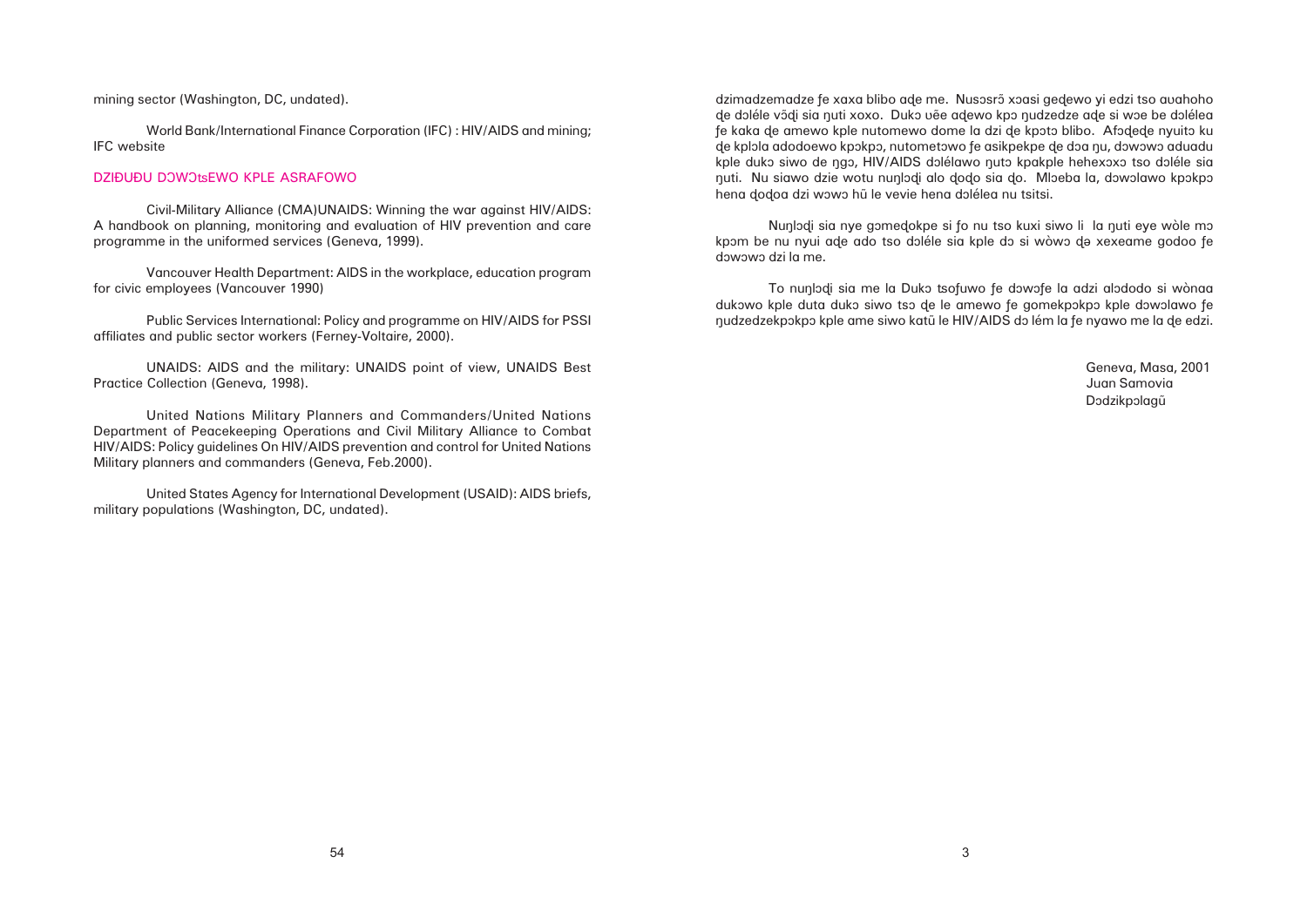# **EMENYAWO**

| õgodonya |                                                                       |  |  |                               |           |          |     | $\overline{2}$ |
|----------|-----------------------------------------------------------------------|--|--|-------------------------------|-----------|----------|-----|----------------|
| 1.       | Tadodzinu                                                             |  |  |                               |           |          | ,,, | $\overline{7}$ |
| 2.       | <b>Dodoawo nudowowo</b>                                               |  |  |                               |           |          |     | $\overline{7}$ |
| 3.       | Đodoawo fe goléfewo kple nyagbewo                                     |  |  |                               |           |          |     | 7              |
| 3.1.     | Goléfewo                                                              |  |  |                               | $\cdots$  |          | ,,, | $\overline{7}$ |
| 3.2      | Nyagbe siwo nudo wowo le nunlodi la me                                |  |  |                               |           |          |     | 8              |
| 4.       | Đodo veviwo                                                           |  |  |                               |           |          |     | 10             |
| 4.1      | Dzesidede HIV/AIDS doléle abe dowofewo fe kuxiwo ene                  |  |  |                               |           |          |     | 10             |
| 4.2      | Vovototo mademade ame me                                              |  |  |                               |           |          |     | 11             |
| 4.3      | õutsu alo nyonunyenye fe sosominasoe                                  |  |  |                               | $\ddotsc$ | $\cdots$ |     | 11             |
| 4.4      | Dowofe fe dzadzenono                                                  |  |  |                               |           |          |     | 11             |
| 4.5      | Hadomegbenono                                                         |  |  |                               |           |          |     | 11             |
| 4.6      | Dodokpowowo hena ame nyanya alo ame maxomaxo de do me                 |  |  |                               |           |          |     | 11             |
| 4.7      | Ametayayla                                                            |  |  | $\cdots$                      |           |          |     | 11             |
| 4.8      | Dowofe kadonyawo dziyiyi                                              |  |  | $\cdots$                      |           | $\cdots$ |     | 11             |
| 4.9      | Dolélea nu tsitsi                                                     |  |  |                               |           |          |     | 12             |
| 4.10     | Beléle kple alododo wonawo                                            |  |  |                               |           |          |     | 12             |
| 5.       | Gomekpokpo gbadzaa kple dodeasiwo                                     |  |  |                               |           |          |     | 12             |
| 5.1      | Dziduduwo                                                             |  |  | kple wofe donunola wonutefewo |           |          |     | 12             |
| 5.2.     | Dotowo kple wofe habobowo                                             |  |  |                               |           |          | ,,, | 16             |
| 5.3      | Dowolawo kple wofe habobowo                                           |  |  |                               |           |          |     | 19             |
| 6.       | HIV/AIDS doléle la nu tsitsi to nyanyanana kple<br>hehenana wonawo me |  |  |                               |           |          |     | 21             |

(Geneva, Mar. 1997)

human immunodeficiency virus (Geneva, 1988).

# TODZI MOZOZO KPLE UU MOZOZO

Neurobehavioural testing of HIV infected aviators, Draft position paper (Alexandra, 1996)

and rail transport workers and their unions (International Transport Workers' Federation, London, 2000).

AIDS prevention and care for transport workers in Uganda (London, 2000),

- WHO: Report of the Consultation on international travel and HIV infection
- WHO: Statement on screening of international travellers for infection with
- Aeropace: Medical Association Human Factors Committee (AsHFC):
- Bikaako-Kajura, W: AIDS and transport: The experience of Ugandan road
- International Transport Workers' Federation Proposals for a policy on HIV/
- Nueva Era en Salud/Civil Military Alliance to Combat HIV/AIDS. The
- Philippine Seamen's Assistance Program (PSAP)/ITF Seafarers' Trust
- WHO/ILO: Consenus statement from the counsulation on AIDS and
- Yeager, R. Inter-Organization Policy: Meeting on the Development of HIV/
	-
- Anglo American Corporation of South Africa Limited: HIV/AIDS: policy
- International Federation of Chemical, Energy, Mine and General Workers'
	-

Panamanian International Martime and Uniformed Services Sector STD/HIV/AIDS Project; executive summary (1998)

PSAP AIDS education programme for Filipino seafarers (Rotterdam, undated

seafarers (Geneva, Oct. 1989)

AIDS Prevention in the Maritime Sector, Background paper (London, Oct. 1997

Yeager, R. Norman, M. "HIV and the maritime – Seafarers and seaport workers: A hidden population at risk", in Civil-Miltary Alliance newsletter (Hanover, NH), Oct, 1997, Vol. 3, No.4

# TOMENUKUKU KPLE DZODZOME ÕUSE-DOAMENUWO

(1993).

Union (ICEM) Report and conclusions of workshop on HIV/AIDS (Johannesburg, 2001).

United States Agency for International Development (USAID):AIDS briefs,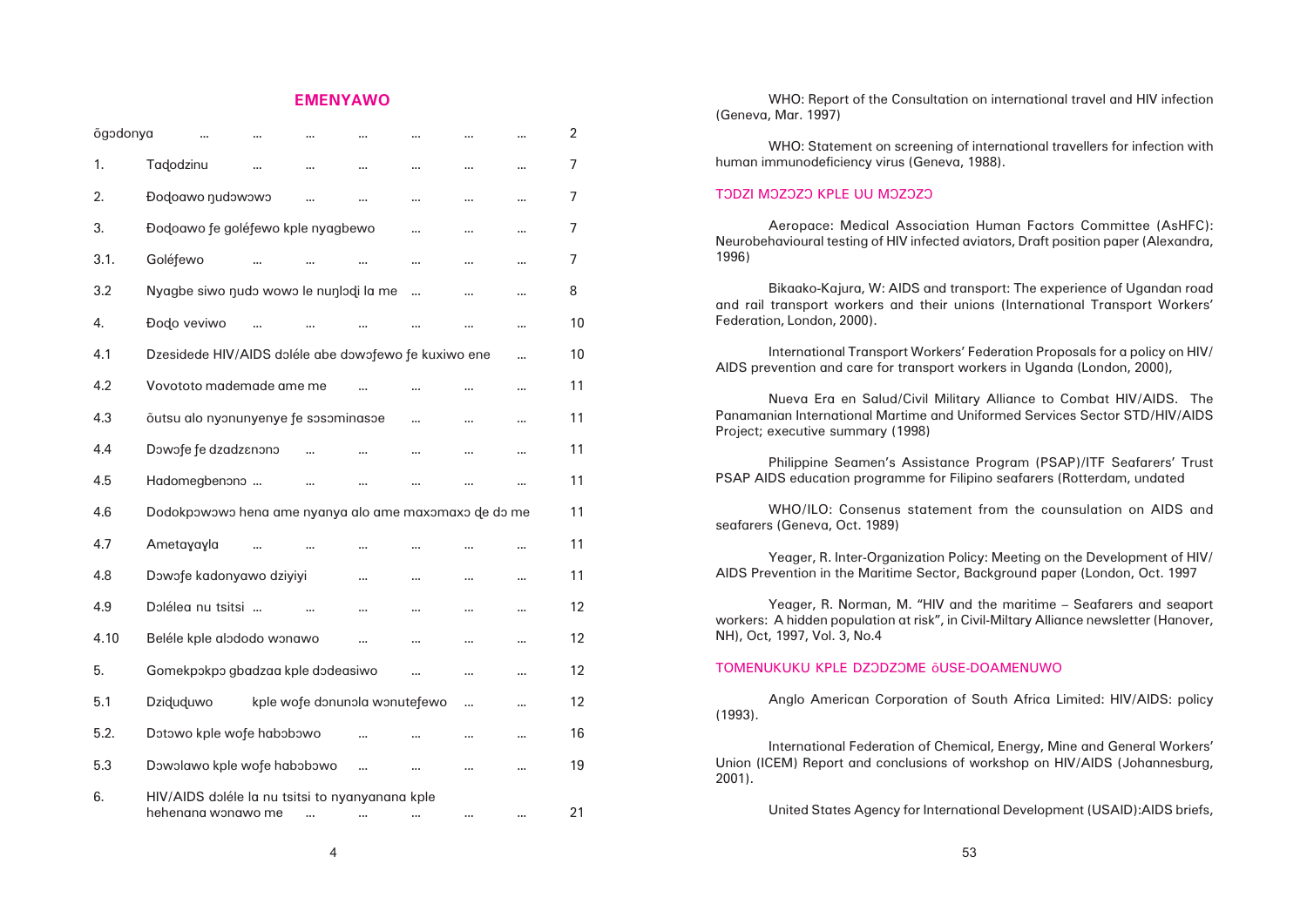| 6.1                                                  | Nyanyanana kple sidzedze nu nuti boblododowo      |  |  |  |        |          | 21 |
|------------------------------------------------------|---------------------------------------------------|--|--|--|--------|----------|----|
| 6.2                                                  | Hehenana wonawo                                   |  |  |  |        |          | 22 |
| 6.3                                                  | Wona siwo nye nutsuwo alo nyonuwo dede ko to      |  |  |  |        |          | 24 |
| 6.4                                                  | Đekawowo kple lũmesẽ me nono dodo de ngo wonawo   |  |  |  |        | $\cdots$ | 24 |
| 6.5                                                  | Wona siwo ahe totro va amewo fe agbenono me       |  |  |  |        |          | 24 |
| 6.6                                                  | Wona siwo yia dzi le nutomewo me                  |  |  |  |        |          | 25 |
| 7.                                                   | Hehenana                                          |  |  |  |        |          | 25 |
| 7.1<br>Hehenana domegũwo, dodzikpolawo kple dowolawo |                                                   |  |  |  |        |          |    |
|                                                      | fe amegũwo                                        |  |  |  |        |          | 26 |
| 7.2                                                  | Hehenana zoha - hehenalawo                        |  |  |  |        |          | 26 |
| 7.3                                                  | Hehenana dowolawo tefenolawo                      |  |  |  |        |          | 27 |
| 7.4                                                  | Hehenana lũmesẽ kple dedinono-gbo-kpokpo dowolawo |  |  |  |        |          | 27 |
| 7.5                                                  | Hehenana adzonu dowofea/dowolawo fe dodziokpolawo |  |  |  |        |          | 28 |
| 7.6                                                  | Hehenana dowola siwo dea asi amegbeto fe uu kple  |  |  |  |        |          |    |
|                                                      | lũmetsi bubuwo me                                 |  |  |  |        |          | 28 |
| 8.                                                   | Dodokpowowo                                       |  |  |  |        |          | 29 |
| 8.1                                                  | Amexoxo de dome fe moxenuwo                       |  |  |  | ,,,    |          | 29 |
| 8.2.                                                 | Moxexe na ame ku de megbeganyawo nu               |  |  |  |        |          | 29 |
| 8.3                                                  | Adzame dodokpowowo tso dolélea fe kaka nuti       |  |  |  |        |          | 30 |
| 8.4                                                  | Lolonu fua dodokpowowo                            |  |  |  | $\sim$ | ,,,      | 30 |
| 8.5                                                  | Dodokpowowo kple doyoyo le doléle la xoxo megbe   |  |  |  |        |          | 30 |
| 9.                                                   | Beléle kple alododo                               |  |  |  |        |          | 30 |
| 9.1                                                  | HIV/AIDS tsotso so kple doléle sese bubuwo        |  |  |  |        |          | 31 |
| 9.2                                                  | Adanuxoxo                                         |  |  |  |        |          | 31 |

| World Consultation of Teachers' International Organizations: Consensus |  |  |
|------------------------------------------------------------------------|--|--|
| statement on AIDS in schools (undated).                                |  |  |

### LAMESE-ME-NONO

Evans, C. Private clubs and HIV/AIDS: A guide to help private clubs with the effects of HIV and AIDS. Premier Club Service Department Assocaition of American (Aleyandra, undated

Centres for Disease Control and Prevention: "Recommendations for prevention of HIV transmission in health-care settings", in morbidity and Mortality Weekly Report (MMWR) (Atlanta) 21 Aug. 1987, Vol. 36, No.2

Centres for Disease Control and Prevention: "Guidelines for prevention of transmission of human immunodeficiency virus and hepatitis B virus to health-care and public safety workers" in Morbidity and Mortality Recommendations and Reports (Atlanta, 1998), Vol 47, No. RR.7

Garner, J.S.: Guidelines for isolation precautions in hospitals, Hospital Infection Control Practices Advisory Control Committee, CDC (Atlanta, 1996)

ICN (International Council of Nurses): Reducing the impact of HIV/AIDS on nursing-midwifery personnel (Geneva, 1996)

United States Agency for International Development (USAID): AIDS briefs; health sector (Washington, DC, undated)

WHO/ILO: Statement from the Consultation on action to be taken after occupational exposure of health care workers to HIV (Geneva, Oct, 1989)

### AMEDZRODZEtsEWO, BELÔLE KPLE MODZAKA TSAÐIÐI WONAWO

Caribbean Epidemology Centre (CARELC) HIV/AIDS in the workplace – A programme for the tourism industry, Caribbean Tourism Health, Safety and Resource Conservation Project (CTHSRCP) (Trinidad and Tobago, 2000)

International Hotel and Restaurant Association/Pacific Asia Travel Association UNAIDS: The challenge of HIV/AIDS in the workplace. A guide for the hospitality industry (Geneva and Paris, 1999).

Moomaw, P: "When an employee says, 'Boss, I have AIDS", in Restaurants USA (National Restaurant Association, Washington, DC), Mar. 1996

United States Agency for International Development (USAID) AIDS briefs, tourism sector (Washington, DC, undated)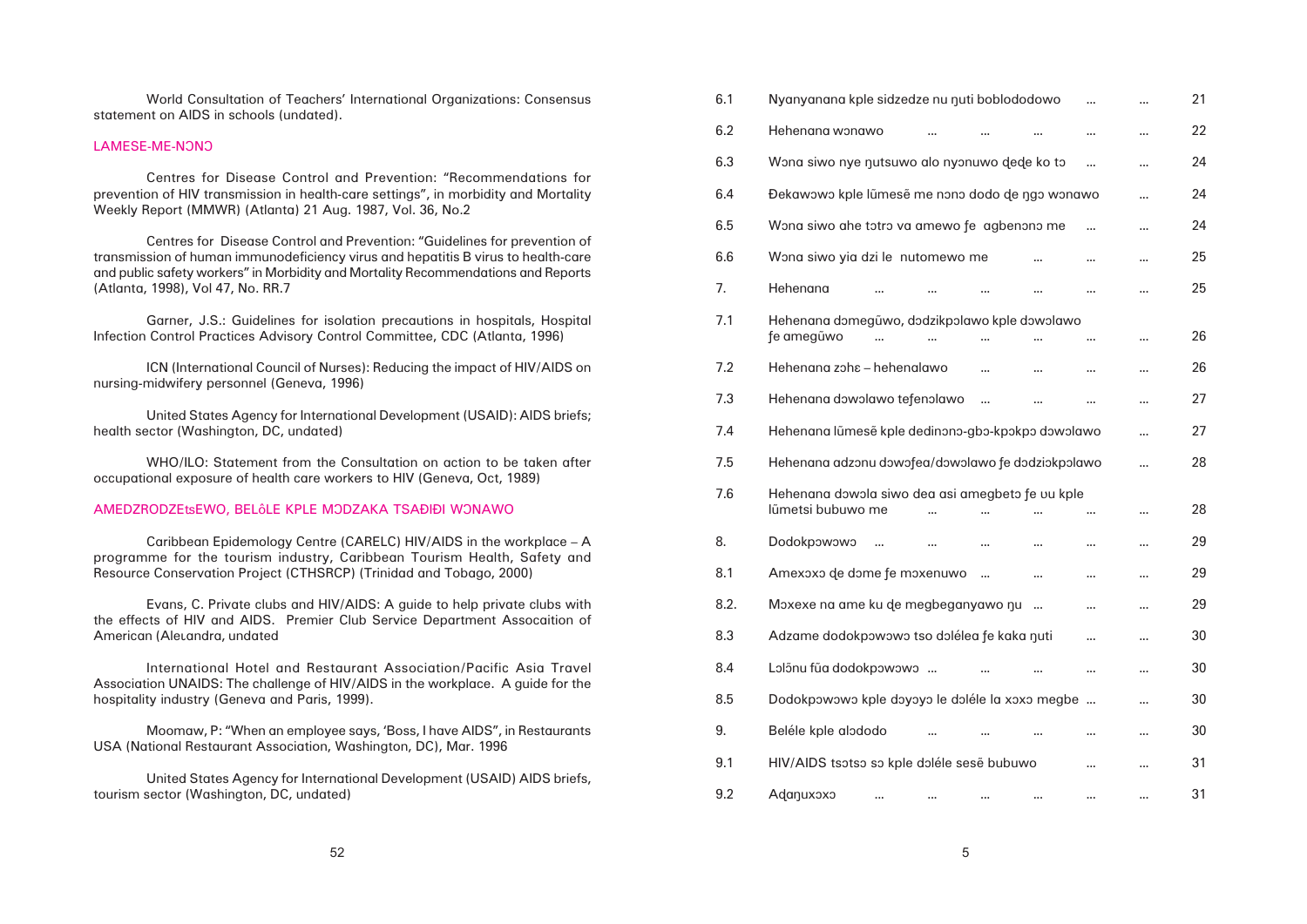| 9.3  | Dowowo kple lūmese-me-nono wonawo                                                        |  |     | 32 |
|------|------------------------------------------------------------------------------------------|--|-----|----|
| 9.4  | Đekawowo kple dokuisidowolawo kple nutome habobowo                                       |  |     | 33 |
| 9.5  | Gomekpokpo                                                                               |  |     | 33 |
| 9.6  | Gomekpokpo le megbeganyawo me                                                            |  |     | 33 |
| 9.7  | Vovodede kple ametayayla                                                                 |  |     | 33 |
| 9.8  | Dowolawo kple wofe fometowo fe kpekpedenu wonawo                                         |  | 34  |    |
|      | Kpedenunyawo                                                                             |  |     |    |
| I    | Doléle la kple emetsonuwo nuti koko                                                      |  |     | 35 |
| ΙΙ.  | Doléle la xoxo dzi dede kpoto                                                            |  |     | 41 |
| Ⅲ.   | Afodofe kple dodo siwo wowo de HIV/AIDS doléle la fe<br>dodowo nudowowo nuti le dowofewo |  |     | 43 |
| IV.  | ILO tse Nunlodiwo                                                                        |  |     | 45 |
| V.   | Dutadukowo kple duko me fe afodedewo ku de HIV/AIDS<br>doléle la nuti                    |  |     | 48 |
| VI.  | Dowofewo fe dodowo, afodedewo kple nyanyanana wonawo                                     |  |     | 51 |
| VII. | Hehenana kple hehexoxo dowonu toxawo kple<br>nyanyanana wona bubuwo<br>$\cdots$          |  | ,,, | 55 |

# **KPEÐEÅUNYA VI**

# DOWOtsEWO tsE ĐOĐOWO, AFOĐEĐEWO KPLE NYANYANANA WONAWO

### AGBLEDEDE

Barnett, T, "Subsistence agriculture", in Barnett, A: Blas, H, Whiteside, A (eds): AIDS brief for sectoral planners and managers (Geneva, GPA/UNAIDS, 1996)

Du Guerny: J: AIDS and agriculture in Africa Can agricultural policy make a difference/, FAO Sustainable Development Department (Rome, 1999)

Schapink, D. et al: Strategy to involve rural workers in the fight against HIV/AIDS through community mobilisation programs, draft for review: Paper discussed at a regional workshop on community participation and HIV/AIDS, June 2000, United Republic of Tanzania (Washington, DC, Wprld Bank Rural HIV/AIDS Initiatives, 2000).

Southern Africa AIDS Information Dissemination Service (SAFAIDS): AIDS and African smallholder agriculture (Zimbabwe, 1999)

### **HEHENANA**

Education International AIDS: Save the children and teachers, Executive Board resolution on HIV/AIDS and education (Brussels, 2000)

Florida International University (FIU) Health Care and Wellness/FIU: AIDS: Committee Action guidelines for FIU employees HIV/AIDS information (Florida, 1999)

FIU Health Care and Wellness Center et al: Action guidelines for students, HIV/AIDS information (Florida, 1999) Kelly: M.J. "What HIV/AIDS can do to education, and what Education can do to HIV/AIDS" (Lusaka, 1999), in Best Practice Digest, UNAIDS website

Sexually information and Education Council of the United States (SHECUS): "HIV/AIDS peer education New York City schools" in SHOP TALK (School Health Opportunities and Progress) Bulletin (Brooklyn) 16 Aug. 1996, vol,1, Issue 5

UNAIDS School health education to prevent AIDS and STD: A resource package for curriculum planners (Geneva, 1999).

University of Queensland: HIV policy and guidelines":in Handbook of University policies and procedures Brisbane, 2000)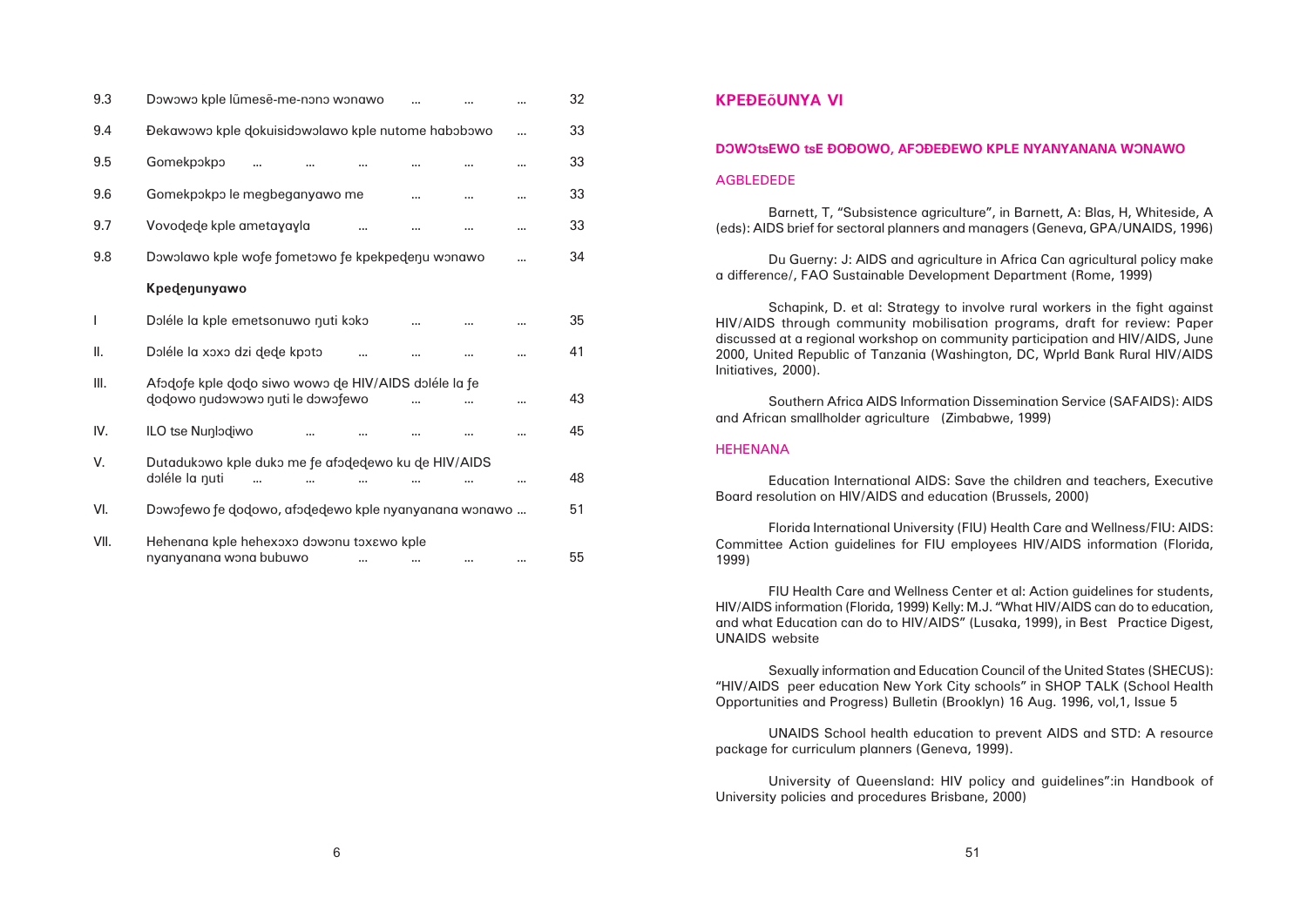dukplolawo, wo tefenolawo, lũmesẽdowolawo, HIV/AIDS doléle nuti nusrõlawo kpakple ame siwo katū le alo dom doléle sia nu tsitsi la dome. (esia lo nutome, habobo kple habobo siwo menye dzidudu to o la de ame).

b. Dowofewo fe asidada de nu dzi kple d. Dowofewo fe dodowo kple wonawo me.

# **TAÐODZINU**

### 1. TAÐODZINU

Nunlodi sia fe tadodzinue nye be wòafia afodofe adewo siwo nudo woawo atso tsi HIV/AIDS doléle sia nu le xexeame godoo kple ale si woado dowona nyuiwo fe nyawo de ngoe.

- a. HIV/AIDS dôléle la nu tsitsi
- b. **Đodo kple afodede si ana be woatsi HIV/AIDS** doléle la fe nugbegble le xexeame nu.
- d. Beléle kple kpekpedenu si woana dowola siwo xo HIV/AIDS doléle sia.
- d Ale si woade doléle sia kple vovototo dede ame me fe kuxi si HIV doléle sia hena vana la da.

# 2. ÐOÐOAWO õUDOWOWO

Woawo nunlodi sia nudo hena:

- a. dowofewo, nutomewo, nutomegũwo, habobowo, dukowo kple dukofofuwo fe ngoyiyi to wowo de dodo siawo dzi me.
- b. numedzodzro, nyatabiabia, numedede kple dekawowo de sia de fomevi le
- d. 
oudzedzekpokpo to dowowo aduadu kple ame siwo katū tso de le doléle sia fe nya me le:
	- 1 a. Dukplosewo, dodowo kple wonawo.
		- -
- 3 ĐOĐOAWO tsE GOLôtsEWO KPLE NYAGBEWO
- 3.1 Goléfeawo

Nunlodi sia ku de:

can companies do? (Harare Organization of African Trade Union Unity, 1997)

South African Motor Corporation (Pty) Ltd. SAMCOR Policy/Letter on HIV/ AIDS (1999).

UNAIDS/The Global Business Council on HIV & AIDS/The Prince of Wales Business Leaders Forum (PWBLF): The business response to HIV/AIDS: Impact and lessons learned (Geneva and London 2000).

UNAIDS: PHILACOR Corporation Private sector HIV/AIDS reponses (Philippines): Best Practice Collection (Geneva, 1999)

United States Office of Personnel Management: HIV/AIDS policy guidelines (Washington, DC. 1995.

# DOWOLAWO tsE HABOBOWO

American Federation of Labour and Congress of industrial Organizations ((AFL-CIO): Resolutions on HIV/AIDS (1991 and 1993).

Canadian Labour Congress: National policy statement on AIDS and the workplace: A guide for unions and union members (Ottawa, 1990).

Caribbean Congress of Labour: Role of trade unions in AIDS awareness, objectives and strategies, Statement from Caribbean seminar on trade unions and HIV/AIDS, Sep. 1990)

International Confederation of Free Trade Unions (ICFTU): Congress statement on fighting HIV/AIDS (Revised) (doc. 17GA/8:14, 1 Apr, 2000)

ICFTU/Botswana Federation of Trade Union: The Gaborone trade union declaration on involving workers in fighting HIV/AIDS in the workplace (Gaborone, Sep. 2000)

National Amalgamated Local and Central Government and Parastatal Manual Workers' Union (NALCGP-MWU), Botswana: Policy and workplace and workplace guidelines (undated).

Service Employees International Union: Fighting AIDS disrimination through union action (Washington DC, 1996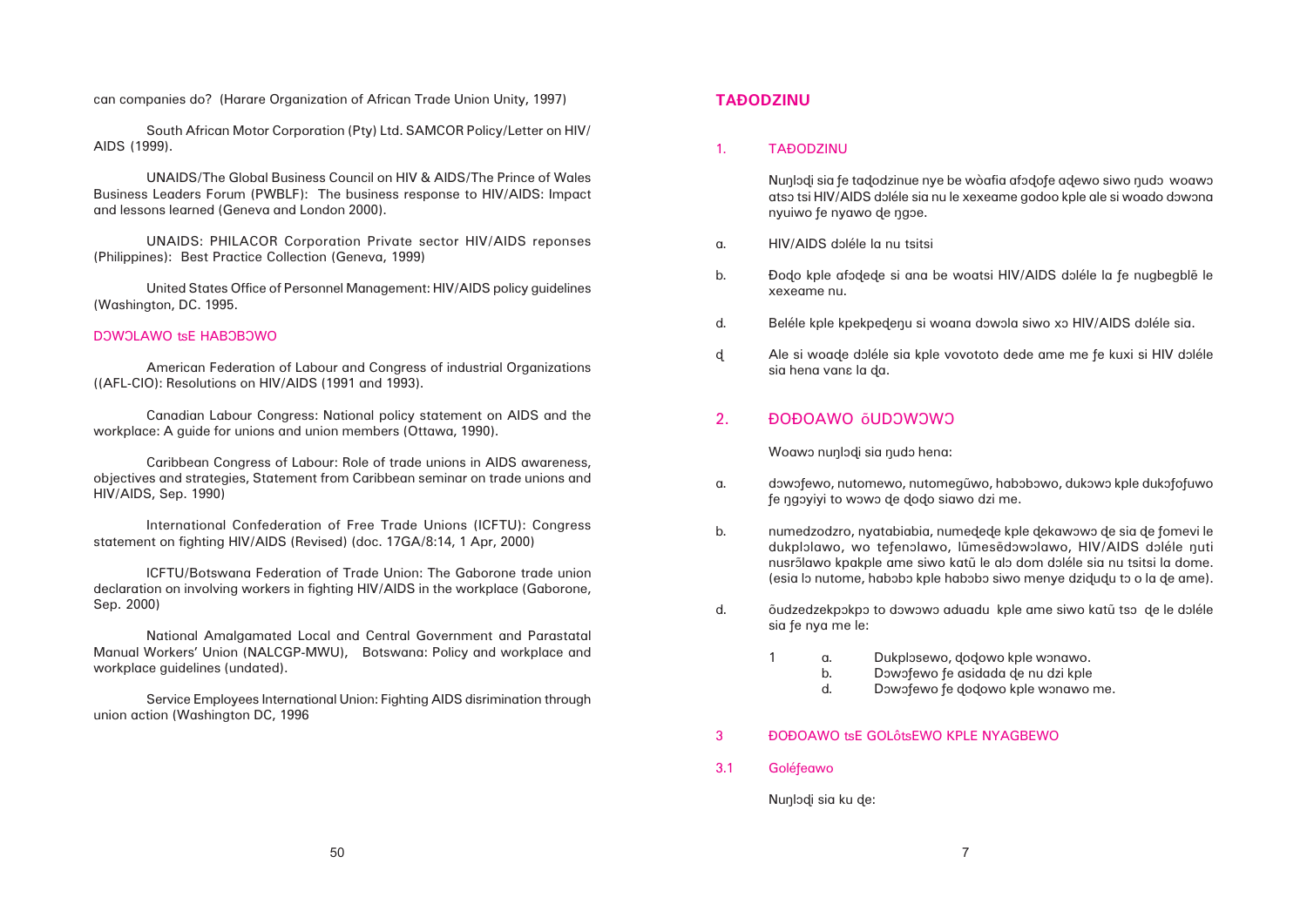- a. dôtowo katū kple dôwôlawo (dôbialawo siaa) nuti le dzidududôwôfewo kple ðokuisidôwôñewo kple
- b. dowona de sia de fomevi, le kpôdenu me, dzidudu alo dokuisido nuti.

### 3.2 NYAGBE SIWO ÕUDO WOWO LE NUÕLOĐI LA ME.

- HIV (the Human Immunodeficiency Virus) nye doléle ade si gbodzona asrafo siwo woa aua kple dohekuiwo alo dolékuiwo le ame fe lũme ale gbegbe bena womagate nu awo aua adu doléle adeke dzi o eye wòhea AIDS doléle vana.
- AIDS ( Acquired Immune Deficiency Sydrome) nye doléle nonome vovovowo fe fufofo si woyona le Enlisigbe me be: "opportunistic infections and cancers" Enye doléle si womete nu le dadam va se de fifia o.

Wowo nya sia nudo le nunlodi sia me le gomedede si wona vovototo dede ame me la ta (kpo Amexoxo de do wofewo kple Dowowo) le Takpekpe, 1958 (No III) si me

wode HIV dolélawoe. Kpe de esia nuti hue nye vovototo dede ame me nuwonawo ku de dowola siwo wobu be woxo HIV dolélea de wofe nyonu alo nutsu nyenye ta.

### **Vovototo dede ame me**

Womitowo - wowo nya sia nudo le gomedede si "Vovational Rehabilitation and Employment Convention" (Dowofe kple nusrofe siwo me woxoa womitowo dede ko do la fe Takpekpe si wowo le fe, 1983 (No 159) me la nu. Ame siawoe nye esiwo si mokpokpo adeke mele na gomekpokpo le wo xoxo de do adeke me o, de wofe womitonyenye le nutilu alo le susu me ta.

Doto: Ame alo dowofe si xoa dowolawo de do me to agbalenonlo alo egbogblo na wo me si nye kpedodzi abe ale si wòle dukplose la fe dodo me ene. Dziduduwo, dokusidowolawo kple ame deka deka adewo ate nu anye dôtôwo.

### Dowofe siwo kpoa Lũmesẽ Me Nono Me Dowo/Nyawo Gbo **(Occupational Health Services (OHS)**

Enye Dowofe Siwo Kpoa Lũmesẽ Me Nono Dowo/Nyawo Gbo. Wowo nyagbe sia nudo de nyanlodi sia me de ale si wodoe le OHS fe Takpekpe si wowo le fe 1985 (No.161) me be, lũmesẽ me nono dowo si fe dodeasi vevitoe nye be woatsi dolélewo nu eye woado adanu na dowolawo kple wo tefenolawo, ku de nu siwo hiũ na wowo be dowolawo nawo do le dedinono

### B. DUKOWO

### **Dziðuðu**

Centres for Disease Control and Prevention: "1999 USPHS/IDSA Guidelines for the prevention of opportunistic infections in persons infected with human immunodeficiency virus", in Morbidity and Mortality Weekly Report (MMWR) (Atlanta), see Appendix: "Environmental and occupational exposures", 20 Aug. 1999, Vol. 48, No.RR-10, pp. 62-64

Citizens: Commission on AIDS: on AIDS: Responding to AIDS: Ten principles for the workplace (New York and Northern New Jersey, 1988).

Minister of Public Service Labour and Social Welfare, Zimbabwe: Labour relations (HIV/AIDS regulations (Zimbabwe, 1998

Namiban Ministry of Labour: Guidelines for implementation of national code on HIV/AIDS in employment (Namibia, 1998), No.78

Namibian Ministry of Labour: Code of good practice: Key aspects of HIV/ AIDS and employment (Namibia, 2000), No. R. 1298

South African Department of Health/Community Agency for Social Enquiry (CASE): Guidelines for developing a workplace policy programme on HIV/AIDS and STDs (Mar. 1997)

United States Department of Health and Human Services:Small-Business guidelines: How AIDS can affect your business (Washington, DC, undated.

Western Australia Commission: Code of practice on the management of HIV/AIDS and hepatitis at workplace (West Perth, Sep. 2999).

### DOTOWO tsE HABOBOWO

Caribbean Employers: Confederation: A wake up call to employers in the Caribbean, Presentations from the Conference on HIV/ AIDS/STDs in the Workplace (Surname: Apr. 1997)

Christie,A.: Working with AIDS: A guide for business and business people (Bradford and San Francisco, Employers' Advisory Service on AIDS & HIV, 1995)

Federation of Kenya Employers (FKE): Code of conduct on HIV/AIDS in the workplace (Kenya, 2000).

Loewenson, R (ed) Cpmpany level interventions on HIV/AIDS – 1: What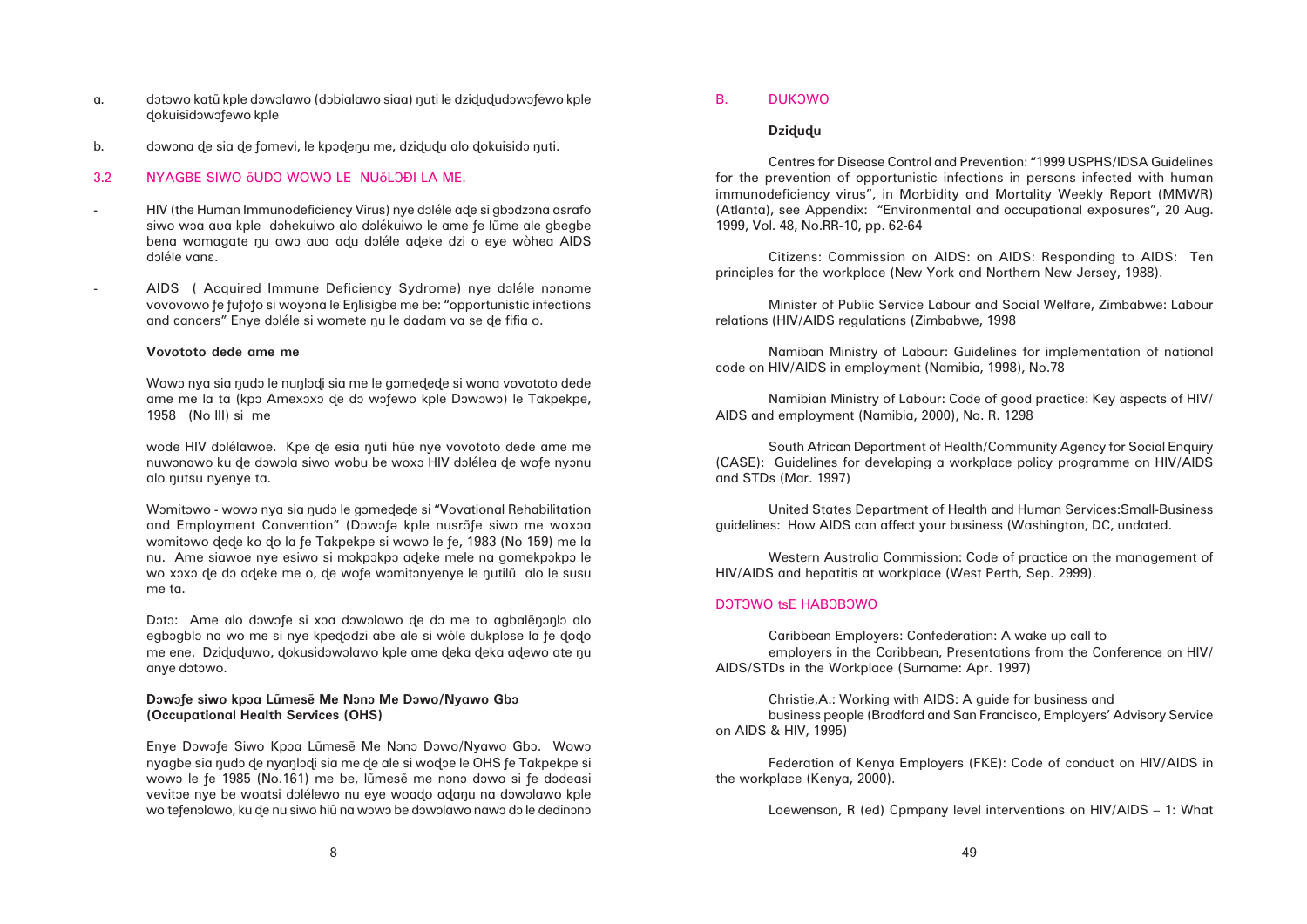### **Åutsu alo Nyônunyenye**

Esia fo nu tso dzidzime nonome kple hodomegbenono fe vovototo dede nutsu kple nyonuwo dome nuti. Õutsu alo nyonunyenye nye dzidzime nonome nunana eye hadome-gbenono ku de ame fe dodeasi alo dowona si nonome sia he va la nu. Nyonu alo nutsu fe dowona nye nu si wòsrona to hadomegbenono me. Le mo gede nu la, esia ku de duko de sia de kple efe dekonuwo nuti. Le kpodenu me do si ame wona la ku de fe si wòxo, efe dzotsefe, dzixose kple tefe si wòtso la nuti. Egadea dzesi dofe si le esi le hadome la hū. Nenema ke nògaku de anyigba si dzi wòtso la fe nonome, gakpomonunyawo kple dukoa fe dunyahehe wonawo hu nuti.

### **ST 1 : (Doléle siwo woxona to gbodzdo me)**

Doléle siwo woxona to gbododo me la dometo adewoe nye sifilis, "chancroid," chlamydia", "gonorrhoea" (godo alo nulo). Elo seselelume siwo katū gbododo doxoleamenu si woyona le Enlisigbe me be "STD" la hena va ame dzii la ðe eme.

### **Dôwôna xôxô le ame si**

Nya sia gomedede ku de Dowona xoxo Le Ame si fe Takpekpegu si wowo le fe 1982 (No.158) la me nu. (Termination of Employment Convention, 1982 (No 158). Esia gomee nye ame nyanya le do me si nyea dotowo fe nudodo

### **Åuðôðô ðo Gbadzaa**

Esia ku de nu siwo woawo atso tsi dohekui si woyona le Enlisigbe me be "blood-borne pathogens" la nu. (Kpo efe gomedede le Appendix II me)

# **KPEDEÅUNYA V**

### **DUTA-DUKÔWO KPLE DUKÔ ME ÑE AFÔÐEÐEWO KU ÐE HIV/AIDS DÔLÉLE LA ÅUTI.**

### A. Duta-dukôwo

Council of Europe, European Health Committee: Medical examinations preceding employment and/or private insurance. A proposal for European guideline (Strasbourg, May 2000).

Family Health International Private sector AIDS policy, business managing HIV/AIDS: A guide for managers (Research Triangle Park, NC, 1999)

Office of the High Commissioner for Human Rights (OHCHR/UNAIDS: HIV/ AIDS and human rights International guidelines (New York and Geneva, 1998)

Southern African Development Community (SADC): Code on HIV/AIDS and employment in the Southern African Development Community (Zambia, 1997).

UNAIDS: Guidelines for studies of the social and economic impact of HIV/ AIDS (Geneva, 2000).

UNAIDS: AIDS and HIV infection, information for United Nations employees and their families (Geneva, 1999)

UNAIDS/IPU (Inter-Paarliamentary Union): Handbook for legislators on HIV/AIDS: law and human rights (Geneva, 1999), see "Annotated international guidelines".

United Nations: Resolution 54/283 on the review of the problem of human immunodeficiency virus/acquired immunodeficiency syndrome in all aspects, adopted by the General Assembly at its 54th Session, New York, 14 Sep. 2000.

United Nations Commission on Human Rights: Discrimination against HIVinfected people or people with AIDS; Final report submitted by Mr. Varela Quiros (Geneva, 28 July 1992)

WHO; Guidelines on AIDS and frst aaid in the workplace; WHO AIDS Seeries 7 (Geneva, 1990).

WHO/ILO: Statement from the Consultation on AIDS and the workplace (Geneva, 27 –29 June 1988).

me, awoe le tefe dzadz $\epsilon$ wo eye le doa wowo me la, dowona la magble nu le wofe nku, lūmesẽ kple wofe susu nuti o. Gawu la, OHS naa adanudodo tso ale si dowolawo nawo do ku de wofe nutete, lũmesẽme nono kple susu fe dedinono nuti.

### **Nofe Nyuiwo:**

Asitotro le nofewo nuti alo nofe dolidoli na dowolawo le dowofewo anye nuwona si ana be HIV alo AIDS doléla nagayi efe dowowo dzi alo wòakpo ngoyiyi le dowofe.

### **Fotodede Wonawo**

Esia lo HIV dodokpo wowo na amewo alo gbebiabia wo tso dodokpo siwo wowo xoxo la nuti alo atike si nudo wom wole la de eme.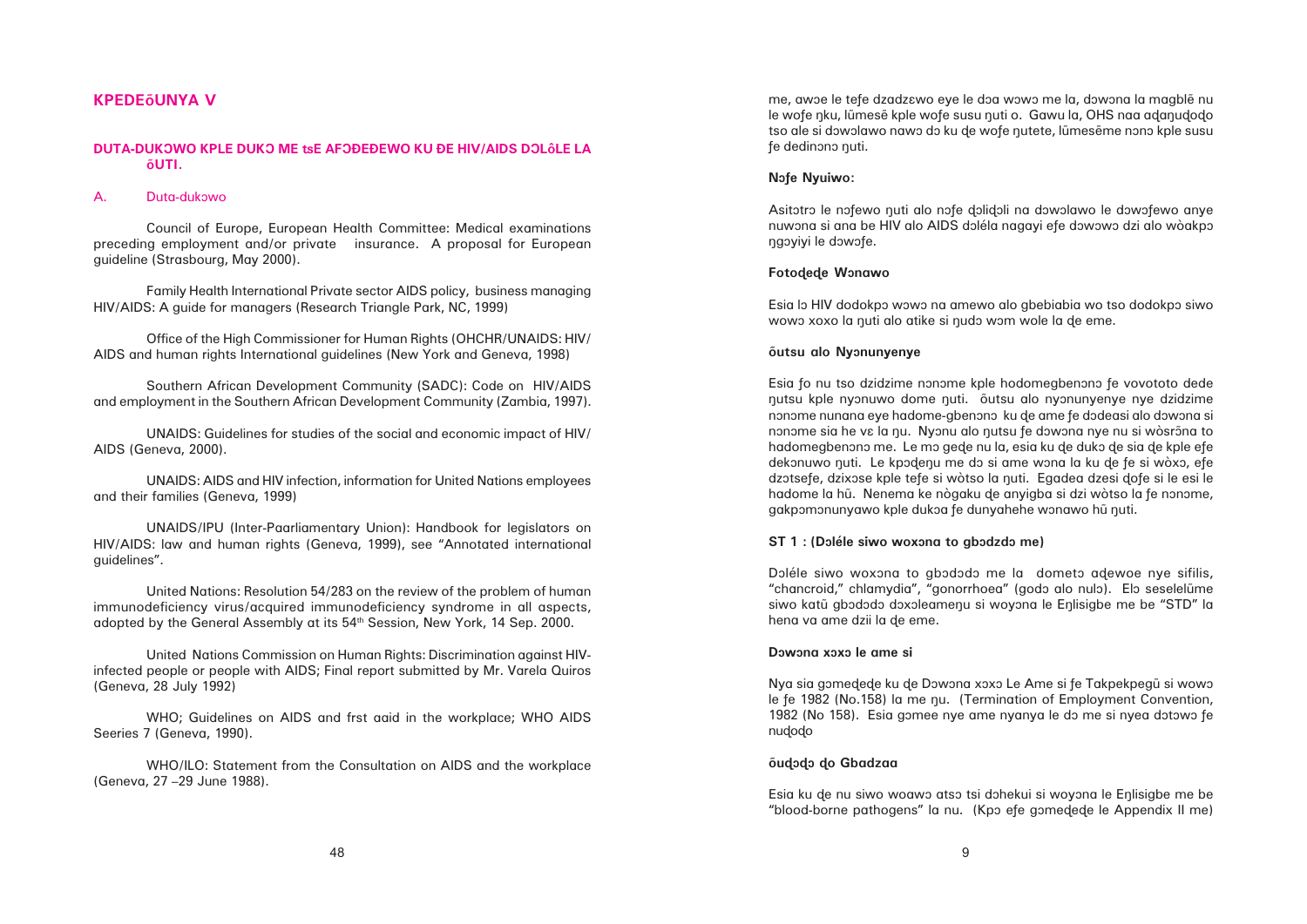Đokuisi Dowolawo (wode esia gome de Appendix I me)

### **Dôwôlawo Teñenôlawo**

Le Dowolawo Tefenolawo fe Takpekpe si wowo le fe 1971 (No. 135) me (Workers Representatives Convention, 1971 (No. 135) ñe sewo nu la, ame siwo wode dzesi to dukoa fe sewo alo wonawo me, nenye be wonye.

- a. habobo si kpoa Dowolawo tse Nyawo gbo la tefenolawo, (Trade Union Representatives) abe wo Tefenola siwo habobo la alo Haboboa me nolawo tia alo.
- b. Ametiatiawo si nye Haboboa Tefenola siwo dowolawo nuto tia fua to dukoa fe sewo alo dodovo nuti do wowo me, alo to dodo ade si le nyanya me na Haboboa me nolawo eye wo nudowowo menye nuwona si tsi tre de Haboboa fe sewo nuti le duko ma me la o.

### **Gbôdzôgbôdzô**

Esia ku de hadomegbenononyawo kple gakpomonunyawo fe ke malimali åuti eye wòlô dekônu kple dôwôna mônu siwo nye môtrenu na dôwôlawo be woaxo doléle boboe la hũ de eme. Egafia nuwona siwo zia deviwo dzi be woawo do siwo sesẽ wu wo la hũ. (Kpo Appendix I hena numedede)

HIV/AIDS doléle sia ka dowofewo eya ta ele be woakpoe abe doléle de sia de fomevi ko ene alo dowofewo fe kuxiwo dometo deka ene. Dzesidede sia le vevie, menye de esi doléle sia gblea nu le dowolawo dede ko nuti ta o, ke bon egblẽa nu le dowofe la nuto hũ nuti. Elabena dowofe la nye nutome la fe akpa ade eye dodeasi le esi wòawo hena doléle sia nu tsitsi le nutome la.

# **4. ÐOÐO VEVIWO**

### 4.1 DZESIDEDE HIV/AIDS DOLÔLE ABE DOWOtsEWO tsE KUXIWO ENE

### 4.2 VOVOTOTO MADEMADE AME ME.

Đe do nyui wowo fe gbogbo kple bubudede amegbeto fe gomekpokpo kple asixoxo dede HIV/AIDS dolélawo nuti ta ka, mele be woade vovototo dowolawo me be wonye ame siwo le HIV/AIDS do lém alo wobu le wo nu be woxo nenem doléle sia o. Vovototo dede ame me kple alomedede le HIV/AIDS dolélawo nuti anye moxenu blibo na HIV/AIDS dolélea nu tsitsi wonawo fe ngoyiyi.

Migrant Workers (Supplementary Provisions) Convention, 1975 (No.143).

Part-Time Work Convention, 1994 (No.175)

Worst Forms of Child Labour Convention, 1999 (No. 182) and Recommendation (No. 190)

Management of alcohol and drug-related issues in the workplace: An ILO code of practice (Geneva, 1996).

Protection of workers' personal data: An ILO code of practice (Geneva, 1997).

ILO Technical and ethical guidelines for workers health surveillance. Occupatioal Safety and Health Series No. 72 (Geneva, 1998).

Code of practice on managing disability in the workplace (forthcoming)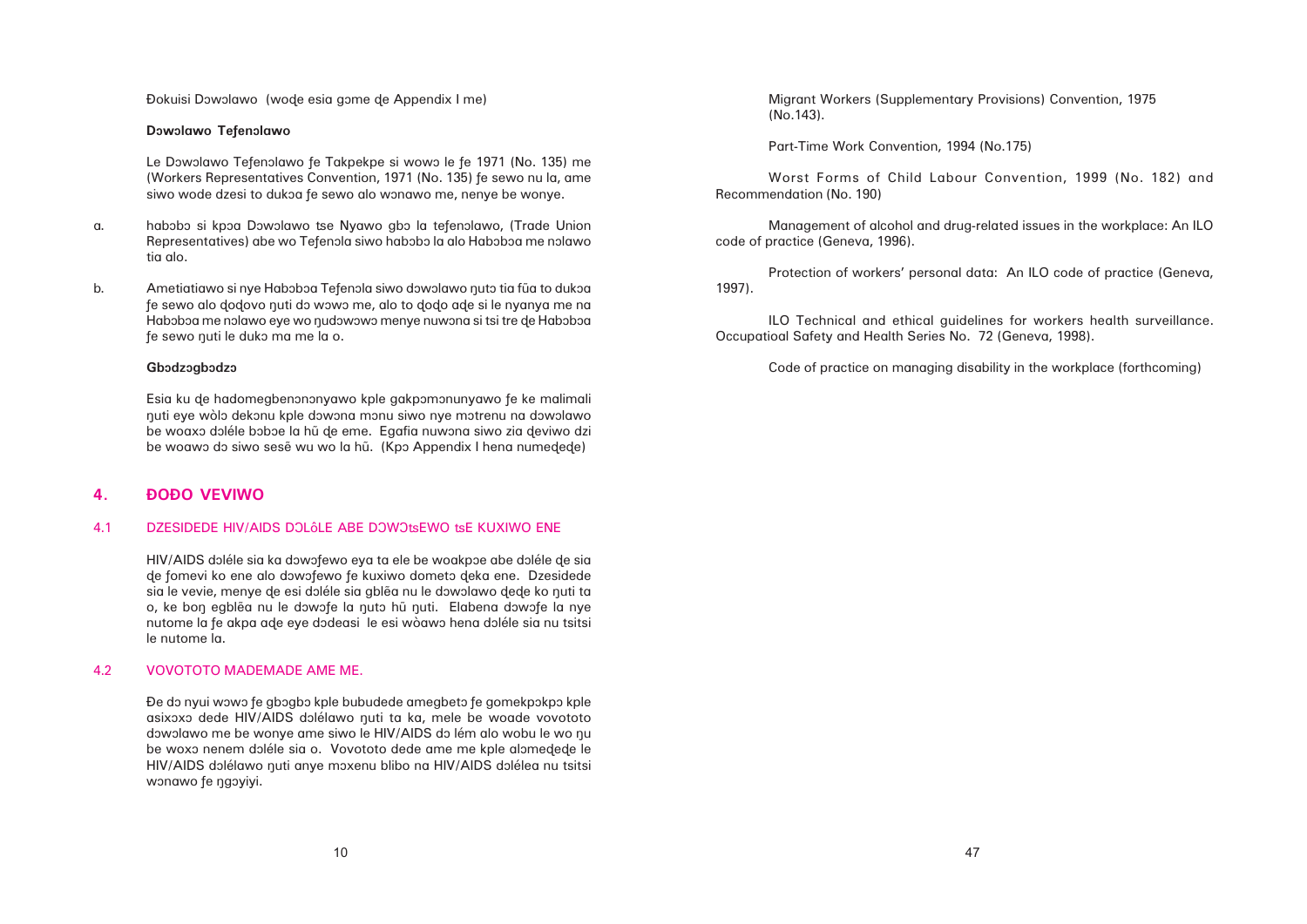4.6 DODOKPOWOWO HENA AME NYANYA ALO AME MAXOMAXO ĐE DOME

Panel discussion, Report and conclusions of the Ninth African Regional Meeting (Abidijan, 8-11 Dec. 1999), Governing Body, 27th Session, Geneva, 2000.

 HIV/AIDS: A threat to decent woek, productivity and development. Document for discusion at the Special High-Level Meeting on HIV/AIDS and the World of Work (Geneva, 2000).

ILO/Ministry of Labour and Youth Development, United Republic of Tanzania: Report for the national triparite seminar for chief executives on strengthening workplace management in tackling employment implications of STI/ HIV/AIDS (Dar es Salaam, 2000).

Ndarba, L. Hodges-Aeberhard, J. HIV/AIDS and employment (ILO, Geneva, 1998).

Report on OATUU/UNAIDS/ILO Seminar on Trade Union Action against HIV/AIDS in Africa, Accra, 26-28 July, 200)

### B. ILO tse TAKPEKPEWO, AÐAÕUÐOĐOWO, WONAWO KPLE AFOĐEĐE tsE ĐOĐOWO

Discrimination (Employment and Occupation) Convention, 1958 (No.111).

Vocational Rehabilitation and Employment(Disabled Persons) Convention, 1983 (No. 159)

Termination of Employment Convention, 1982 (No. 158), and Recommendation (No. 166). Right to Organise and Collective Bargaining Convention, 1949 (No.98)

Collective Bargaining Convention, 1981 (No. 154).

Occupational Safety and Health Convention, 1981 (No. 155), and Recommendation (No. 164)

Occupational Health Services Convention, 1985 (No. 161), and Recommendation (No.171).

Employment Injury Benefits Convention, 1964 (No. 121).

Socail Security (Minimum Standards) Convention, 1952 (No.102)

Nursing Personnel Convention, 1977 (No.149)

Migration for Employment Convention (Revsed), 1949 (No.97)

# 4.3 **ÓUTSU ALO NYONUNYENYE tSE SOSOMINASOE.**

Ehiũ be woade dzesi ale si HIV?AIDS doléle gbleũ nu le nutsu kple nyonuwo nuti. Nyonuwo xoa doléle sia kabakaba eye wògblẽa nu le wo nuti fũu wu nutsuwo de wofe tutudo, hadomegbenono kple dekonuwo fe nudoanyiwo kpakple ganyawo ta. Zi ale si vovototo dede ame me wonawo de nyônuwo nuti so gbo de edzi le nutomea me eye nyonuwo mele ngoyiyi kpom le dowofewo o la, nenema kee woano HIV/AIDS doléle la xom. Susu sia tae wòle be kadodo toxa nano nutsuwo kple nyonuwo dome eye to nusenana nyonuwo me la ana be woatsi HIV doléle la nu boboe eye wòagakpe de nyonuwo nuti be woate nu ano te ne woxo HIV/AIDS dolèle la,

### 4.4 DOWOtsE tsE DZADZENONO

Ele be woawo dowofe la dzadza, abe ale si woate nui na ame sia ame be wòatsi HIV doléle fe kaka nu abe ale si wòle le "Occupational Safety and Health Convention 1981" fe dodowo (No. 155) me la ene. Dowofe dzedza doa dowolawo fe lũmesẽnyawo de ngo elabena wofe susu me kona eye wonoa lũmesẽ nyuito me le dowofewo.

### 4.5 HADOMEGBENONO

Hafi HIV/AIDS dolélea fe dodowo nayi dzi nyuie dzidzedzekpokpotoe la, ehiũ dekawowo kple kaka de ame noewo dzi le dotowo, dowolawo, wo tefenolawo kple dzidudu dome eye ne ehiũ la, alo dowola siwo le AIDS do lém kple ame siwo katū nuti AIDS dolélea le nu gblem le la de eme.

Mele be woabia tso dobialawo alo amewo si be woawo HIV/AIDS doléle dodokpo hafi woaxo wo de dome o.

### 4.7 AMETAYAYLA

Mele se nu be woabia tso dobialawo kple dowolawwo si be woana nutsotso tso wofe HIV/AIDS doléle nuti

Nenema ke manye dzizizi na dowohatiwo be woako nu le wofe dowohatiwo fe HIV/AIDS doléle dzi o. Ele be se nakplo nunlodi siwo tso dowolawo nuti womate nu atsoe, axlẽe anya nu tso dowola ade fe HIV doléle nuti abe ale si wòle le ILO dowowo fe dodo si wowo le fe 1997 me si gblo be woayla dowolawo ta la ene.

# 4.8 DOWOtsE KAÐONYAWO DZIYIYI

HIV/AIDS doléle manye susu si ta woanya ame ade le dowofe do o. Abe ale si wòle le doléle fomevi vovovowo gome ene la, ele be woade mo na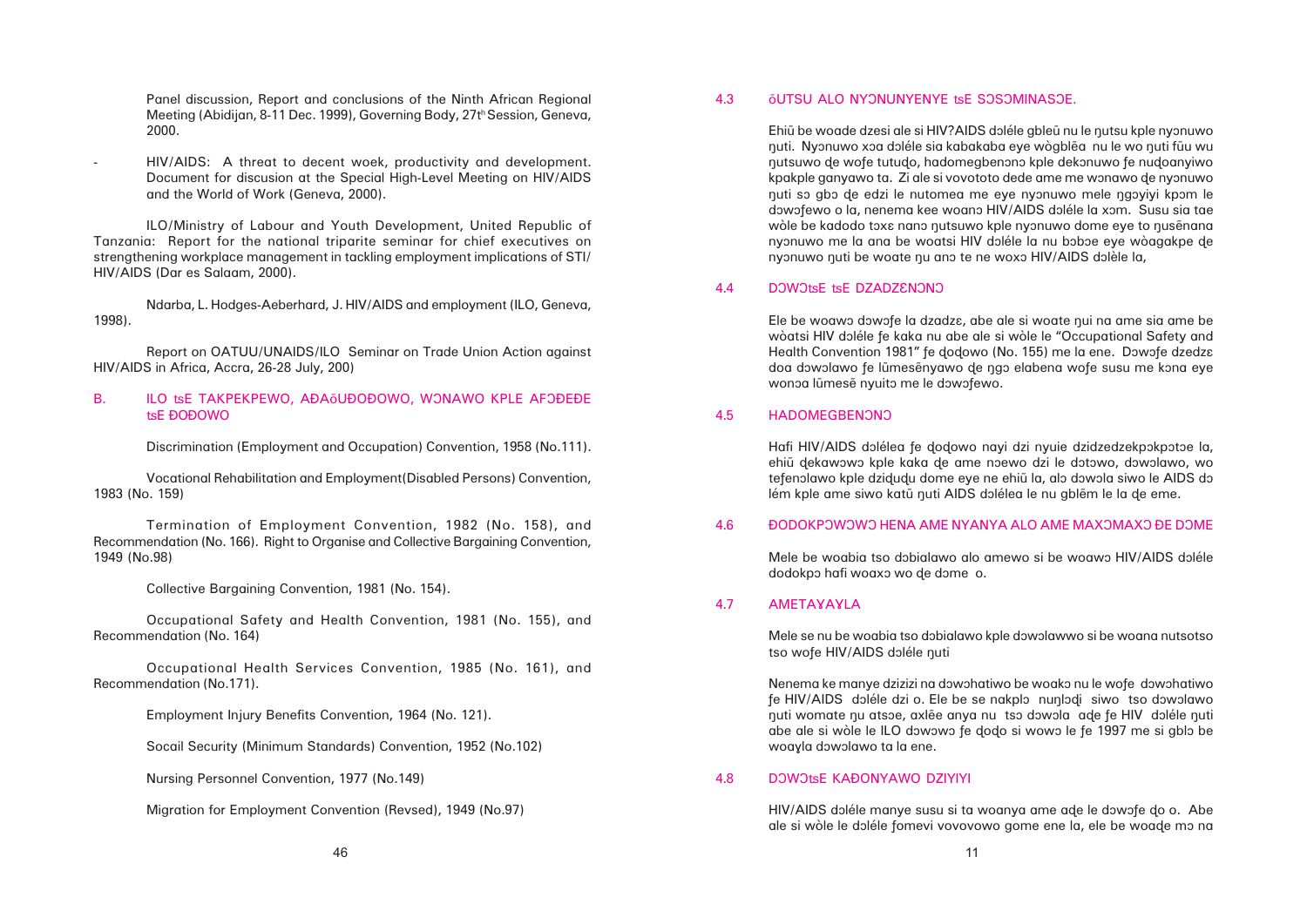HIV dolélawo hũ be woayi dowowo dzi zi ale si wole lũmesẽ me eye woate nu awo do nyuie.

### 4.9 DOLÔLEA NU TSITSI

Woate nu atsi HIV doléle la nu to mo vovovo siwo dzi dzidudu kple dekonu wonawo da asi do la.

Doléle sia nu tsitsi ate nu ayi dzi to totro hehe va amewo fe agbenono, sidzedze, doyoyo kpakple vovototo dede nuwonawo mawomawo de amewo nu me le nutomewo me. Monukpokpo nyui ade le.

Dowofe siwo woa do kple wo noewo la si be woate nu ado afodede siwo atsi doléle sia nu la de ngo to totro hehe va amewo fe agbenono me, to nyanyanana kple hehenana kpakple hadomegbenono kple gakpomonu nyawo me.

### 4.10 BELÔLE KPLE ALODODO AIDS DOLÔLAWO

Vevesese de ame ti, beléle kple alododo HIV/AIDS dolélawo anye nu si akpe de dodo siwo wowo de AIDS deléle la nu tsitsi nuti le xexeame godoo. Ele be dowolawo katū, kpe de esiwo le HIV do lém la, nakpo gome le lũmesẽ me nono nyawo me. Vovototo dede ame me nuwona adeke mayi dzi de AIDS dolélawo kple wofe fometowo nuti ku de gomekpôkpô le dukôa ñe megbegawo xôxô ñe ðoðowo kple dôwôna nyawo me o.

Ele be dziduduwo nakpo egbo be kadodo alo dekawowo ade le dukoa fe dodo siwo wowo de HIV/AIDS dolélea dada nuti. Ele be woade dzesi xexeame godoo fe dodo siwo wowo de AIDS dolélea nu tsitsi nuti fe vevinyenye. Ele be woakpo egbo be dotowo, dotowo tefenolawo, dowolawo, HIV/AIDS dolélawo, dowofe siwo kpoa dowowo kple hadomegbenono nyawo gbo la le dukoa fe akameti siwo wotia hena AIDS dolényawo gbo kpokpo la dome.

### (b) Habobo vovovowo fe asikpekpe de do nu.

Ele be Donunola wonutefewo nafo amewo nu fu, ado alo wo bena dekawowo ade fomevi nate haboboawo fo fui hena beléle na AIDS dolélawo kple

# **5. GOMEKPÔKPÔ GBADZAA KPLE DÔDEASIWO**

### 5.1 DZIĐUĐUWO KPLE WOtsE DONUNOLA WONUTEtsEWO

### **(a) Ðekawôwô:**

# **KPEÐEÅUNYA IV**

### **ILO tsE NU<sub>Õ</sub>LOĐIWO**

# A. KPEÐODZINYAWO, TAKPEKPE GAWO, TAKPEKPEWO KPLE NUTSOTSOWO

Hodges-Acberhard J. Policy and legal issues relating to HIV/AIDS and the world of work (ILO), Geneva, 1999.

> An outline of recent dvelopments concerning equality issues in employment for labour court judges and assessors (ILO, Geneva, 1997), see "Specific

> ILO: The role of the organised sector in reproductive health and AIDS prevention, Report of a tripartite workshop for Anglophone Africa held in

> Report of the Meeting of Experts on Workers' Health Surveillance, 2-9

world of work based on the Proceedings of the African Regional Triparite Workshop on Strategies to Tackle the Social and Labour Implications of

- developments concerning HIV/AIDS discrimination" pp.27-31
- Kampala, Uganda, 29, Nov- 1 Dec. 1994 (Geneva, 1995)
- -Sep, 1997, doc. GB 270/6 (Geneva, 1998)
- Decent work, Report of the Director-General, International Labour Conference, 87<sup>th</sup> Session, Geneva, 1999.
- Action against HIV/AIDS in Africa: An initiative in the content of the HIV/AIDS, Windhock, Namibia, 11-13 Oct. 1999 (Geneva, 1999).
- Conference, 88th Session, Geneva,2000.
- Speical High-Level Meeting on HIV/AIDS and the World of Work. Summary of Proceedings of the Tripartite Technical Panel, Geneva, 8 June 2000.
- 
- The extent and impact of the HIV/AIDS pandemic and its implications for United Republic of Tanzania (Dar es Salaam. Sep. 200).
- Conclusions and recommendations of the ILO pre-forum triparite event on Ababa Dec. 2000).
	- Platform for action on HIV/AIDS in the context of the world of work:

Resolution concerning HIV/AIDS and the world of work, International Labour

SIDA et milieu de travail, collecte de donées au Togo (Lomé, Sep, 2000)

the world of work in Tanzania Resource paper for ILO mission to the

HIV/AIDS and the world of work, African Development Forum 2000, Addis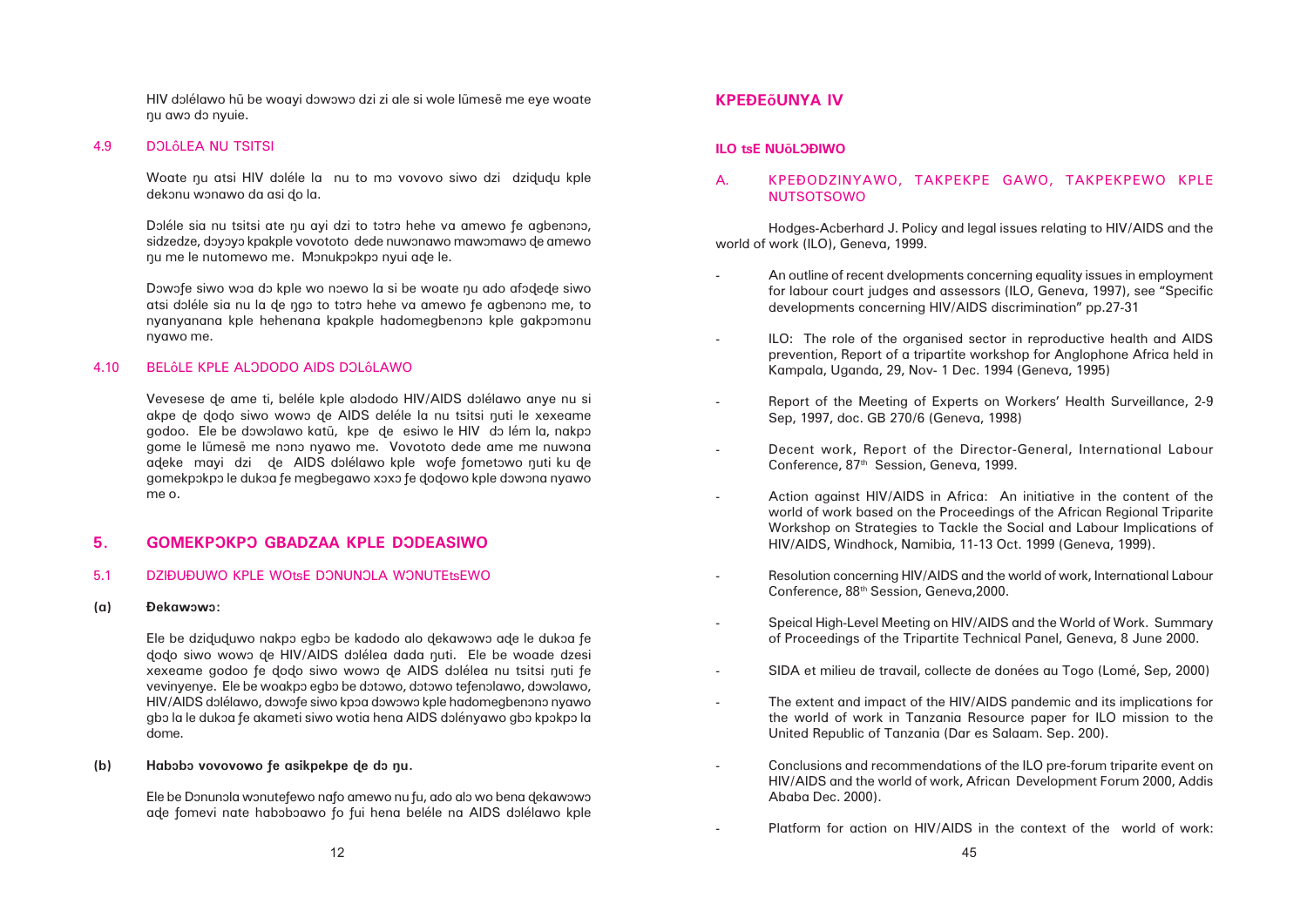dôlélea nu tsitsi.

Woakpo egbo be dzidudu dowofewo dokuisidowofewo, dowolawo kple dotowo fe habobowo kple ame siwo katū doa alo wo la nakpe asi de doa nu bena habobo me nolawo naso gbo de do la wowo nuti.

**(c) Dô ñe ðoðonu nônô**

Ele be dziduduwo nakpo egbo be yewodo do de ngo le dodo nyuito nu bena kuxi boo adeke mano xexe me godoo la fe dowowo nuti o. Gawu la, ele be woatso habobo vovovoto fe ha la kple alodolawo fe haboboa me nono abe monukpokpo ene. Ele be woatu doa fe dodonu nono de dodowo kple alôdomônu siwo li xoxo la dzi.

# (d) **Dolélea nu tsitsi kple lũmesẽ me nono nyawo dodo de ngo**

Ele be donunola wonutefewo nado nusẽ amewo eye woawo do le dekawowo me kple habobo me nola bubuwo aduadu be woate nu ado numedede tso dolélea nuti kple dolélea nu tsitsi wonawo de ngo, vevito le dowofewo.

**(e) Dôdada åuti ðoðowo**

Le duko siwo me dotowo de dzesii be enye yewofe dodeasi be yewoakpo dowolawo fe lūmesẽ me nono nyawo gbo la, ele be dzidudu nawo dodo siwo akpe de dotowo nuti ku de beléle si woatso na HIV/AIDS dolélawo åuti kple ale si woada HIV/AIDS dôléle lae. Ele hũ be dodo siawo manye esiwo to vovo tso esiwo nudo wom wole xoxo la gbo o.

nutsotso xoxo, eme dzodzro kple asidada de edzi.

- adanudoha la awo gakpomonu dodowo nudo adi ga tso tefe bubuwo, ne ehi $\tilde{u}$  la, eye wòade dzesi gadimonu siwo le nutome la me.
- adanudoha la awo dodo ku de wofe dodeasiwo kple yeyiyi si dzi woawo wofe dodowo la nudo nuti.
- woawo dodo kple afodede fe dodo siawo nudo to, le kpodenu me, kaklūtiwo, letawo mama, gaxogbalewo mama, takpekpe toxawo wowo, hehenana nusosrõwo kple hehexoxo wonawo me.
- adanudoha la alé nku de ale si dodoawo le do womii la nuti.
- adanudoha la adzro dodoawo me edziedzi ku de dodzikpokpo wona siwo le edzi yim le dowofea kple nyanyanana wona siwo le edzi yim le nutome la me ku de HIV doléle la nuti kple ale si wòwoa doe de dowofe la dzii.

Ele be woade dodo siwo katū nuti wofo nu tsoe va yi la dowofe la fe dodo siwo wowo, esiwo dzi wowo do eye wole nku de wo nuti enuenu la me.

**(â) Dukôa ñe alôdodo ame:**

Ele be dzidudu nakpo ekpo be HIV/AIDS dolélawo hū kpo gome abe ale si do bubu lélawo hũ kpoma ene le se siwo dukoa wo de donowo fe gomekpokpo nuti la me. Le dodo siwo wowo de megbegawo kple wo nana nuti la, ele be dzidudu nalé nku de dolélea fe dzidzi de dzi kple do la fe kaka de eme kple nyanyra nuti be woate nu awo dodo nyuito de enuti. Le kpodenu me abe dodowowo de AIDS dolélawo fe gomekpokpo alo alododo wo nuti ene le yeyiyi si me wohiũ na la. Nenema kee wóle be woatso dzo de dodafewo hũ xexe nuti kaba.

**(f) Nugômekuku**

Be kadodo nyuito nano dodo siwo dukoa wo de AIDS dolélea dada nuti, eye woate nu afo haboboa fe alodzewo katų nu fu, anya ga home si woagblė de dolélea dada nuti le dowofewo bena megbegawo nana nuti dodawo, kple dodo siwo wowo de dolélea nu tsitsi nuti magble nu le kadonyawo kple gakpomunu nyawo nuti o la, ele be donunola wonutefewo nado nuse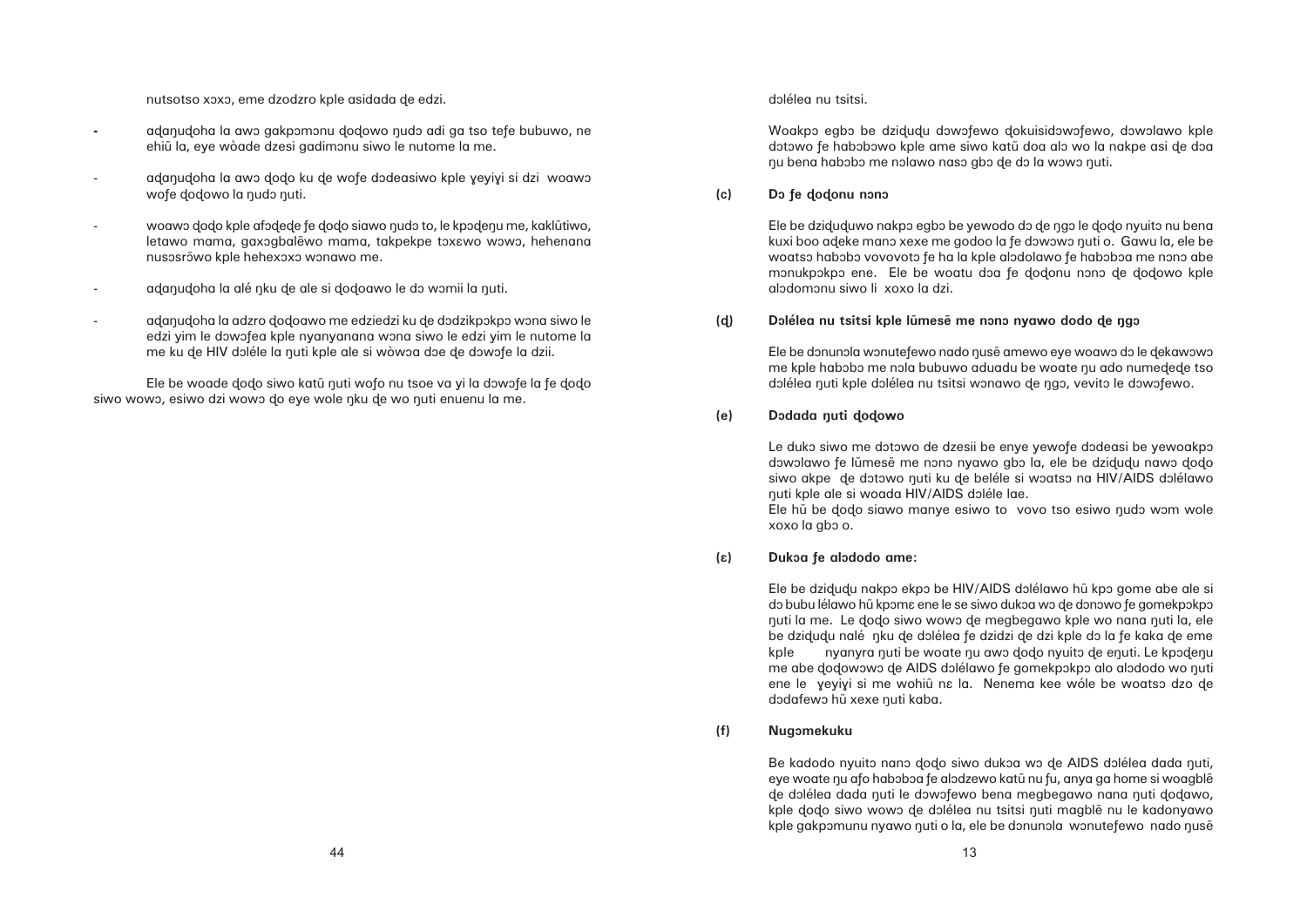kple alo wonawo bena woate nu awo de nu siwo nuti woke do le wofe nugomekukuwo me la dzi to etata de agbalewo me me. Woagado alo nusosrò tso dolélea fe nonome nuti. Ele be dziduduwo nakpo egbo be yewowo dodo kple nusrõfe siwo ana woakpo ta na wofe tadodzinu la nuti. Ele be nugomekuku la nalo nutsu alo nyonunyenye fe nyawo de eme. Nenema ke wóle be woawo nugomekuku siwo woxo tso dotowo, wofe habobowo kple dowolawo fe habobowo gbo la nudoe. Ele be nutsotso siwo woxo la natso dowofe toxawo gbo eye woama wo de nyonu alo nutsunyenye kple wofe dowowowo, dzotsofe, fe si woxo, dowona kple dofe le dome le dodo si le nutome ma me la nu. Ne ehiũ la, monu toxe ade nano anyi kon hena nugomekukuawo dodo kpo.

### **(ñ) Gadidi:**

Ne woate nui la ele be dziduduwo naxo adanu tso habobo nunolawo, habobo me nolawo kple alodola bubuwo gbo hena akonta wowo de ga home si woagblẽ de HIV/dolélea dada nuti eye woadi ga tso wofe dukoa kple duta duko bubuwo me hena dodo wowo de AIDS dolélea dada kple megbegaxexe na AIDS dolélawo nuti.

### **(g) Dziðuðu ñe sewo:**

Be woade vovototo dede ame me nuwonawo da le dowofewo eye woakpo egbo be wotsi dolélea fe kaka nu eye woalé be na AIDS dolélawo la, ele be dziduduwo kple wofe dowohatiwo kple ame siwo xo hehe toxa tso HIV/ AIDS doléle la nuti la nawo dodo toxawo de do la dada nuti; eye ne ehiu la, woagbugbo asi atro le dowowo fe sewo kple dzidudu fe se bubuwo nuti.

### **(ê) Dziðuðu ñe alôdodo åuti ðoðo:**

Ne dzidudu de ga dodada fe wona siawo te le duko kple duta dukowo fe dowonawo me la, ele be woabia tso gomekpolawo si be woawo de dukoa fe seawo dzi eye woado nusẽ wo hũ be woawo de dodo sia dzi. Nenema ke wole be woawo de se alo dodo siwo ana woakpo ta na dodo siwo le nunlodi sia me la dzi.

### **(g) Dzidzizi**

Ele be donunola wonutefewo nana nutsotso siwo nuti do woawo eye woado adanu na dotowo kple dowolawo ku de mo nyuito si dzi woato awo de dzidudu fe se kple dodo siwo ku de HIV/AIDS dolélawo nuti le xexeame godoo fe dowowo me. Ele be woado nusẽ wo, ahazi dowofewo dzi be woawo de dodo kple seawo dzi le adzonu wofewo, dodzikpokpo dowofewo kple vonudrõfe siwo kpoa dowonanyawo gbo.

- yayla wonawo nuti me.
- nutome la me.
- 

Ne woada asi de edzi la, domegũwo tefenolawo, dodzikpolawo, dowolawo, dowolawo fe habobo, dowofe si kpoa dowonanyawo gbo, dowofe si kpoa dowolawo fe hehexoxo nyawo gbo, dowofe si kpoa adzonu dowolawo fe nyawo gbo, dowofe si kpoa dowolawo fe lũmesẽ-me-nono-nyawo gbo, lūmesē kple dedinono 'danudoha kple AIDS dolélawo woado HIV/AIDS Adanudoha. (Habobo si doa adanu tsoa doléle la fe tso HIV/AIDS doléle la

adanudoha la awo dodo de wofe dodowowo, afodede kple dodeasiwo nuti;

adanudoha la adzro dukoa fe sewo me ku de ale si seawo woa do de wofe

adanudoha la alé nku de ale si HIV/AIDS doléle la le nu gblem le dowofewoe la nuti to nkuléle de ame siwo xo doléle la kple ame siwo nuti HIV/AIDS doléle la gble nu le la fe hiahiũwo nuti to nusosrõ tso HIV/AIDS dolélawo ta

adanudoha la ade dzesi dodo siwo le lũmesẽme-nono kple nyanyanana wona siwo le dowofe la si ku de HIV/AIDS doléle la nuti-le dowofewo kple

adanudoha la awo dodo siwo woava do kpe edzi emegbe la hena mama,

# **KPEÐEÅUNYA III**

# AFOÐOFE KPLE ĐOĐO SIWO WOWO ĐE HIV/AIDS DOLÔLE LA tsE ĐOĐOWO ÕUDO WOWO ÕUTI LE DOWOtsEWO

Ele be dotowo, dowolawo kple wofe habobowo nawo deka vevesese-deame-ti-toe hena dodo wowo de HIV/AIDS doléle la nu ku de dotowo kple dowolawo fe hiahiũwo nuti. Ne domegũwo fe asi le eme la, ele be dodoawo nanye kpodenu na nutome la godoo ku de ale si woatso beléle ana HIV/AIDS doléle la. Nyati siwo dzi wotu dodo siawo do siwo nu wofo nu le le mama 6 –9 me le Đodo sia me la lo nyanyanana wona siwo ku de HIV/AIDS doléle la fe kaka, hehenana kple wo gomesese de eme. Wona siawo ado doléle la nu tsitsi fe wonawo de ngo eye wòado nusẽ amewo be woatro wofe agbenono.

Nenema kee wòado agbenono, beléle kple alododo wonawo de ngo ku de ame siwo le AIDS do lém kple wofe fometo siwo hũ le elém la fe wonawo de ngo. Wona sia agana be vovototo dede ame me nuwona de AIDS dolélawo nuti le dowofewo la nu natsi.

Woate nu awo afodofe siwo gbona la nudo hena dodowowo de HIV/AIDS wonawo nuti.

- nuti)
- 
- dowofewo dzii la nuti.

-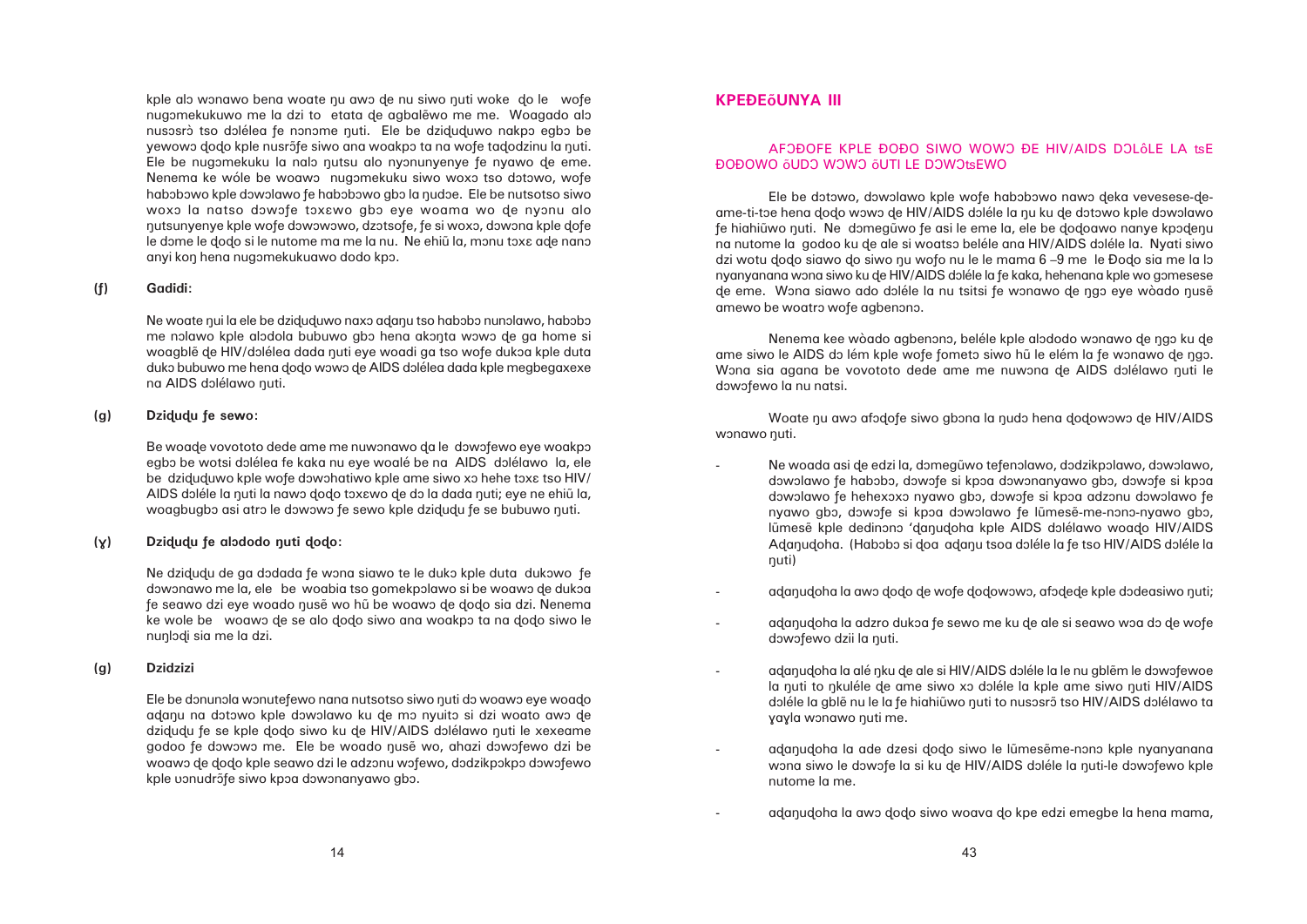### **(x) Ðokusidôwôlawo**

Ele be dzidudu nadze agbagba be, dodo kple wona siwo katū wowona de HIV/AIDS dolélea nu tsitsi nuti la nado dokuisidowo la awo hū gbo. Nenema ke wòle be woana nutomenolawo nakpo gome le gakpomonu dowowowo kple beléle tsotso na ame dokui wonawo me. Ele be Dzidudu nawo dodo yeyewo de doléle sia nu tsitsi nuti to nutometowo fe kpekpedenu me le tefe siwo wòahiũ le la.

### **(i) Dôlélea nu tsitsi**

Ele be Dzidudu nado beléle kple alododo wonawo de ngo to dugbadza nusorõ tso dugbaza lũmesẽ nyawo, nuti me, nugbega nana dodowo kple Dzidudu fe wona bubuwo me. Ele be Dzidudu nakpo egbo be donowo kpo gome le doléle sia dada me boboe eye ne ehiũ la, woawo do asileasime kple dotowo kple dowolawo fe habobono.

Le deviwo fe do sesẽ wowo fe dodowo kple wonawo me la, ele be Dzidudu nakpo gbo be yewotso beléle toxa na devi kple soha siwo dzilawo nye HIV/ AIDS dôlélawo alo esiwo dzilawo ku to HIV/AIDS dôléle sia me la.

# (I) **Nutomegũwo kple duta – dokowo fe dekawowo**

Ele be dziduduwo nado alo AIDS doléle nuti dowolawo le nutomegūwo, dukowo kple dutadzidudu – dowofewo me kpakple alodola bubuwo be woate nu ahe duta-dukowo fe susu de HIV/AIDS doléle la fe nuhiahiūwo nuti le xexeame godoo fe dowowo me.

### **(k) Ðeviwo kple Sôhâwo:**

Ele be dziduduwo nawo dodo si ana be woade dzesi dowola siwo ate nu axo doléle sia la boboe be woate nu ato mo ade axe mo na dowola siawo fe doléle la xoxo. Nenema ke wòle be dziduduwo nadze agbagba akpo gbo be dolélea nu tsitsi fe wona adodoeawo le edzi yim le dowola siawo dome.

### **(m) Duta-dukôwo ñe kpekpeðeåu nana**

Ne ehiu la, ele be Dzidudu nabia gbeta-dukowo fe kpekpedenu le tefe siwo wòhiũ le la be woana alododo duko fe wonawo. Ele be woado nusẽ wona siwo ado alo duta dukowo fe boblododo wonawo be atike si woyona le Enlisigbe me be, "antiretroviral" la fe asixoxo dzi nade kpoto be ame gedewo nate nu aflee.

**(n) Dôléle la xôxô**:

South African Law Commission Aspects of the law relating to AIDS (Project No. 85) Universal workplace infection control measures (Universal Precautions): 1997

WHO WhO guideline on AIDS and first and in the workplace. WHO AIDS series o (Geneva, 1990)

WHO/UNAIDS/ICN (International Council of Nurses}: HIV and the workplace and Universal Precautions, Fact sheets on HIV/AIDS for nurses and midwives (Geneva, 2000).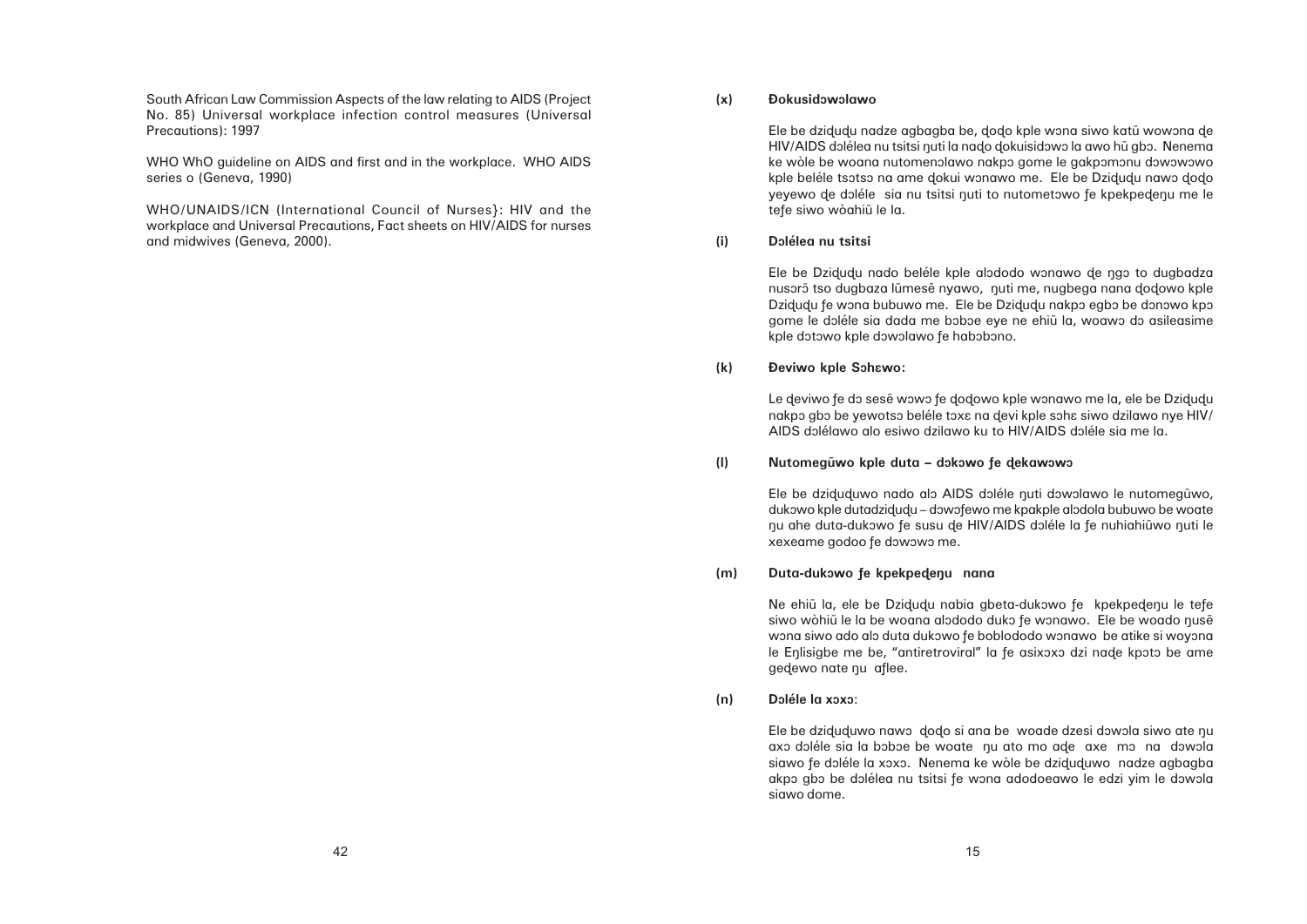beléle tsotso na nu dadawo (abe abuiwo kple nu dada bubuwo ene)

akpoxonunuwo abe asiwuiwo, awuwo kple kakabotobiwo ene nudowowo – ne wole asi de ge uu alo ame fe lũmetsi me (le kpodenu me, abikoklo, vi dzidzi kple do wowo na ame nuwonawo) beléle tsotso na nu siwo fo uu

dowonu siwo fo uu kple lūmetsi la dada alo wo dede atike siwo wua doléle

# B. ÐOÐO TOXEWO TIATIA KPLE "UNIVERSAL PRECAUTIONS" t $sE$  ĐOĐOWO

### 5.2 DOTOWO KPLE WOtsE HABOBOWO

### **(a) Dôwôñe ñe Sewo**

Ele be dotowo kple dowolawo kple wo tefenolawo nawo numedede na wo noewo eye woakpô gbô be wowo dodo nyuitô de wofe dôwôfewo nuti si atsi dolélea fe kaka nu eye woade vovototo dede ame nuwonawo de HIV/ AIDS dolélawo nuti le dowofewo da. (Wonlo dowofe la fe dodo siawo kple wo nudowowo de Kpedenunya III lia me. (Appendix III)

### **(b) Dukôwo, Habôbôwo kple Dôwôñewo ñe Kpeðodzinyawo**

Ele be dotowo nawo de dukplosewo nudowowo dzi ku de dodowo kple se siwo ku de HIV/AIDS dolélawo xoxo de do me nuti. Egahiu be dotowo kple dowolawo kple wo tefenolawo nawo numedede na wo noewo eye woakpo gbo be wowo dodo nyuito de wofe dowofewo nuti si atsi dolélea fe kaka nu. Nenema ke wòle be woagakpo gbo be dodo siwo wowo de HIV/AIDS doléle la nu tsitsi nuti kple beléle tsotso na HIV/AIDS dolélawo la nye nu si dzi duko- wo, habobowo kple dowofewo katū da asi do.

### **(d) Henana kple Hehexôxô**

Ele be dotowo kple wofe habobowo nawo takpekpe kple dowolawo kple wo tefenolawo awo dodo siwo ana woado alo AIDS doléle la nu tsitsi le wofe dowofewo to nyanyanana,hehenana kple hexoxo wonawo me na dôwôlawo, eye woana dôwôlawo nanya nu tso dôwôfe la fe dodo siwo ku de beléle kple alododo siwo woana HIV/AIDS dolélawo nuti. Nenema kee nye dodo siwo ku de vovototo dede ame me nuwo- nawo wowo de HIV/ AIDS dolélawo kple wofe fometowo nuti. Gawu la, ele be woana woanya nu tso gomekpokpo siwo li na dowolawo la nuti.

mele be dotowo nazi dobialawo dzi be woawo HIV/AIDS dodokpo

# A. XEXEME GODOO tsE ĐOĐO WOWO ĐE UU KPLE LAMETSIWO ÅUDÔWÔWÔ ÅUTI

Đe HIV/AIDS doléle la kple doléle bubu siwo woxona to asidede amevu me le donokodziwo ta la, United States fe dowofe siwo kpoa dolélewo nu tsitsi fe nyawo gbo la (United States Centres for Disease Control and Preventions (CDC) yo takpekpe le fe 1985 me hewo dodo na xexeame godoo hena AIDS doléle la fe kaka dzi dede kpoto, kple enu tsitsi. Đodo yeye sia do kpe edzi zi gbūto be ele be woawo xexeme godoo fe beléle na ame dokui nuti dodo siawo nudo ku de vu kple lũmetsi nudowowo le donokodzi de sia de na ame sia ame. Woawo dodo siawo nudo vovototo mademade ame me toe ku de ame fe doléle la xoxo alo maxomaxo nuti. "Universal Precautions" dodo sia nye dolélea nu tsitsi fe monu boboeto si nudo wowona na donowo ye sia yi to doléle si woxona to uu me la nu tsitsi. "Universal Precautions" dodo sia lo nu siwo abona la de eme:

- nudowowo kpakple wo tsotso fu gbe.
- asi koklo le dowowo ngo kple emegbe.
- kple lūmetsi hafi atso wo fu abe.
- la fe kutsetse me.
- beléle tsotso na abadzivo siwo fo uu alo lũmetsi la.

### **(ð) Ganyawo**

Ele be dotowo, dowolawo kple wofe habobowo nawo do asileasimee awo dodo toxe siwo ana be woawo akonta tso ganyawo nuti bena woate nu awo ga nudo de dodo nyuito nu le HIV/AIDs. Doléle la dada me le wofe dowofewo.

### **(e) Amexôxô ðe dô me ñe ðoðowo**

Dotowo mawo naneke alo ade mo na amexoxo de dome fe dodo si ahe vovototo dede ame me nuwonawo wowo de dowola siwo le HIV/AIDS do lém alo wofe fometowo nuti o.

### **Kpuie ko la,**

# **KPEÐEÅUNYA II**

# **DOLÔLE LA XOXO DZI ĐEĐE KPOTO LE DOWOtSEWO**

-

KU ĐE DOLÔLE LA tsE KAKA DZI ĐEĐE KPOTO ÕUTI

Bednarsh, H.S. Eklund, K.J. "Infection control: Universal Precautions reconsidered", in American Dental Hygienists Association Access (Chicago; 1995) Vol.II No.1

Centres for Disease Control and Prevention (CDC) National Centre for HIV, STD and TB Prevention Division of HIV/AIDS Prevention: Preventing occupational HIV transmission to health care workers (updated June, 1999).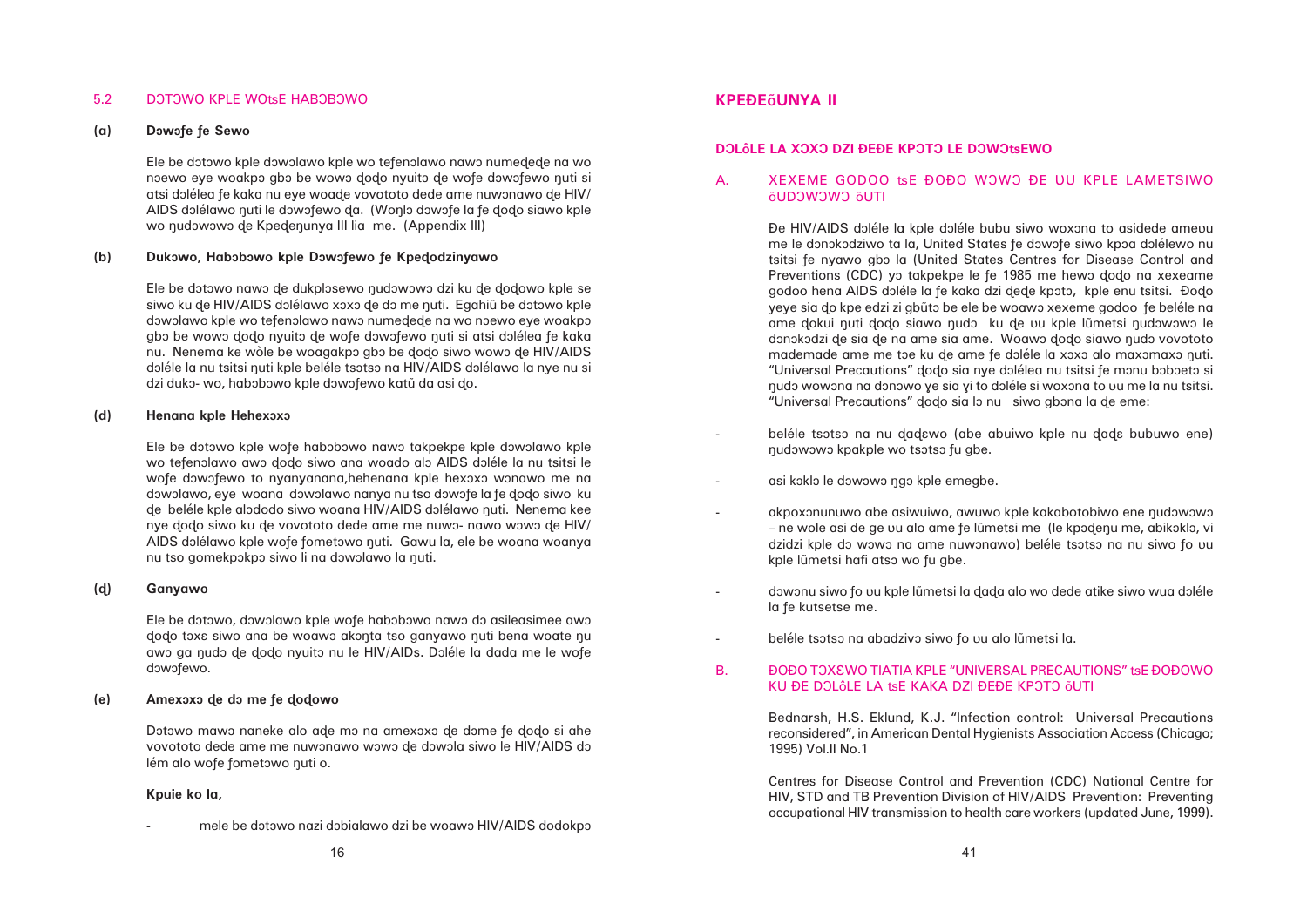alo wu tefe ető (over three quarters of regugees are women).

Nonome eve siawo awoe be woate nu axo HIV doléle la kabakaba wu. Le tefe siwo masomaso alo auawowo le edzi yim le la, auawolawo doa nyonuwo gbo akpa sesetoe.

ele be dotowo nakpo gbo be dowowo yi dzi fua vovototo dede ame me nuwona siwo ku de HIV/AIDS dolélawo nuti manomee. ele be dotowo nado nusẽ HIV dolélawo be woayi dowowo dzi zi

ne edzo be doléle la te de AIDS doléla dzi ale gbegbe be magate nu ayi dowowo dzi o, alo ne edzo be wowo kpekpedenu de sia de fomevi na do kpoe, kpe de mokeke nanae nuti gake wòglo la, ekema ahiũ be woade asi le enu abe ale si wòle le dowowo fe sewo, vovototo mademade ame me fe sewo kple wowo de dodo siwo ku de dowolawo fe gomekpokpo blibo la me nuti ene.

hafi axo wo de dome o negbe dzaa de wonloe de dodo sia fe mama 8 lia me;

- ale si wole lũmesẽ me ko; kple
- 
- **(â) Nuteðeamedziwo kple Tohehe ðoðowo**

Ele be dotowo nawo dodo toxa adewo siwo dzi dowolawo kple wo tefenolawo nawo do ku de dowofe la fe nutedeamedziwo nuti. Ele be dodo siawo nato asi nu si ahe tohehe va na dowola siwo woa vovototo dede ame me nuwonawo de HIV dolélawo nuti kple ame siwo dana le dowofe la fe se siwo ku de HIV/AIDS dolélea nuti la dzi.

**(f) Ametayayla** 

Ele be nutsotso siwo ku de HIV/AIDS doléla ade nu le dowofewo la nano dowola ma fe kodzigbalēgū me ko. Hafi asi naka nutsotso sia la, anye nu si dzi Dowofe si kpoa Dowolawo fe Lũmesẽnyawo Gbo fe Đodowo 171 lia si wowo le 1985 (Occupational Health Recommendations, 1985 (No 171) me kpakple dukoa fe sewo kple nuwonawo da asi do. Doktawo dede koe ate nu akpo nutsotso sia. Nenema kee ne se de mo la ko hafi woate nu ade asi le nutsotso la nuti alo ne AIDS doléla la nuto lõ.

**(ñ) Dôléle la xôxô dzi ðeðe kpôtô kple asitôtrô le eåu**

Ele be dotowo nakpo gbo be dowofewo nye tefe dzadza siwo afoku madzo le o. Gawu la, ele be woawo nu siwo wotsona tsia afokuwo fe dzodzo nu la nuti do (Universal Precautions), le kpodenu me, ele be akpoxonu nuwo dodo kple atike gbūto siwo woawo na ame siwo dze afoku la nano dowofea si. Be woakpe de amewo nuti le wofe agbenono fe totro me ta la, ele be dotowo nakpo gbo be kondom siwo nuti do nyonuwo kple nutsuwo wona la nano dowofea, adanudodo xoxo, beléle kple alododo wonawo kple atikewofe suewo nano dowofe la. Ne edzo be dowofea fe lolome made mo be efe asi nasu nu siawo dzi o la, ele be dotowo alo wofe habobo nabia alododo tso dzidudu kple dowofe bubuwo gbo.

- Beléle tsotso na HIV dolélawo zua nyonuwo kple nyonuvi deviwo fe agba. Esia wona be agba tena de wo dzi eye womekpoa monu woa do alo dea suku o.
- Nyonuwo fe kluvizuzu na nutsuwo, domenyinyi, nutonyenye kple alododo nu fe sewo gomee nye be nyonu siwo xo AIDS doléle la, esiwo srõwo ku to AIDS doléle la me alo esiwo gbo wofe fometowo gbe nu le de wofe AIDS doléle la xoxo ta la mekpoa gome le megbegaxoxo fe akpoxonu kple gakpomonunyawo me o. Esia azi wo dzi be woadzra wofe nyonunyenye alo wo dokuiwo. Nenema kee nuwona siawo zia nyonuvi deviwo hũ dzi be woadzra wofe nyonunyenye de ga ta.
- Nugomekukuwo dee fia be nyonuwo tea nu xoa AIDS doléle la wu nutsuwo vevito le kofewo me ale wogbea nu le wo gbo hedea wo de aga. Nuwona sia gazia wo dzi be woadzra wo dokuiwo hafi ano agbe.
- AIDS doléle la gblea do siwo nyonuwo wona la esiwo ta woxea fe do alo womedea dzesi o la. Le kpodenu me, nyonuwoe woa dokuisido siwo nuti megbegaxoxo kple lūmesē-me-nono fe gomekpokpo kple akpoxomu adeke mele o.
- Nyonu vẽe adewo koe kpôa gome le megbegaxoxô alo lũmesẽ-me-nônô fe gomekpokpo wonawo me le dowofewo.
- Zi gede la, nutsuwoe nye ame siwo hea gbododo bemalémaletoe alo dzizizitoe fe wonawo vɛ.
- Le go gede me la wobuna be nutsuwo xoa doléle la gede to do fomevi siwo wowona si zia wo dzi be woado wo novi nutsuwo gbo bemalémaletoe la me.
- Ne míetso nusẽ noamesi si le nutsuwo kple nyonuwo si la so kple wo noewo la, míakpo be nusẽ toxa le nutsuwo si be woawo HIV/AIDS doléle la nu tsitsi fe wonawo nudo, eye woado nusè ame bubuwo hu be woawo nenema.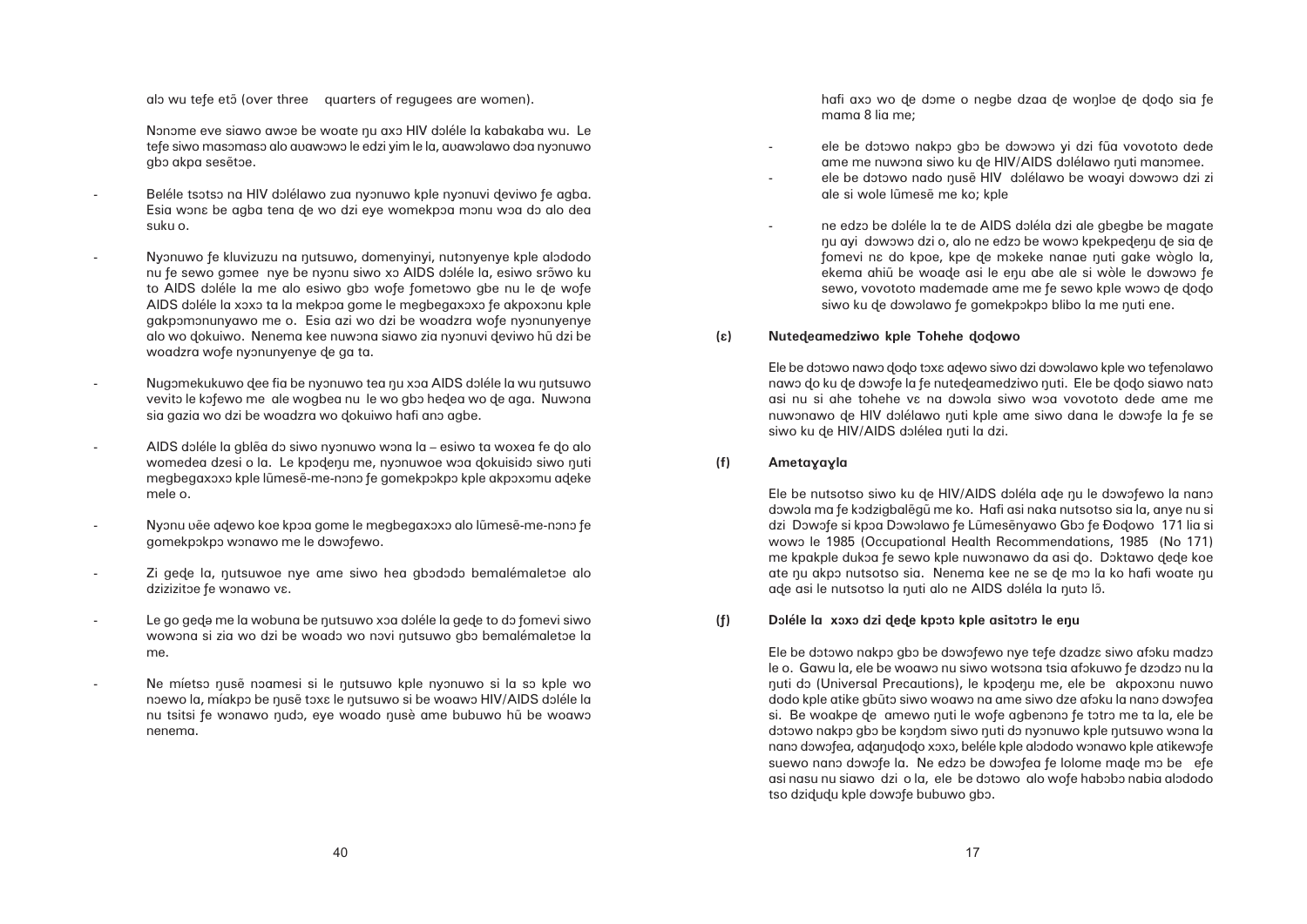# **(i) Dôwôñe Siwo me Dôwôlawo dea asi amegbetô ñe ûu kple L•metsi bubuwo me edziedzi:**

Le dowofe siawo me la, ele be dotowo nakpo gbo be dowolawo katũ xo hehe le Dowofe Si Kpoa Beléle Tsotso na Ame Đokui Nyawo Gbo (Universal Precautions) ale be woanya nu tso ale si woawo doe la nuti. Egahiũ be woakpo gbo be yewowo de "Universal Precaution" dowofea fe sewo dzi papapa eye dowonu siwo nudo woawo la hu li hena afokuwo nu tsitsi.

### **(h) Nôñe Nyuiwo –**

Le dotowo fe dodowo wowo kple dowolawo kple wo tefenolawo me la, ele be woakpo gbo be yewona nofe nyuiwo dowola siwo le AIDS do lém la. Esiawo dometo adewoe nye, dodowowo de wofe dowowo yeyiyiwo nuti, dowonu toxa siwo nudo woawo, gbodeme xoxo fe monukpokpo, kple dodafe yiyi fe mokeke xoxo, dowowo yeyiyi ade ko kple totro yi de do me fe dodowo.

Đe havilolõ fe gbogbo ta la, anyo be dotowo kple wofe habobowo nado nusẽ wofe dowolawo be woawo wofe nutete hena HIV/AIDS doléle la mu tsitsi eye woatso beléle na AIDS dolélawo le dowofawo. Ele be woado åus… dziðuðu be wòato mô ðe sia ðe ñomevi si ahi• la dzi atsô tsi HIV/AIDS doléle la fe kaka nu. Habobo me nola bubuwo ate nu ado alo afodede siawo to gege de habobo bubu siwo dea adanu tso HIV/AIDS dolélea nuti la me.

(i) **Alododo Ametayayla wona siwo ku de HIV Doléla siwo tsoa** lolõnu fũa toa dodokpowowo kple adanuxoxo wonawo me Ele be dotowo, dowolawo kple wo tefenolawo nado nusẽ alododo wonawo ana be donowo nakpo gome le adanudodo kple dodokpowowo wona siwo dokta adodoeawo wona la me.

### **(k) Numeðeðe -**

agble ye sia yi elabena megbekpo aðeke mele enuti na wo o. Le dokuisidowo gome la, ne dowola deka alo eve megali o la ana be dowofe la nagbū. Ne edzo be doto la nuto xo HIV doléle eye wòdze do heku la, ga si wòtso de do la te la yina de doyoyo, beléle kple

kodzife me. Esia wona be womegakpoa ga bubu dea do la te o, ale esia hea fenyinyi alo agbadudu va eye dowolawo kple doto la fe fometowo zua fukpelawo. Le kofeme dokuisidowolawo gome la, beléle tsotso na dono la fe tete-de-ame dziwo wona be efe fometowo megatea nu dea agble o. Ale AIDS doléle la wona be ameawo megatea nu dea agble o eye agblemenukuwo fe agbososo dzi dena kpoto. Le goawo ken me la, le gakpomonunyawo gome la, ne ga megale vavam abe tsu ene o la, dokuisidowolawo kpea fu wu nenye be nu siwo gbona la do mo da; asiwo megadina tututu o elabena nuflelawo kuna (to AIDS doléle me) alo ga meganoa wo si tututu o de ale si wole ga gblem de AIDS doléle la dada kple beléle na ame dokui wona siwo nuti wole ga gblẽm do la ta.

# **ÕKULÔLE ĐE AIDS DOLÔLE LA ÕU LE ÕUTSU ALO NYONUNYENYE GOME**

õutsuwo kple nyonuwo xoa AIDS doléle la ku de doléle la xoxo kple efe nu gbegble nuti. Nyonuwo fe dzodzome tutudo wona be wotea nu xoa AIDS doléle la kabakaba wu nutsuwo. Nenema kee vovototo si le nutsuwo kple nyonuwo fe dzodzome tutudo dome la wona be esesena na nyonuwo be woade afo siwo axe mo na wofe HIV/AIDS doléle la xoxo.

Nyonu gedewo kpoa tetedeto le gbododo kple ganyawo gome ku de wofe srõdede kple kadonyawo nuti. Đe esia ta la, wometea nu tia gbododo monu si nyo na wo la o, alo agbe nu da le gbododo bemalémalétoe gbo o. (Wozia wo dzi hedoa wo gbo bemalémalétoe).

### (ii **Ðokuisidôwôlawo:** -

Ele be doto siwo le dokuisidowofewo la naku nya me eye ne ehiũ la, woawo dodo de beléle tsotso na AIDS doléla siwo le wofe dowo me la nuti. Nenema ke wohiũe be woawo dodo tox $\epsilon$ wo de AIDS dolélea nu tsitsi hũ nuti.

### (iii) **Dutadukowo fe Habobowo:-**

Ele be dotowo kple wofe habobowo nadzo ga atso do alo duta dukowo.

-

-

-

-

õutsuwo fe ame dzi dudu le dowofewo nana be wozia nyonuwo dzi hedoa wo gbo akpa sesetoe.

Kododo nye mo siwo dzi AIDS doléle la kakana toe la dometo deka. Le xexeame, godoo la nyonuwoe do ko wu. Ne ga mele dzila adewo si o la, wo vi nyonuviwoe wogbugbona le suku alo, wo vinyonuvi deviwoe wodona de dowofe alo wodona de hoteliwofe be woahe ga va na fome la.

Đe nyonuwo fe agbale manyamama ta la, wometea nu kpoa gome le AIDS doléle la nu tsitsi fe gbefűdedewo kple wonawo me o. Agbale manyamanya sia gblèa nu le nyonu gedewo nuti wu nutsuwo le xexeame godoo (le duko adewo me la wole agbososo la fe tefe eve)

Nyonuwoe uuna tsoa tefe yi tefewo wu nutsuwo; ne míetso wo kpe de deviwo nuti eye wona avasilawo fe xexlẽme alafa deka de ene la nyonwo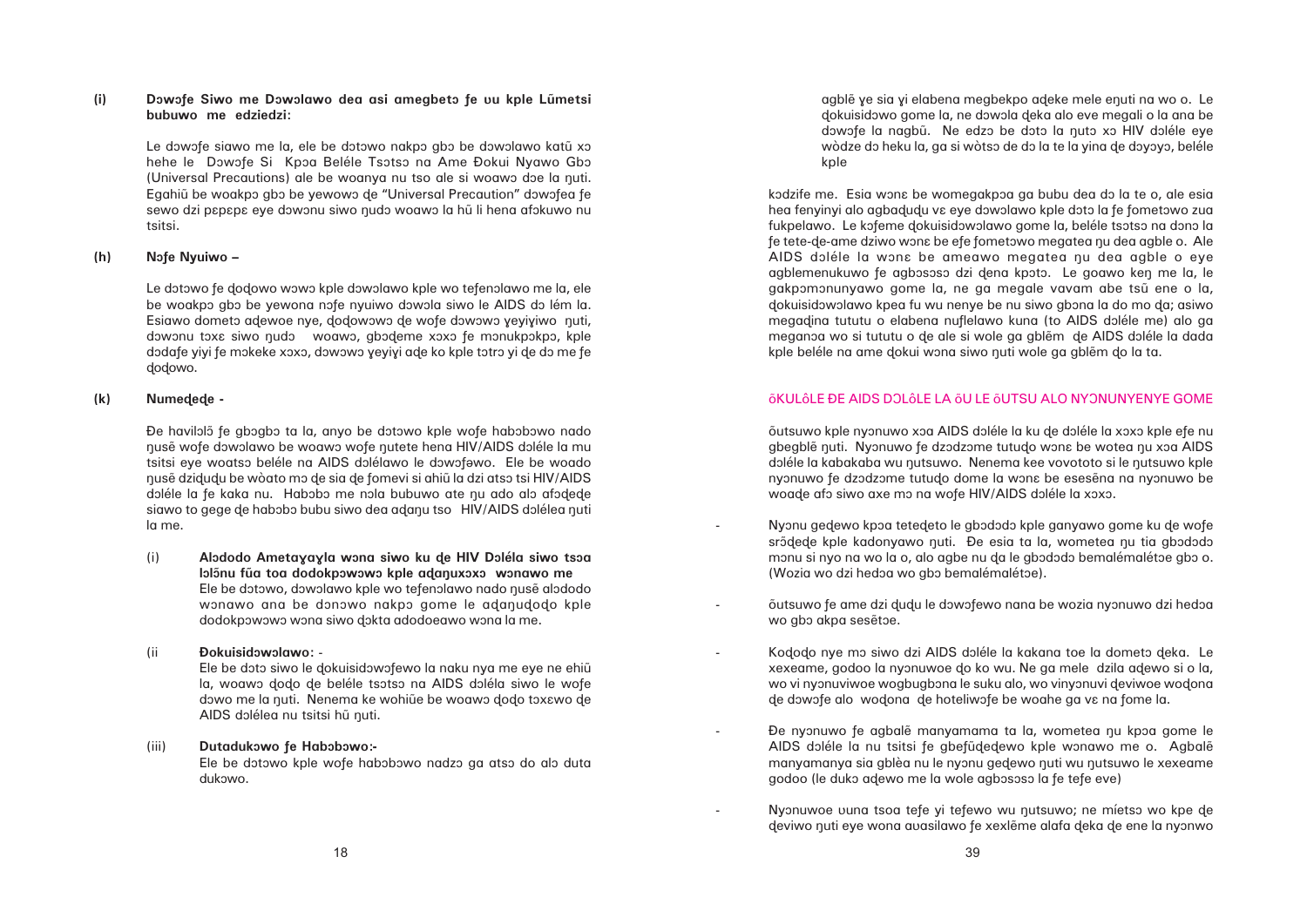### **(a) Dôwôñe Sewo**

Ele be dowolawo kple wo tefenolawo kple dotowo nawo dodo de ale si woawo se siwo wowo de HIV/AIDS doléle la nu tsitsi kple ale si woagbe nu le vovototo dede ame me nuwonawo wowo de HIV/AIDS dolélawo nuti le dowofewo. Wonlo dowofe fe se siawo nuti dowowo fe dodowo de Kpeðodzinya III lia ("Appendix III")

# **(b) Ðukôwo, Habôbôwo kple Dôwôñewo ñe Kpoðodzinyawo.**

Ele be dowolawo kple wofe habobowo nawo de dukplose siwo ku de HIV/ AIDS dolélawo xoxo de dome nuti la dzi. Ele be woadze agbagba be se siwo yewowo de HIV/AIDS doléle la nu tsitsi nuti kple beléle tsotso na HIV/AIDS dolélawo la nanye nu si dzi dukowo, dowolawo kple dowofewo katū da asi do.

### **(d) Nyanyanana kple Hehexôxô**

Ele be dowolawo kple wofe habobowo nawo dodo siwo le wo si kple dodo bubuwo kpakple dowonu siwo le wo si la nudo le nyanyanana wonawo me tso HIV/AIDS doléle la quti le dowofewo. Nenema ke wòle be woawo hehenana kple wona siwo anyo na dowolawo kple wofe fometowo eye woakpo gbo be nyanyanana wona sia nye esiwo nudo wom wole atso de nu me na dowolawo ku de gomekpokpo si le wo si la nuti.

o. Nenema kee wometea nu foa nu tso wofe kuxiwo nuti alo doléle la fe boblododo wônawo me o.

# MONU SIWO DOA DOLÔLE LA XOXO ĐE ÕGO LE DOWOLA AĐEWO tSE HATSOTSO AÐEWO DOME

Do adewo fomevi wowo nana be woxoa AIDS doléle la kabakaba wu do bubu adewo wowo, togbo be doléle la xoxo ku de amewo fe agbenono nuti wu wofe dowonawo hū. Nu siwo gbona la nye wofe dewo:

- do siwo wowo nana be woawo mozozo gede, vevito mozozo yi tefe didiwo tso amesrõ kple ahiūviwo gbo.
- dowowo le tefe siwo tso abo eye hadomegbenono wonawo meyia edzi le o. Le kpodenu me, kofe totroewo me afi si doyofewo hũ mele la o,
- tefe siwo nutsuwo dede (alo nyonuwo dede) woa do alo woawo mloa anyi le la.
- tefe siwo dowola la mate nu awo naneke le doléle la maxomaxo nuti le la o
- dowofe siwo nutsuwo so gbo le gake nyonuwo ya mede ha la o
- dowofe siwo me dowolawo kaa asi ameuu, uunuwo, amegbeto fe lũmetsiwo, abuidodo, abiwo kple AIDS dolélawo fe uu me, afi si womewoa "Universal Precautions" towo fe dodowo dzi le o alo wofe dowonuwo mebo do la o.

Mìate nu atso ame siwo menye yevudowolawo la kpe de nunlodi siawo nuti be míate nu akpo tefe siwo ame siwo mewoa do o la foa fu do le du gũme me kple susu be míade dzesi mo siwo dzi wotona xoa HIV doléle la, alo tefe manositowo, auasilawo, do adeke mawolawo kple ame manositowo. Ame siawo ate nu atso nutsu gbo dede ado doe alo woazi wo dzi be woade nutsu gbo, vevito nyonu vino siwo si srõ mele o la,

### ĐOKUISIDOWOLAWO tsE HIAHIA VEVIWO:

### **(ð) Ganyawo**

Ele be dowolawo kple wofe habobowo nawo do asileasimee kple dotowo hena dodo toxawo wowo de ganyawo nuti be woate gu awo ga nudo le dodo nyuito nu le HIV/AIDS doléle la dada me le wofe dowofewo kple habobowo me.

### **(e) Numeðeðe**

Ele be dowolawo kple wofe habobowo nawo do kple dotowo kple wofe habobowo kple dziduduwo hena numedede na amewo tso HIV/AIDS doléle la nu tsitsi kple beléle na ame dokui wonawo nuti.

**(â) Amexôxô ðe dôme ñe ðoðowo**

Ele be dowolawo kple wo tefenolawo nado alo kple nusẽ dotowo le dodo siwo wowo de amexoxo de dome kple wona bubu siwo medena bubu kple vovototo HIV/AIDS dolélawo dome o la wowo dzi

Ele boboe be dokuisidowolawo nakpe fu tso AIDS doléle la fe metsonuwo me abe dzidudu dowolawo ke ene elabena gbū la, womate nu akpo gome le dodo siwo dzidudu wo de dowolawo fe lũmesẽ-me nono kple hadomegbenono fe beléle na ame dokui me la o.

Evelia, elabena megbegaxoxo fe akpoxonu adeke meli na wo le ganyawo gome o. Etőlia, elabena nenye be woawo nuto mele do gbo o la, do la meyia edzi nyuie o; nenema ke wofe do ate nu

### 5.3 DOWOLAWO KPLE WOtsE HABOBOWO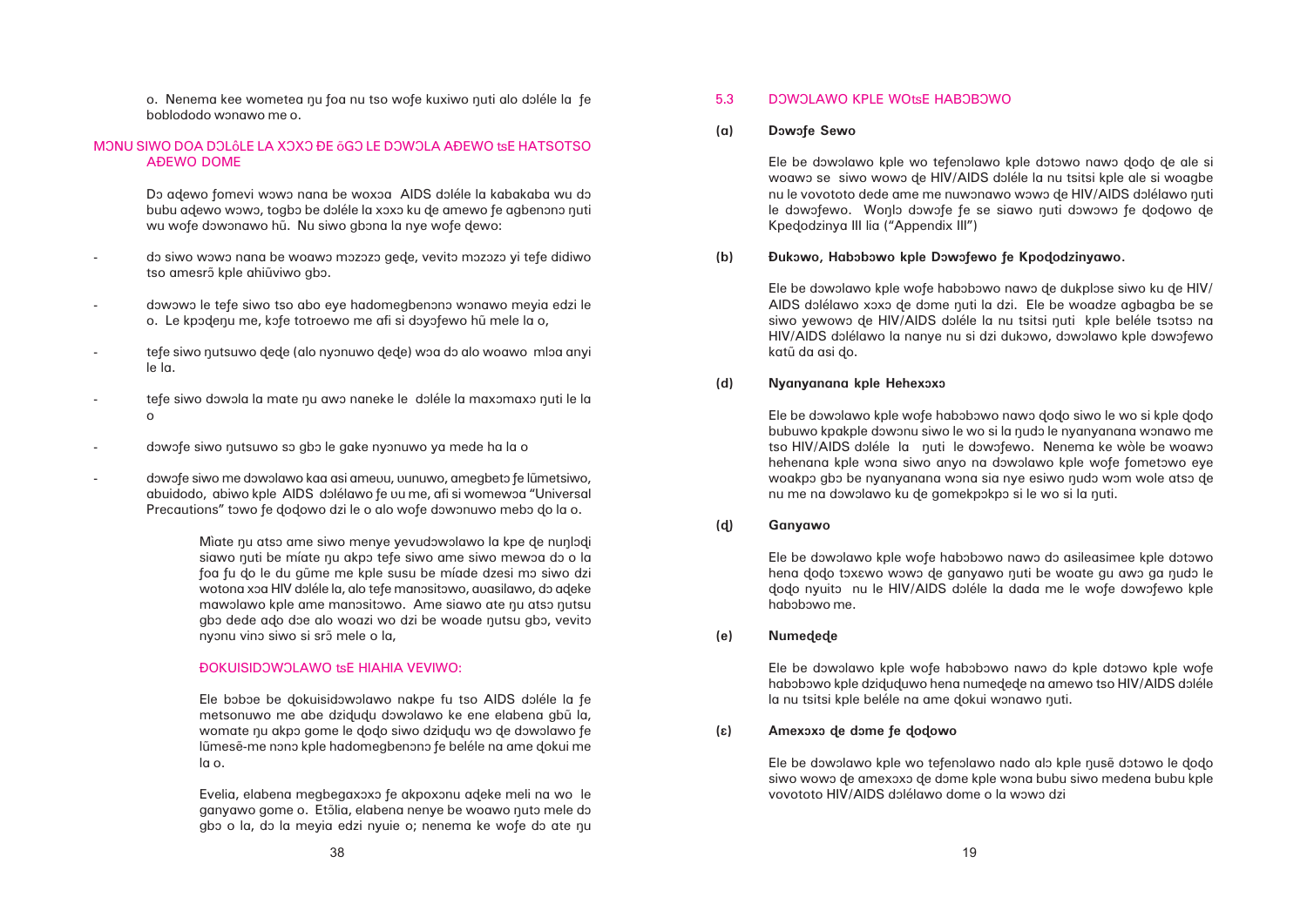### **(f) Seawo dzi wôwô gbô kpôkpô**

õuse le dowolawo tefenolawo si be woayi nya siwo dzona le wofe dowofewo me vevito wofe kuxiwo kple tohehenyawo me. Nenema ke, ne edzo be ame ade wo vovototo dede ame me nuwona ade de HIV/AIDS doléla ade åuti la, woatrô eta na setôwo.

### (**ñ) Hehenana**

Ele be dowolawo kple wofe habobowo nado hehenana wonawo de ngo le wo tefenolawo dome ku de wona siwo yia edzi le dowofewo de HIV/AIDS dolélawo nuti. Hehenana woma siawo afo nu tso HIV/AIDS dolélawo kple wo dzikpolawo nuti. Nenema ke wòle be woafo nu tso beléle si woatso na wo kple ale si woano agbee la nuti.

### **(g) Dôléle la xôxô dzi ðeðe kpôtô kple asitôtrô le eåu**

Ele be dowolawo kple wofe habobowowo nawo deka kple dotowo eye woafo nu na wo be woakpo gbo be dowofewo le dzadza. Nenema ke wohiũ be woawo dowonu nyuiwo kpakple akpoxonu nuwo nudo eye woakpo gbo hũ be atike gbũto siwo woawo na ame siwo adze afoku la nano dowofe la si. Ele be dowolawo kple wofe habobowo nalé nku de nu siwo yia edzi le dowofe la si ana be dowolawo naxo doléle la kabakaba la nuti be woate nu ado dodo siwo anyo na dowolawo fe dedinono wonawo la de ngo.

### **(h) Ametayayla**

õuse le dowolawo si be woate nu akpo alo ato wofe kodzigbalewo me. Gake mele se nu be Dowolawo fe habobowo naka asi dowola ade si le HIV/AIDS do lém la fe kodzigbalewo nuti o. Le gowo ken me la, ne wole wofe dowolawo tefenolawo fe dodeasiwo wom la, ele be woawo de se siawo katū dzi papapa abe ale si wonloe de Dowolawo fe Lūmese-menono dodo 171 lia me le fe 1985 me la ene (Occupational Health Services Recommendation, 1985 (No. 171)

### **(ê) Ðokuisidôwôlawo**

Ele be Dowolawo kple wofe Habobowo nana wofe wonawo nado dokuisidowolawo gbo to dekawowo kple alodola bubuwo me. Nenema ke wòle be woado alo wona bubu siwo atsi HIV/AIDS doléle la fe kaka nu.

### **(x) Dôléle la xôxô**

Ele be dowolawo kple wofe habobowo nakpo gbo be yewode nu siwo nana be hIV/AIDS doléle la kakana de dowolawo fe hatsotso adewo dome la da to adanuxoxo tso dotowo abo me.

amewo me le dowofewo, edzia nutsuwo kple nyonuwo fe sosominasoe nyenye nuti kuxiwo de edzi eye wodzia deviwo fe do sesẽ wowo fe nyawo hũ de edzi. Kuxi bubuwoe nye, egblẽa amegbeto fe asitsaga dome, tea lūmese-me-nono wonawo kple megbegawo nudo wowo nyuie de to eye amewo fe dedinono kple lũmesè-me-nono le dowofewo fe vevinyenye dzi dena kpotona.

# **MO SIWO ĐZI DOLELE LA KAKANA TONAE**

### MONU GBADZAWO

Woxoa AIDS doléle la le tefe siwo wodana le gakpomonu nyawo, hadomegbenono kpakple dekonu fe sewo kple dukomevinyenye fe dodowo kple dukplosewo dzi le. Le gakpomnnu nyawo gome la, ahedada dzi wòtona, agbalẽmanyamanya kple vovototo dede ame me nuwonawo wowo de ahetowo nuti lae wona be woxoa doléle la. Nenema kee ahedada zia nyonuwo dzi be woato mo de sia de fomevi dzi akpo wofe fometowo dzi to nutsuwo gbo dodo bemalémaletoe fe wonawo me. Nu nyui madumadu, afe nyui me manomono kple bemalémalé na ame dokui nana be ame siwo xo HIV la xoa AIDS doléle la kaba. Le hadomegbenono kple dekonu nyawo gome la, sosominasoe si menoa amewo kple wofe dowohatiwo dome o lae kploa wo dea ame-gbo-dodo le dzizizi me wonawo me. Amewo fe nonome kple wofe nuwonawo hũ ate nu anye monuwo dometo deka siwo dzi woxoa doléle la tonae. Woate nu axo HIV doléle la to abuidonu siwo nuti doléle la le la me. Eme ko hũ be atike võwo kple ahamuamewo nudo mawomawo de dodo nyuito nu la ate nu ana be ame matso beléle si doe la na efe gbododonyawo kple abuidodo nuwonawo o.

Vovototo dede ame me nuwonawo wowo de HIV/AIDS dolélawo nuti wona be HIV/AIDS dolélawo metea nu koa nu le wofe doléle la dzi o si wona be dôléle la kakana. Dekônuwo zizi ðe ame dzi si nana be amewo nagbe nu le nuwona adewo gbo la wona be doléle la dzina de edzi le nutomewo kple duko la me siaa, Nu siawo nana be wometea nu woa dodo de nutomewo kple amewo nuti le HIV/AIDS doléle la fe wonawo me o.

Le dukomevinyenye fe dodowo kple dunyahehe gome la masomaso nuwonawo, se dzi mawomawo, vonu dzodzoe madromadrõ, kple dodo mawomawo de seawo dzi wowo nuti kpe de gome makpomakpo le habobowo kple wofe dodowo me la katū xea mo na amewo fe ngoyiyi eye wòdea axa lũmesẽmenono nuwonawo. Le duko gedewo me la, tefe siwo doyofe nyuiwo mele o de ganyawo kple dowonuwo fe anyimanomano ta la, wometea nu na beléle toxe si dze alo atsi dolélea kaka fe wonawo nu o. Le nyawo ta fofo me la, vovototo dede ame me nuwona kple bubu mademade amewo fe gomekpokpo nuti wona be dowolawo xoa doléle la eye wometea nu noa te de AIDS doléle la nu o. Elabena wometea nu woa AIDS dodokpo la, xoa adanudodo, doyoyo kple alododo le wo dokuiwo si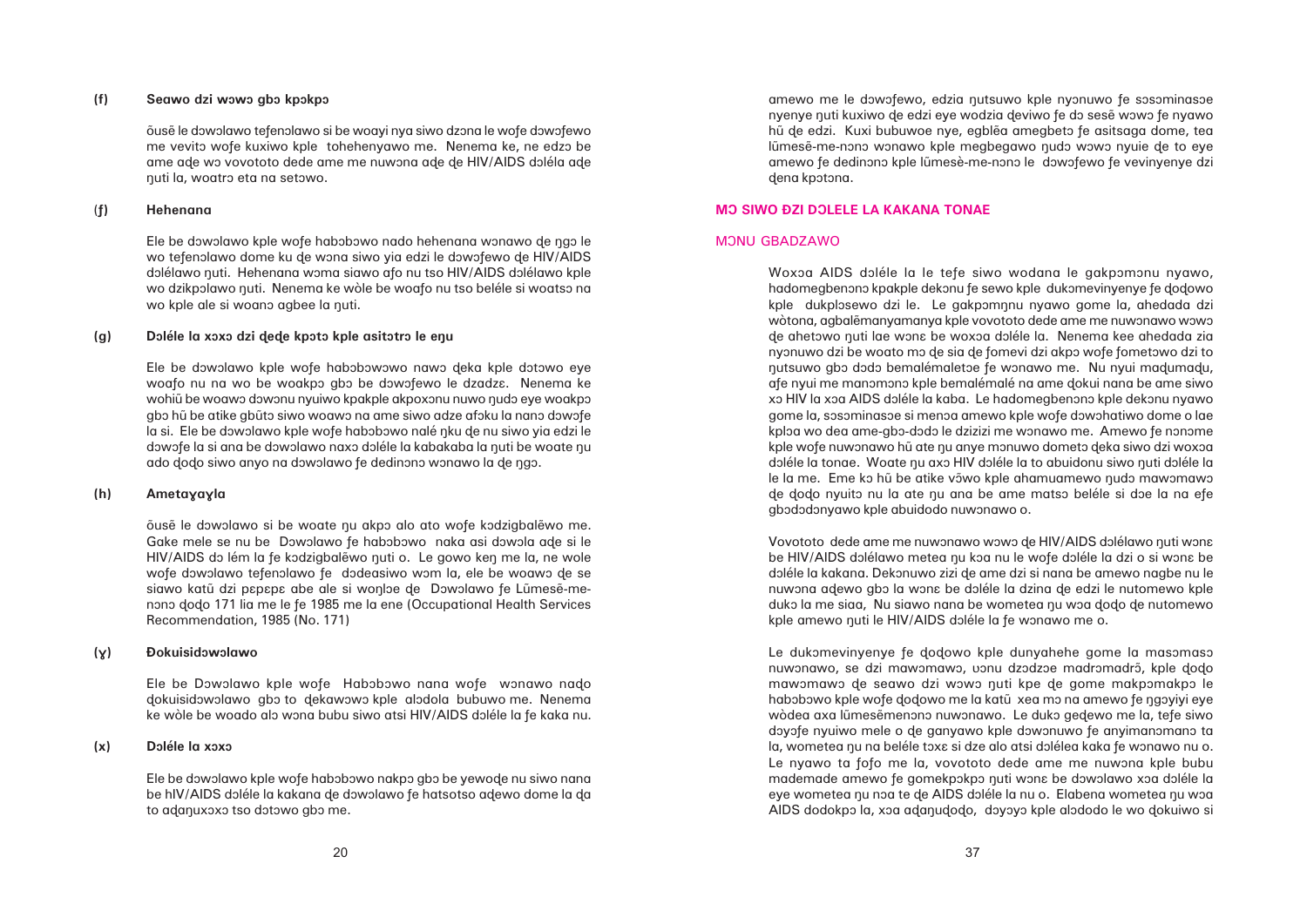siwo nuti doléle la mele o la nudo wowo me. Dohekui siawo kuna le atike siwo fua nu, atike sesẽ siwo dea di kple dohekuiwo da kpakple tsi fiefie nutidowowo me (Kpo Kpedenunya II)

### AIDS DOLÔLAWO XEXLE WONAWO KPLE DOWOLAWO tsE DOWOWO

Le fe akpe eve fe nuwuwu la, ame siwo xo HIV/AIDS dolélea la fe xexlemee nye milion 36 kple edzivowo. Xexleme sia fe mama de akpa ető fe tefe eve (2/3) tso Sahara Afrika nutomewo. Ame abe xexieme milion 22 son ku to AIDS doléle sia me; le fe 2000 fe yleti wuieveawo dede ko me la, ame xexlēme milion ető (3) ku le xexeame godoo. Doléle la lo dukowo katú de eme: Le Sahara Afrika dukowo me la, deviwo kple ametsitsi siwo le HIV/ AIDS do lém la fe xexlême wu milion 25; le Asia la wowu milion 6, le Latin America kple Carribean la, wode milion 2; le Amerika fe Dziehe gome la, (North America) esuso vie wòade milion deka; (1) Le Yetodofe Europa la, (Western Europe) woano abe milion afũ ene; (half a milion) le Yedzefe Europa kple Asia fe titina la (Eastern Europe and Central Asia), ano abe akpe 750 ene; eye le Afrika ñe Dziehe (North Africa) kple Middle East la, ano abe akpe alafa atõ (500) ene.

Togbo be mo siwo dzi wotona xoa doléle la ato vovo hũ la exoxo le dzidzim de edzi le dukowo katū me. Ne míelé nku de ame siwo ku to AIDS doléle la me le Afrika, vevito wofe agbososo kple doléle la fe nugblěfewo nuti la, eme ko be: va se de fe 2010 me la, ame eve tso ame xexlēme alafa deka ðe sia ðe (2%) si tso dukô blaeve-vô-asieke (29) aðewo me siwo, le AIDS do lém la fe xexlẽme made milion blaato (50) le tefe siwo AIDS doléle la mebo do o la. Nyonu alo nutsunyenye kple fe si amewo xo la fe kuxiwo hu li elabena le duko gedewo me la, nyonuwo xoa doléle la kabakaba wu nutsuwo, le Afrika dukowo me la, AIDS doléle xola yeyewo katū fe xexlème afu alo wu nenema gõ hu nye nyonuwo. Le tefe gede la. doléle sia xolawo xona tso fe wuiatõ (15) va se de fe blaene-vo-asieka(49). Ale ame siwo nuti nusẽ le be woawo do akpe de wofe fometowo, kple novi noviwo nuti eye woado duko la fe gakpomonu nyawo de ngo la fe wofewo le bubum.

ILO fe numededewo do kpe edzi be dowolawo fe xexlème milion blaeve (20) son le xexeame godoo xo HIV/AIDS doléle sia. Le tefe siwo HIV/AIDS doléle la bo do vevie la, wobui be va se de fe 2020 me la, dowolawo fe xexlẽme le duko siwo me doléle la bo do la ano abe alafa deka fe mama 10 kple 30 (10% and 30%) ko ene. Ne wotso nonome sia so kpakple tefe siwo AIDS doléle la mebo do o la, devi milion wuiene (14) son bu wo dzilawo dometo deka alo eveano katú to AIDS doléle la xoxo me. Esia azi wo dometo gedewo dzi be woadzudzo sukudede ahayi do di ge awo bon eye wòana be deviwo fe do sesẽ wowo nagado fievo de edzi. HIV/AIDS doléle la gblea nu gede le dolélawo kple wofe fometowo kple duko blibo la nuti. Emetsonuwo, hea fukpekpe gede dana de dono nutime siwo nye deviwo kple tsitsiawo siaa la dzi. Doléle la dea edokui fiana le xexeame godoo fe dowowo me le mo vovovowo dzi ale: egblea dowowo me, edea vovototo (k) Alododo ametayayla wona siwo ku de HIV doléla siwo tsoa lolõnu fua tona dodokpowowo kple adanuxoxo wonawo me.

Ele be dowolawo kple wofe habobowo nawo do kple dotowo abe nusedodo kple ametayayla kple adanuxoxo wonawo ene tso HIV/AIDS doléle la nuti.

**(o)** Dutadukowo fe Habobowo

AIDS doléle la dede da nuti wonawo de me, le nutome suewo, gūwo kple

Ele be dowolawo fe habobowo nana dekawowo toxa ade nano dukowo dome le dowofewo, nutomegũwo kple wofe habobo siwo le xexeame godoo la dome eye woade nu me na amewo tso HIV/AIDS doléle la nuti le xexe blibo la me. Nenema kee wòle be wòafo nu tso gomekpokpo si le dowolawo si nuti le wofe boblododo wonawo me.

# **6. HIV/AIDS DÔLÉLE LA NU TSITSI TO NYANYANANA KPLE HEHENANA WÔNAWO ME**

Nyanyanana kple Hehenana wona siwo ayi dzi le dowofewo la le vevie hena doléle sia fe kaka nu tsitsi. Nenema ke wòagakpe de dowolawo nuti be woate nu awo do kple HIV/AIDS dolélawo. Hehenana adodoea ate nu akpe de do sia lélawo nuti be woalé be wo no dokuiwo be womaxo HIV/ doléle la o. Gawu la, hehe kple nyanyanana wonawo ate nu ade dzitsitsi da le ame me, atsi vovototo dede ame me nuwonawo nu eye do fe akpo dzi tsitsi nuti kuxi siwo doléle sia hena vaa dowofewoe la dzi hũ ade kpoto. Ne eva eme alea la, ekema totro vavu gedewo ava amewo fe agbenono kple nuwonawo me.

Be woate nu akpo alododo nyuito tso ame sia ame si tso de le HIV/AIDS doléle sia fe nya me gbo la, ele be woawo dodowo de adanuxoxo tso dziduduwo, dotowo kple dowolawo kple wo tefenolawo gbo nuti.

Ele be nyanyanana kple hehenana wonawo nano anyi le mo vovovowo nu, ke menye le agbalen and kple adzoge nusosrowo me dede ko o.

Ele be le wona siawo wowo me la, woalé nku de fe si amewo xo, wofe nyonunyenye kple nutsunyenye, wofe gbododonyawo, hadomegbenonowo kple dowolawo fe agbenono le wofe nutomewo me la nuti. Ele be bubume siwo dzi woka do la nana hehe kple nyanyanana wona siawo. Sohawo kple HIV/AIDS dolélawo fe hehe nana wo hatiwo hũ nye mo nyuitowo dometo deka si dzi woato awo dodo siawo nudo nyuie.

# 6.1 NYANYANANA KPLE SIDZEDZE NU ÅUTI BOBLODODOWO

(a) Ele be Nyanyanana nuti dodowo nalo boblododo wona siwo ku de HIV/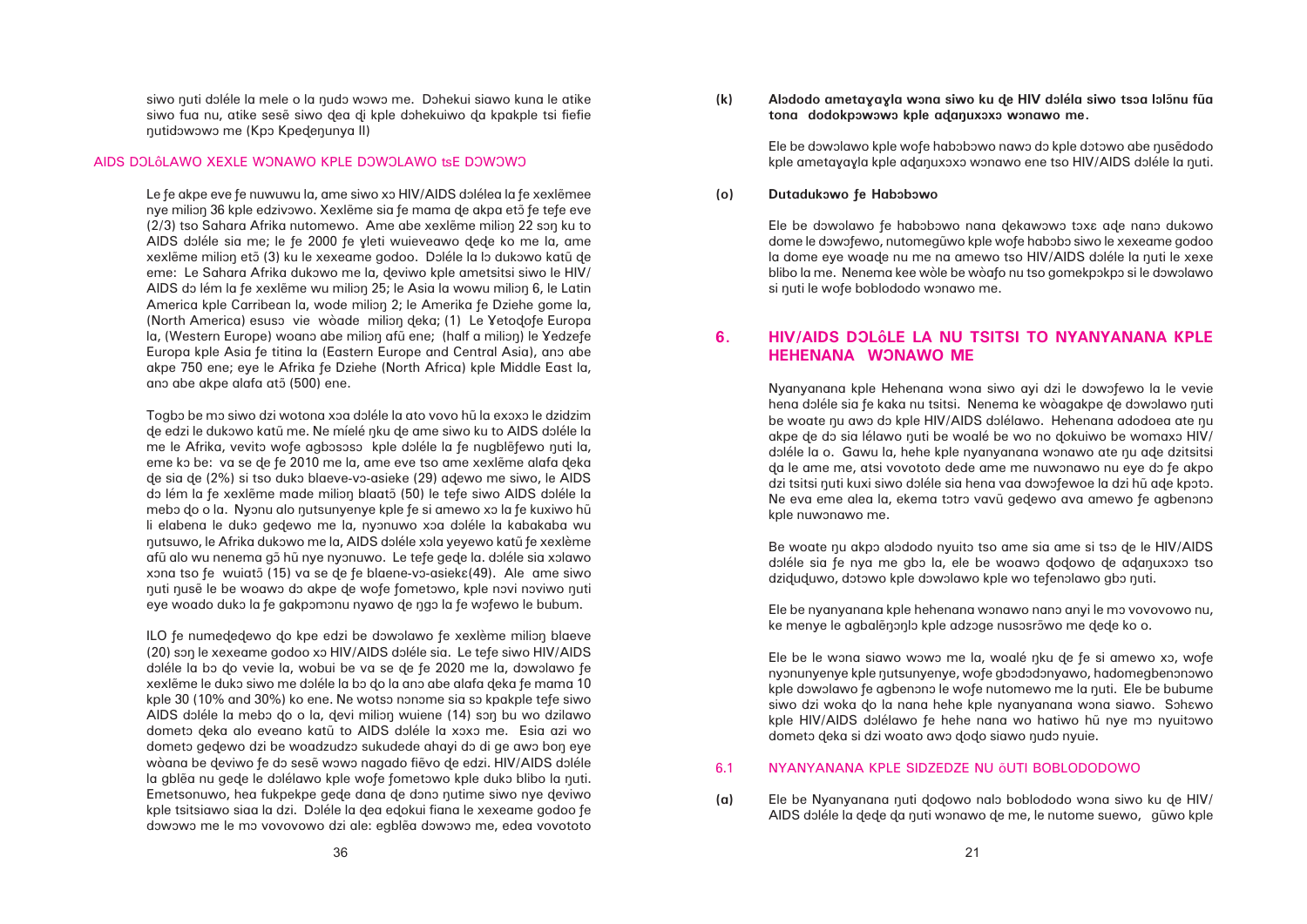duko blibo la katū me godoo. Ele be boblododo wona siawo nade ale si HIV/doléle la wona dzea ame dzii la agblo. Le kpodenu me mo si dzi wotona xona kple esiwo dzi wometona xona o la. Nenena ke wòle be wonawo nanya vovõ da le HIV/AIDS doléle la nuti, ahako ale si woate nu axe mo na exoxo la nuti, afo nu tso dolélea dada ku de atike siwo nudo wowona, kuxi siwo dolélea hena va ame dzii kpakple monukpokpo siwo li ku de beléle tsotso na AIDS dolélawo alodoamenyawo kple dolélea dada fe dodowo nuti.

(b) Ne woate qui la, ele be nyanyanana wonawo, nusosrõ tso HIV/AIDS dolényawo nuti kple boblododo wonawo nade nu esiwo li xoxo la me. Nenema ke woatu wo de se kple dodo siwo kplo dowowo le duko me kpakple dedinono, lũmesẽmenono kple tsitretsitsi de ame nu nuwonawo nuti dzi.

### 6.2 HEHENANA WONAWO

- (a) Ele be woatu hehenana ðoðowo ðe numedzodzro si dôtôwo kple dôwôlawo kple wo tefenolawo wo la dzi eye ne ehiũ la woawo numedede siawo kple dzidudu kple alodola bubu siwo nya nu tso HIV/AIDS hehenana, adanudodo kple beléle wonawo nuti. Ele be mo nu siwo dzi woawo wona siawo toe la nanye nu si me ame sia me akpo gome le la.
- (b) Ele be woalé nku de hehenana wona siwo yia dzi le dowowo yeyiyiwo me la nuti. Nenema ke wòle be woawo hehenana nu siwo nudo dowolawo awo la hà. Le tefe siwo nufiafiawo yia edzi le la, ele be woabu nusosro siawo abe dowowo fe akpa ade ene.
- (c) Le tefe siwo wohi $\tilde{u}$  le la, ele be wonawo:
	- nalo wona siwo akpe de amewo nu be woate nu ade dzesi wofe kuxi siwo vaa wo dzi wotoxawotoxaa alo abe habobo me nolawo ene. Nenema kee wòle be wona siawo nakpe de wo nu be kuxi siawo dzi nade kpoto to tamedodo, dzedodo wonawo kple hehenana wonawo, ku de doléle la nu tsitsi kple adanudodo wonawo me.
	- nate gbe de wona siwo ana woaxo doléle la kaba kaba kple monu bubu siwo dzi woato axo dolélea la, dzi Le kpodenu me abe dowolawo fe dowowo tso tefe yi tefe si wona be dowola adewo tea nu xoa HIV doléle la kabakaba;
	- nana nyanya amewo tso HIV/doléle la xoxo to abuidodo kple mo siwo dzi woate nu atsi doléle la nu ato nu;
	- nado numedede wonawo de ngo le dziduduwo, dotowo kple dowolawo fe habobowo dome kple duko siwo fo xlũ wo noewo

# **KPEÐEÅUNYA I**

# **DOLÔLE LA KPLE EMETSONUWO ÕUTI KOKO.**

# Nyatefenyawo tso HIV kple AIDS doléle la nu.

Woxoa HIV dolekui si naa AIDS doléle la to amegbeto fe lũmetsiwo me – vevito to uu, lũmetsi si dona le nutsuwo me, tsi si dona le nyonuwo fe nyonume kpakple notsi me. Nugomekuku do kpe edzi be doléle la xoxo toa mo ene mu ale; nutsu alo nyonu gbododo bemalemalé na ame dokuitoe, (esi bo wu) to AIDS doléla fe uu dodo na ame me, le kpodenu me, ne wode AIDS doléla ade fe nutinu ade de ame bubu me la, alo ne wowo abui siwo wodo na AIDS doléla nuti do na ame bubu kple nu dada bubuwo; vinodome fe doléle la xoxo tso dadaa abo le dome alo le edzivi kple le nonavi. Womexoa HIV/AIDS doléle la to tete de HIV/AIDS doléla la nuti dede ko me o. Nenema ke womexona to dono la fe kpekpekpe, nyenye kple nu gbugbo na me o, womexona to gfodzi kple tsilefe deka nudo wowo kple dona la me o, womexona to efe nudunuwo abe gatsi, kopu kple nudugbawo hudo wowo me o, alo to nu siwo wòdu suso la dudu me o, Nenema kee muwo kple nudzodzoe siwo dua ame la mekakana o.

HIV dohekui la nana be asrafo siwo le amegbeto fe lũme hewoa ava kple dohekuiwo la gbodzona ale gbegbe be wometea nu woa nusedo o. Ame si xo HIV/doléle sia la, ate nu ano agbe fe ewo son alo wu nenema. Le yeyiyi siawo me la, doléle la mafia dzesi adeke o togbo be dono la ate nu ano doléle la kakam de ame bubuwo dome hũ.

AIDS doléle la fe dzesi gbūto adewoe nye: dedidteamenu madzudzomadzudzoe, kpetadede, nudzado (fiva) nunonlo be kabakaba, amea azu wodzoe, kpekpekpe, nutsetsa ano nuti wom na amea edziedzi, nutilů fe dzouuvu, abiwonume, kototo de kpefekpefewo. Ne edzo alea la, doléle bubuwo abe abinodomedo, susu kple dzimefu gũ fe dzoxoxo, fafado kple kpedo (Tibi) dolélewo ene akpo nusẽ de amea dzi. Togbo be doléle siawo ano yiyim ano gbogbom hũ la, AIDS doléle la va wua ame la mloeba. Wole nugomekukuwo wom tso doléle la fe atike nuti gake womekpo deke kpo hade o. Antiritrovira tikewo li si nana be doléle la dzi dena kpotona eye dono la fe agbe didina de edzi vie; ke hũ la atike siawo xo asi nuto eye dono gedewo metea nu flena o gake totro gedewo le vavam.

õuse mele HIV dohekui la nu o; nonome adewo me ko wòtea nu woa husedo le. Etea nu gena de ame fe nutilu me to tefe siwo tsinu le la gake mate nu ato nutilũ fe tefe si abi adeke mele la o. Be woatsi doléle sia nu la, ele be woakpo gbo be woxe mo na dohekui sia, le kpodenu me, to kondom nudo wowo le gbododo me alo beléle na ame dokui nuzazūwo nudo-wowo abe asiwuiwo, kakabotobiwo (ne ehiũ la) tonui kple nudada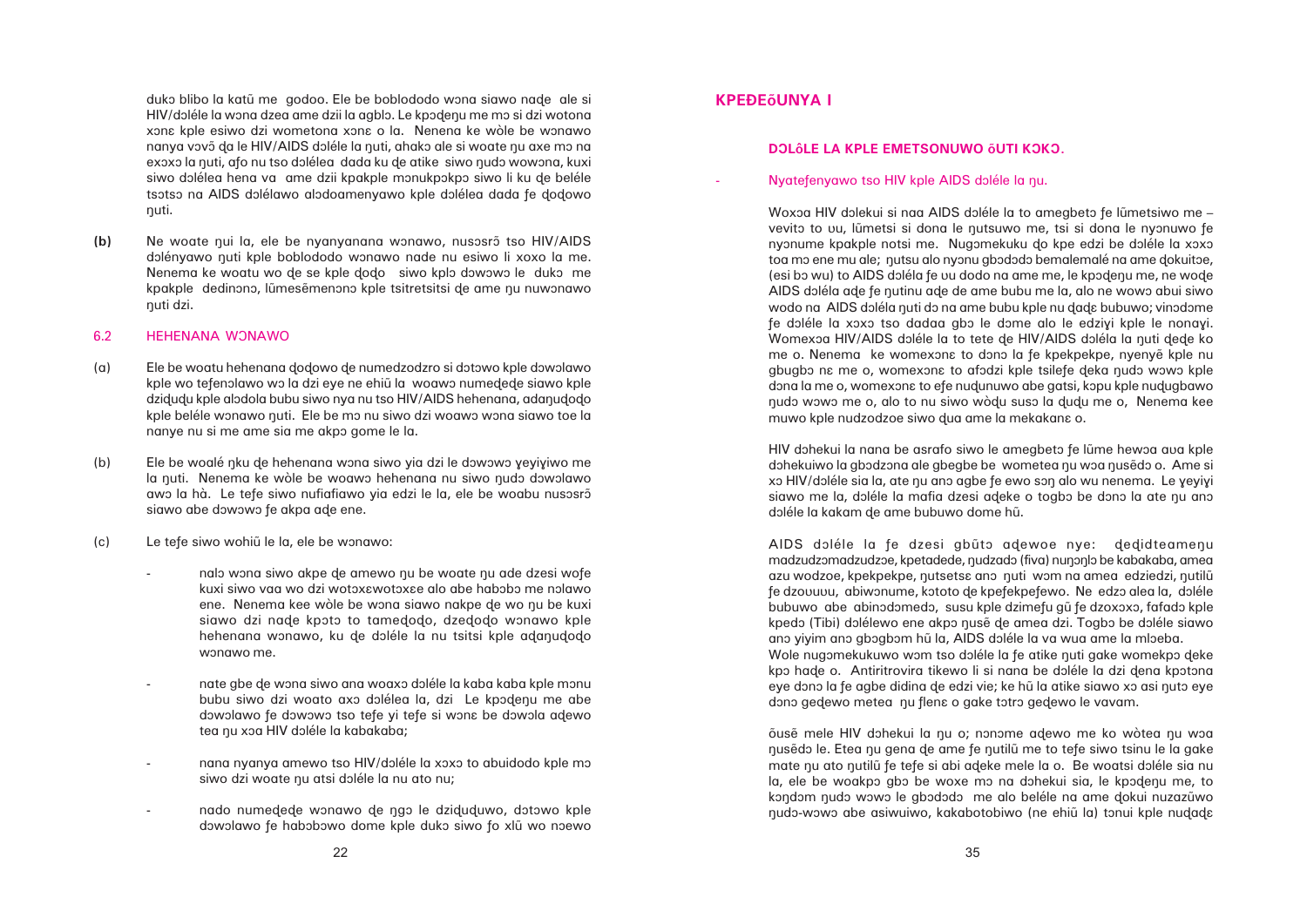### 9.8 DOWOLAWO KPLE WOtsE tsOMETOWO tsE KPEKPEĐEŐU WONAWO

- (a) Ku de dolélea fe nonome nuti la, ahiũ be woawo dodo de kpekpedenu nana dowolawo fe wonawo nuti alo woado alo dowola siawo fe fometowo. Woawo esia to adanuxoxo tso dowolawo kple wo tefenolawo gbo. Woate nu agawo esia to dekawowo kple dziduduwo kple alodola bubuwo ku de wofe nutete kple hiahiūwo nuti.
- (b) Ele be wona siawo nade dzesii be nyonuwo konue kpôa AIDS dôlélawo dzi le goawo ken me. Ele be woade dzesi nyonu funowo fe hiahiũwo. Ele be woade dzesi devi siwo bu wo dzilawo dometo deka alo eveawo katū to HIV/AIDS doléle me la fe nuhiahiũwo. Zi gede la, devi siawo dzudzoa suku dede alo wozia wo dzi be woawo do si wona be wodzea hadede kple nutsuwo alo nyonuwo le gbodonyawo me. Woawo wona siawo le dowofewo alo dôwôñe siwo ado alô wôna siawo alo woabia tso dôwôñe bubu aðe si be wòakpo wona siawo gbo.
- (c) Kpekpedenu nana fometowo fe wona siawo alo nu siwo gbono la de eme:
	- môkeke nana
	- ame kpekpe hena nyanyanana kple hehexoxo wonawo
	- ame dodo de alododo habobowo kple dokuisi habobowo gbo
	- kpekpedenu nana dowolawo fe fometowo bena woakpo do bubu na dowolawo alo efe fometowo nenye be do la magble sukudede me na ame la o.
	- dodo toxawo abe alododo ame la fa sukudede, efe asinudo sukudede kple dososrõ, abe kpekpedenu nana devi siwo dzilawo dometo deka alo eveawo ku to AIDS doléle la me la ene.
	- dekawowo kple alodola bubuwo kple nutome habobowo kpakple suku siwo dem dowola siawo fe viwo le la.
	- kpekpedenu nana le ganya kple nu bubuwo me.
	- ganyawo dzi kpokpo ku de doléle la kple fometowo fe hiahiũwo nuti.
	- nyanyanana tso doléle la fe sewo, adanudodo kple kpekpedenu nana nuti.
	- kpekpedenu nana le se siwo, ku de doléle la kple ku fe nyawo me, le kpodenu me ganyawo ku de dolélea, domenyigbale nonlo kple domenyilawo fe dodo nuti.
	- kpekpedenu nana fometowo ku de megbegawo xoxo kple dowofe nyawo nuti.
	- dowola fe gaxoxo do ngo na fetuxoyi fe dodowo.
	- fometowo dodo de senyalawo kple lũmesẽ me nono dowofewo alo wo dodo de do siawo wolawo gbo.

kple le nutomeguwo dome;

- fe wonawo le asinudo hehexofewo la me;
- nyonuwo la dome;
- 6.3)
	-
- nuwonawo de wo nuti o;
- tso HIV/AIDS doléle la nuti eye woadzro eme hũ,

-

-

- 
- lũmesẽ blibo me be womate nu axo doléle la o la tae;
- nado dzadz $\varepsilon$ nyenye kple nu nyui dudu nyawo de ngo;
- ågô;
- wo noewo me;
- wo me, ahawo totro siwo ahiũ la edziedzi.

nado HIV/AIDS doléle la fe numedede wonawo de ngo le wona siwo dziduduwo kple dowofewo kpakple dowolawo fe habobowo

nado boblododo wona siwo wowona na sohadowolawo kple

nate gbe de mo siwo dzi nyonuwo tona xona HIV doléle la kabakaba la dzi kple mo siwo dzi woato atsi doléle la xoxo nu; (Kpo mama

woado kpe edzi be womate nu axo HIV doléle la to tete de HIV doléla nuti me o eye mele be woatsri alo agbe nu le HIV dolélawo gbo o, ke bon woado alo wo axo wo de hame le dowofewo;

nade nu me na dowolawo tso ale si doléle la gbodzona lũme na dono la nuti eya ta ehiũ be dowola bubuwo nakpo nublanui na HIV/AIDS dolélawo ale be womawo vovototo dede ame me

nana monukpokpo dowolawo be woade wofe seselelume agblo

nafia ale si dowolawo (vevito kodzidowolawo) awo "Universal Precautions" fe beléle na ame dokui dowonuwo nuti doe la;

nana hehe tso ST1 kple kpedo (Tibi) nu tsitsi nuti, menye de esi doléle siawo nana woxona HIV/AIDS doléle la dede ta ko o, ke bon de ale si wotea nu daa doléle siawo si ana be dowolawo nano

nado beléle na ame dokui le gbododo nyawo me kple afodofe fiafia tso nutsuwo kple nyonuwo fe kondom nudowowo nyawo de

nado nusẽ amewo fe hehenana wo noewo kple dokusi hehenana

nakpo gbo be wolé nku de HIV/AIDS hehexoxo wonawo nuti, dzro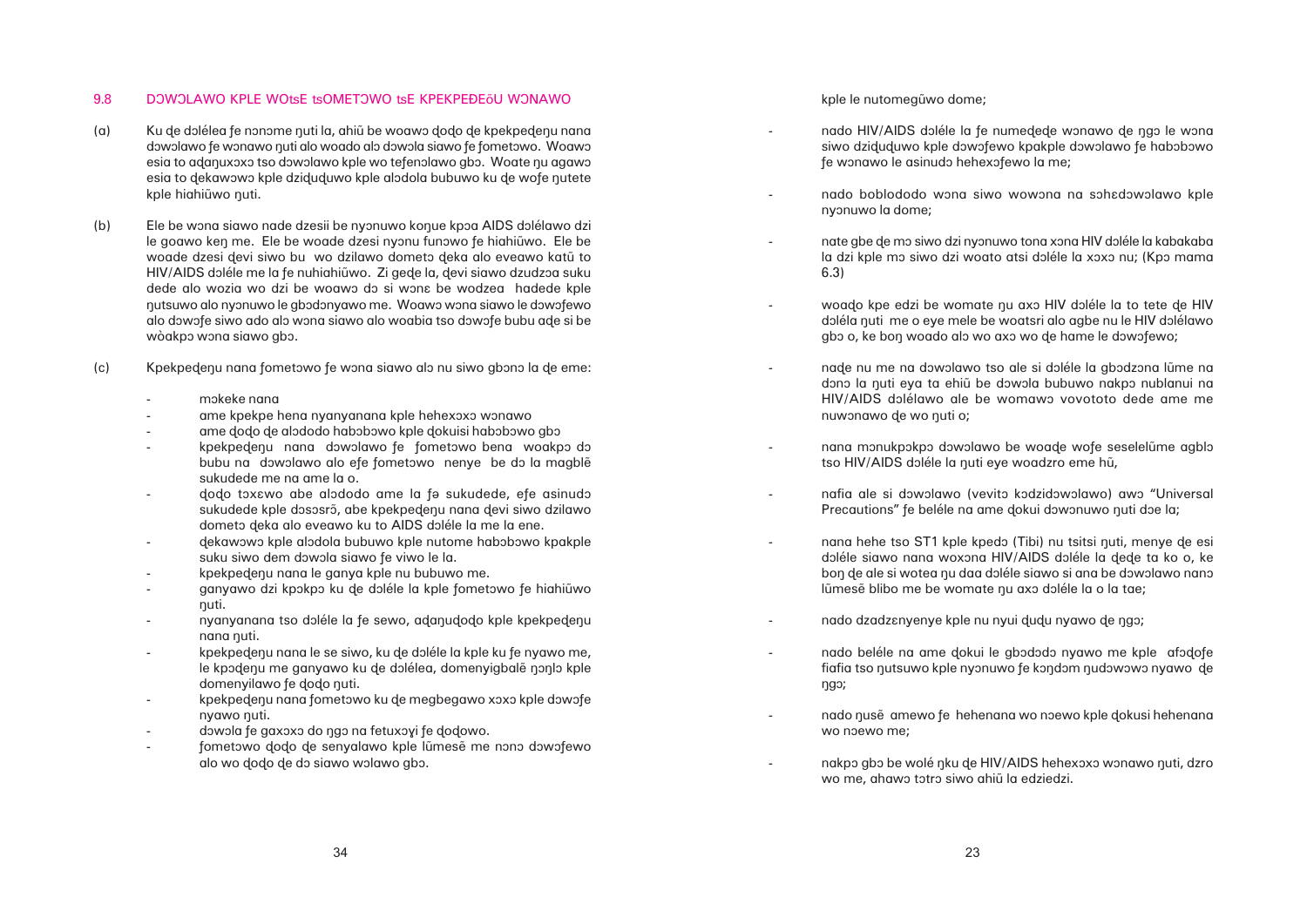### 6.3 WONA SIWO NYE ÕUTSUWO ALO NYONUWO ĐEĐE KO TO

- (a) Ele be wonawo katū naku de nyonuwo alo nutsuwo dede ko nuti. Nenema ke wòaku de dzotsofe kple gbododonyawo hũ nutie. Ke wona siawo lo numedede si afo nu tso nyonuwo kple nutsuwo nuti wotoxawotoxae le wona vovovowo me ku de ale si dolélea gblea nu le nyonuwo kple nutsuwo nuti la wotoxawotoxae.
- (b) Ele be nyanyanana wona siwo woawo na nyonuwo la nade nu me na wo ku de ale si woxoa doléle sia kabakabae la, vevito detugbiwo.
- (d) Ele be hehenana wonawo nakpe de nutsuwo kple nyonuwo siaa nuti be woase vovototo si le wo ame eveawo dome la gome eye woawo de se siwo kplo wo la dzi. Ele be numedede de sia de nafo nu tso amexoxo de do me, nutasẽnuwo wowo de ame nuti, fudename le gbododonyawo me kple nudiadia fomevi vovovo si ame kpona la nuti wotoxawotoxae.
- (e) Ele be wonawo nakpe de nyonuwo nuti be woase gomekpokpo si le wo si le dowofewo kple tefe bubuwo la gome, nu si ado nusẽ wo be woatso beléle toxa na wo dokuiwo.
- $(\epsilon)$  Ele be hehe siwo woana nutsuwo la nana woade dzesii be yewoate nu axo doléle la boboe, be woate nu anya afodofe siwo woato hena dolélea dodo kpo. To esia me la woanya wofe dodeasi hena HIV/AIDS dolélea nu tsitsi
- (f) Ne wowo dodoawo de nonome nyuito nu la, ele be AIDS doléle sia nu tsitsi fe wonawo nalo nutsu siwo dona wo havi nutsuwo gbo la de eme. Woawo dodo siawo to adanuxoxo tso dowola siawo kple wo tefenolawo dzi.

### 6.4 DEKAWOWO KPLE LAMESE ME NONO DODO ĐE ÕGO WONAWO

Ne ano boboe la, ele be woatso hehenana wonawo ade lũmesẽ me nono dodo de ngo wonawo me. Le kpodenu me abodatutu (si nye gbododo akpasesetoe) dediteamenu kple vidzidzinyawo le dowofewo. Adanudoha alo lũmesẽ me nono kple dedinono habobo siwo le dowofewo la fe dodeasi wònye be wòade nu me na dowolawo, ahana hehe wo tso HIV/AIDS doléle la nuti. Ele be wona siawo nade nu me na amewo ku de doléle sia xoxo to abui siwo gudo wowo na AIDS/dolélawo la nudo wowo me me. Nenema ke wòle be woade nu me na amewo be ahamuamewo kple atike vowo nudowowo awoe be ame nano agbe tovo si ana be wòate nu axo HIV doléle la boboe.

# 6.5 WONA SIWO AHE TOTRO VA AMEWO tsE AGBENONO ME

(a) Ele be woana hehe nyuito kekeake dowolawo si awoe be doléle la dzi dede kpoto nano boboe eye ne ehiũ la woama kondom siwo nudo nutsuwo kple

# 9.4 DEKAWOWO KPLE ĐOKUISIDOWOLAWO KPLE NUTOME HABOBOWO

(a) Ele be dziduduwo, to numedzodzro kple wofe dowohati bubuwo me la nakpo gbo be gomekpokpo si dowolawo kpona le dukoa fe dukplosewo nu la nanye nu si me HIV/AIDS dolélawo kple do bubu lélawo nakpo gome le sosoe. Ele be woadi gomekpokpo fe monu bubuwo, vevito ku de HIV/AIDS

Ne ehiũ la, ele be dotowo, dowolawo fe habobowo kple lũmesẽdowolawo nakpo gbo be yewodo dokuisi habobowo de dowofewo alo woado dowola siwo xo HIV/AIDS doléle la de dokuisi habobo kple habobo siwo doa alo wonawo le nutome suewo me.

wòawo dodo toxawo de dowola siwo le HIV/AIDS do lém la fe gomekpokpo

### 9.5 GOMEKPOKPO

- doléle la nuti.
- (b) Ele be dotowo, dotowo kple dowolawo fe habobowo nabia tso dzidudu si be le wofe fetuxoxo nyawo me.

### 9.6 GOMEKPOKPO LE MEGBEGANYAWO ME

kple dotowo nakpo egbo be nya siwo ku de adanudodowo, doléle, doyoyo kple gomekpokpowo nuti la nano yayla abe doyoyo fe nya siwo ku de dowola siwo le HIV/AIDS do lém nuti la ene. Woawo esiawo katū abe ale si wodo kpe edzi le Dowofe Si Kpoa Dowolawo tse Lũmesẽnyawo fe Kpedodzinyawo 171 lia, le fe 1985 me la ene (Occupational Health Services

Ele be dzidudu, dotowo kple dowolawo fe habobowo nakpo egbo be yewowo dodo siwo hiũ la de dowola siwo le HIV/AIDS do lém la kple wofe fometowo nuti. Le esia wowo me la, woakpo egbo be womede HIV/AIDS dolélawo kple wofe fometowo le dedinono kple gomekpokpo siwo le megbegaxoxo fe dodo siwo le duko la si la me o. Đodo siwo alo dowolawo kple wofe fometo siwo wobu be woxo HIV/AIDS doléle la de eme.

megbeganalawo fe dowofe kple dowofewo ene la nakpo egbo be nutsotso siwo ku de dowola siwo le HIV/AIDS do lém la nuti la le yayla abe ale si wòle le doléle bubuwo gome hũ la ene. Esia nye nu si dzi ILO fe dodo siwo

(c) Ele be do bubu lélawo kple HIV/AIDS dolélawo siaa nakpo gome le gomekpokpo dodo siawo kple wonawo me sosoe.

# 9.7 VOVOÐEÐE KPLE AMETAYAYLA

- (a) Ele be dziduduwo, dokuisidowofe siwo kpoa amewo fe dedinononyawo gbo Recommendation, 1985 (No.171).
- (b) Ele be ame bubuwo abe megbedelawo kple dodzikpola siwo le ku de beléle tsotso na nunlodi siwo ku de dowolawo nuti la da asi do.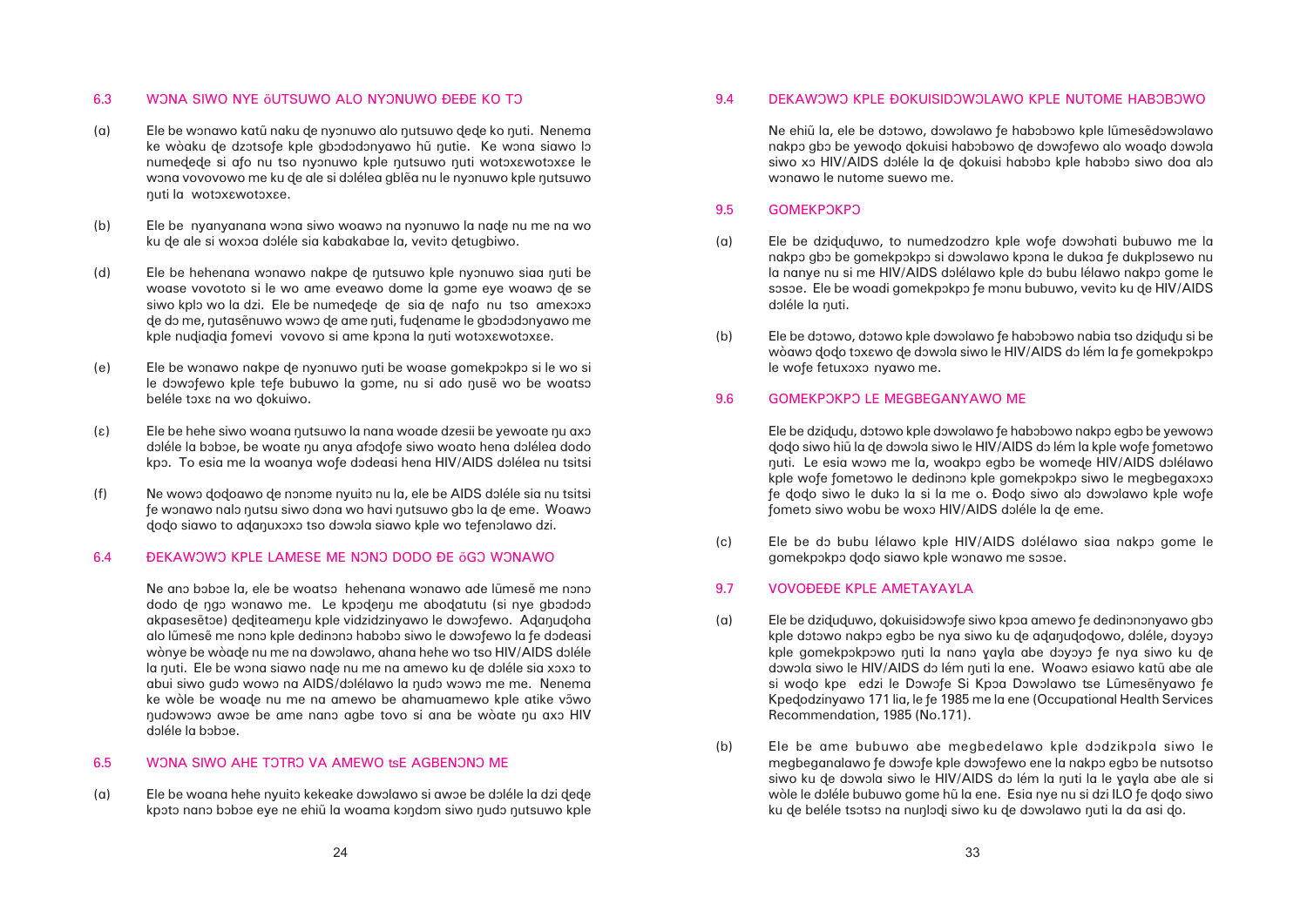HIV/AIDS do lém la. Habobo siawo ate nu anye doyo habobo alo manye dovo habobo o.

- woado adanu na dowola si le HIV/AIDS do lém la be wòakpo efe dokta alo dokta bubu ade nenye be deke mele eya nuto si o, be wòadoe kpo, ahada do na, nenye be womele gbe dam le enu xoxo o, alo woakpe de HIV/AIDS doléla nu be wòakpo dokta si ada gbe le enu nenye be deke mele esi xoxo o la.
- (c) Ele be dotowo nana yeyiyi dowola siwo le HIV/AIDS do lém la be woadakpo wofe dokta kple adanudolawo abe ale si wòle le dukoa fe dodowo me la ene.
- (d) Ele be dowola siwo le HIV/AIDS do lém la nakpo gome le adanudodo wonawo me femaxee ku de nutsuwo alo nyonuwo fe hiahiũ vovovowo nu. Anyo be dzidudu, dowolawo kple wofe habobowo kpakple alodola bubuwo nawo deka ado dowofe siwo ana adanudodo siawo togbi.
- (e) Ne wobia tso wo si la, ele be dowolawo tefenolawo nakpe de dowola siwo le HIV/AIDS do lém la nuti be woaxo adanudodo.
- (ε) Ele be adanudodo wonawo nade nu me na dowolawo tso gomekpokpo si le wo si le dukoa me ku de dumevi fe dedinono kple megbegaxoxo nyawo, dowowo dodowo, asinudowowo siwo akpe de dowola siwo le HIV/AIDS do lém la nu be woate nu ano agbe.
- **(g)** Ne edzo be dowola ade xo HIV/AIDS doléle le efe dodeasiwo wowo me la, ele be dotowo nana yeyiyi dowola la be wòadaxo adanudodo tso doléle la nu.

### 9.3 DOWOWO KPLE LAMESE ME NONO WONAWO

- (a) Doto adewo ate nu akpe de dowolawo nu be woakpo HIV/AIDS doléle fa atike si woyona be, antiritrovaira (antiritroviral drugs) la, Le tefe siwo doyofewo le dowofe la la, ele be woawo do asileasime kple dzidudu kpakple alodola bubuwo katū kpakple doyofe gū bubuwo hena HIV/AIDS doléle la nu tsitsi kple edada eye woana kpekpedenu HIV/AIDS dolélawo hũ.
- (b) Le dodada wona siawo me la, ele be woana antiritrovira-tike donowo be wòade dolélea fe vevesesewo dzi akpoto. Woado adanu na wo tso nu siwo woadu la nuti eye woana nududu mawo fe dewo hũ wo eye woate gbe de tamebubu fũu dzi dede kpoto dzi kple doléle siwo woxona boboe tso ame bubuwo gboe, le kpodenu me abe kpedo, (T.B.) kple doléle siwo woxona to gbododo (STIs) me la ene la dzi na wo.

nyonuwo awo wotoxawotoxae le gbododo yeyiyiwo me la na dowolawo.

kple kpedo si woyona be" (Jibi") la dada nuti kaba. Nenema ke wòhiũ be woado adanu na wo tso beléle na ame dokui ku de abuidodo wonawo nuti

- (b) Ele be woana hehe amewo tso doléle siwo woxona to gbododo me (ST1) alo woana nyanya amewo tso tefe si woado abui le la nuti.
- (c) Le nyonu dzidududowola siwo hiũ ga vevie gome la, ele be woana hehe si akpe de wo nuti be woawo do kuklui bubu siwo ahe ga va na wo la.
- 6.6 WÔNA SIWO YIA DZI LE NUTOMEWO ME

Ele be dotowo, dowolawo kple wo tefenolawo nado nusẽ wona siwo fiaa nu tso HIV/AIDS quti la fe ngoyiyi le nutomewo me, vevito le sukuwo me. Be amewo nate nu ade wofe susu agblo tso dolélea nuti la, ele be woado nusẽ nutometowo be woatso dzo de wona siwo ana hehe amewo tso AIDS doléle la nuti le nutomewo me la nuti. Nenema ke wona siawo ado dowola siwo le HIV/AIDS do lém la hũ fe dedinono-nyawo de ngo be vovototo dede ame me nuwonawo wowo de wo nuti dzi nade kpoto. Ele be woawo wona siawo asileasimee kple dowolawo fe kpedenuto siwo le nutomea me la.

Ele be woadi monu de vi yeye siwo dzi woato axe hehenana fewo boboe.. Le kpodenu me, dowofewo ate nu abia kpekpedenu tso duta dukowo gbo ku de AIDS doléle la fe dodowo nuti dowowo me alo woabia kpekpedenu tso alodola bubuwo gbo to hehenalawo yeye me alo to woawo nutowo fe amewo hehe me.

Nu siwo nudo wowona le hehenana wonawo me la ate nu ato vovo tso tefe yi tefe ku de ga home si le hehenalawo si la nu. Hehenana wonawo ate nu anye esiwo ku de nyonuwo kple nutsuwo fe agbenono monu vovovowo nuti le nutome ade me. Ele be hehenalawo hu naxo hehe ku de nu si woawo nenye be vovototo dede ame me nuwona ade do mo da le ameha adewo dome le nutome ade me alo ku de wofe gbododo wonawo huti. Ne edzo alea la, ele be hehenalawo natso nu siwo dzo va yi la atso wo kpodenui to dowonu siwo le wo si la nudo wowo me. Hehenala adodoeawoe nye dowolawo kple soha hehenalawo le gowo ken me.

# **7. HEHENANA**

Ele be hehenana wonawo nanye esiwo me ameha vovovo siwo katū le hehe xom le la nakpo gome le. Le kpodenu me, donunolawo, dodzikpolawo, dowolawo nunolawo, dowolawo kple wo tefenolawo, hehenala siwo naa hehe hehenala bubuwo (nutsuwo kple nyonuwo), zoha siwo naa hehe wo noewo, lũmesẽdowolawo kple dedinono nyawo gbo kpolawo, adzonuwofe dowolawo kple wofe dodzikpolawo.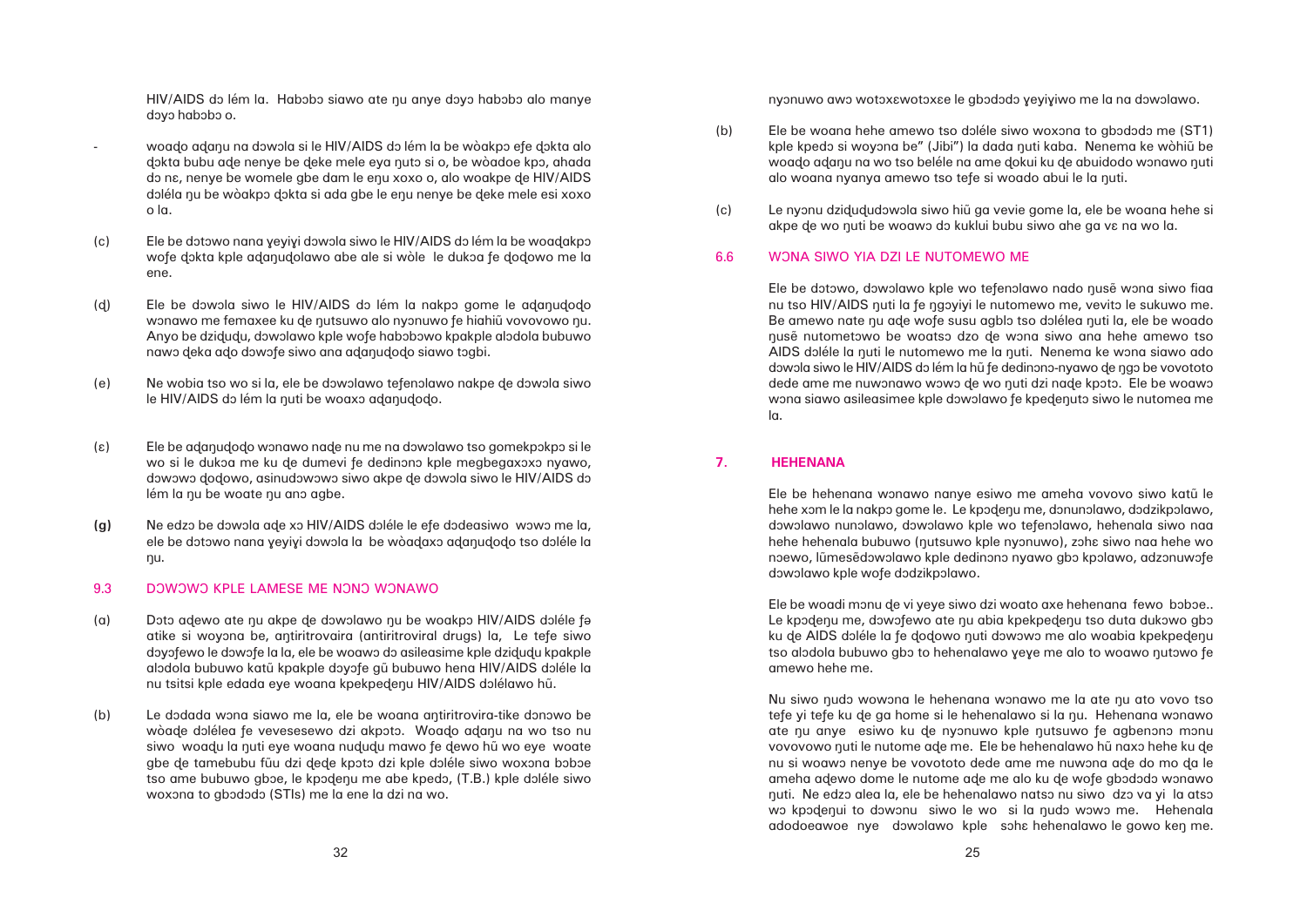Ele be nuwona sia nano dowofe la fe hehenana dodowo me le fe sia fe me. Ele be wòanye nu si woatu de edzi to adanuxoxo tso dowolawo tefenolawo gbô me.

### 7.1 HEHENANA DOMEGAWO, DODZIKPOLAWO KPLE DOWOLAWO tsE AMEGAWO

Kpe de nyanyanana kple hehenana wona siwo wowona na dowolawo nuti la, ele be dzidzikpolawo kple domegũwo hũ noxo hehe be:

- woate nu ade nu me na amewo eye woate nu ano biabia siwo ku de dowofe fe dodo siwo wowo de HIV/AIDS dolélea nuti la nu dom boboe.
- woate nu anya nu gede tso HIV/AIDS doléle la nuti be woate nu ade nu gome na dowola bubu siwo mese ale si HIV/AIDS doléle la kakanae la o.
- woate nu ade nu gome na dowola siwo le HIV/AIDS do lém la ku de wofe nofe nyuiwo nono nuti be woate nu ayi dowowo dzi zi ale si woate nui la ko.
- woate nu ade dzesi vovototo dede ame me nuwonawo wowo de HIV/AIDS dolélawo nuti le dowofewo eye woafo nu atsi tre de nu siawo fomevi wowo nuti
- woate nu ado adanu na HIV/AIDS dolélawo ku de lũmesẽ me nono kple gomekpokpo si le wo si le dukoa me la nuti.

### 7.2 HEHENANA ZOHE – HEHENALAWO

Ele be woahe zoha siwo naa hehe la le mo toxa ade nu kple susu be woate  $nu:$ 

- anya nu gede tso HIV/AIDS doléla la nu tsitsi nuti be woate nu ana hehe kple numedede sinu woate nui alo numedede deto dowolawo.
- ade nu me na amewo nyuie seselelumetoe eye le nu me dede la wowo me la woado nku ame fe dzotsofe, gbododonyawo, nutsu alo nyonunyenye kple dekonu wonawo dzi.
- ana be kadodo nano wofe dodowo kple dowofe bubuwo fe dodo siwo wowo da di la dome. Le kpodenu me, dodo siwo ku de akpasese gbododo-nyawo kple womitowo nuti le dowofewo.
- ana wofe dowohatiwo nate nu ade dzesi wona siwo woawo nutowo wona si nana woxoa HIV/AIDS doléle la.
- ado adanu na dowola siwo le HIV/AIDS do lém la ku de ale si woano agbee la nuti.

# 9 **BELÔLE KPLE ALODODO**

Ele be vesese-ðe-ame-ti, beléle kple alôdodo nanye nu vevi siwo akpe ðe dowofewo nu be woate nu atso de le HIV/AIDS doléle la fe nyawo me. Ele be woawo dodo siwo gdo nusẽ dowola siwo le HIV/AIDS do lém la be woavu wo dokuiwo me be yewole do la lém eye dowola bubuwo magbe nu le wo gbo o eye woano klalo be yewoana alododo do sia lélawo. Nenema ke wòle be woakpo gbo be womewo vovototo dede ame me nuwona adeke de wo nuti alo wode wo le hame o. Be woatsi HIV/AIDS doléle la fe nugbegblẽwo nu le dowofewo la, ele be dowofewo nakpo gbo be yewodi amewo be woano adanu dom na dowola siwo le HIV/AIDS do lém kple ame siwo nu doléle sia le nu gblèm le la. Le dowofe siwo doyoyo wona siawo le la, ele be woana dodada nyuito dolélawo. Le tefe siwo wona siawo meyia edzi le o la, ele be woafia dowolawo tefe siwo doyoyo wona siawo yia edzi le la. Kadodo siawo togbi ana monukpokpo dono siawo fe fometowo hū, vevito wo viwo. Dekawowo kple dziduduwo, dotowo, dowolawo kple wofe habobowo kple alodola bubuwo hũ doa alo dodada wona siawo nyuie eye wòdea fenyinyi dzi kpotona.

# 9.1 HIV/AIDS TSOTSO SO KPLE DOLELE SESE BUBUWO

- (a) Ele be woada HIV si va zua AIDS doléle la le dowofewo abe ale si wodaa doléle sesẽ bubuwo la ene.
- (b) Ele be woatso beléle si wotsona na do bubu lélawo la na dowola siwo le kple dowolawo fe nofe nyui nono nyawo me.
- (d) Zi ale si dowolawo le lũmesẽ nyui me hena dowowo la, ele be woakpo dodode-ngo wonawo me.

# 9.2 AÐA<sub>Õ</sub>UXOXO

-

- (a) Ele be dotowo nado nusẽ dowola siwo le HIV/AIDS do lém la be woaxo adanudodo tso afi ma.
- (b) Be woado kpe esia dzi la, ele be dotowo nabu wona siwo gbona la nuti:
	- suewo kple gũwo me.
		-

HIV/AIDS do lém le dowofewo le gomekpokpo, dowolawo fe megbegaxoxo

gome le dowowo fe dedinono kple dowolawo dede tso tefe yi tefe kple

adanudodo kple kpekpedenu tso tefe bubuwo alo ne doyofe le dowofe la si eye woka de edzi be dowolawo ate nu ayla dolélawo ta la woate nu axo

Woade dzesi ame siwo nya nu toxa tso doléle la nuti, kpakple nutome habobo siwo naa adanudodo kple doyoyo HIV/AIDS dolélawo le nutome

woade dzesi nutome habobo siwo ate nu ana kpekpedenu dowola siwo le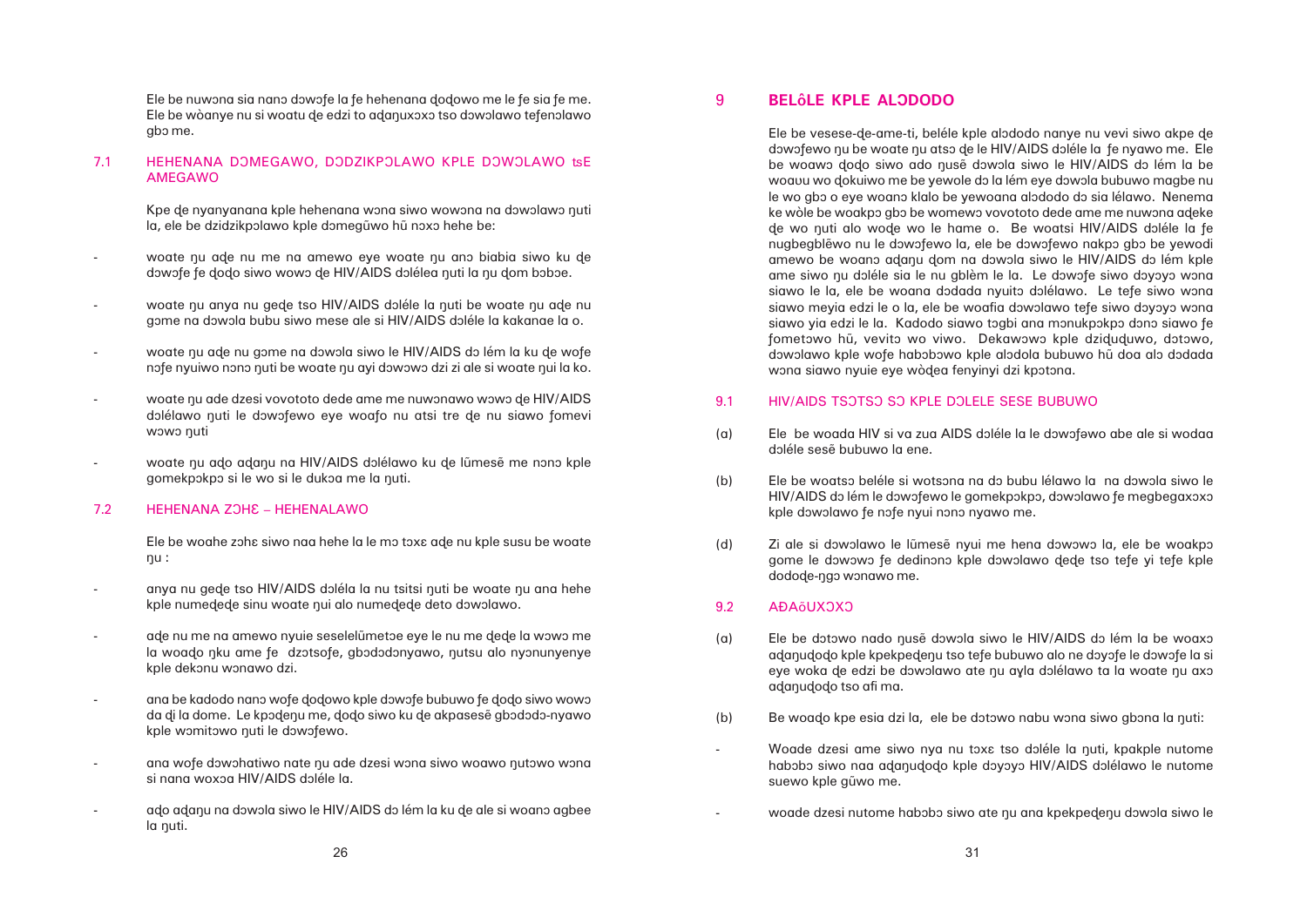(d) Mele be dotowo nawo dodokpo adeke kple susu be woaxo akpoxonuga le dowofe ade si o. Ele be nutsotso siwo katū le wo si ku de HIV dolélawo nuti la nano yayla.

### 8.3 ADZAME DODOKPOWOWO TSO DOLÔLEA tsE KAKA ÕUTI

Woate nu awo HIV dodokpo na dowolawo, dzesi mademade wofe nkowoe nenye be wowo de sewo abe dzodzomenuti nunya nugomekuku fe dodowo, dowofe kpokplo fe dodowo,amewo fe dedinono fe gomekpokpo kpakple nutsotso yayla ene la dzi le dowofewo.

Ne wole nugomekuku sia wom le tefe ade la, ele be nugomekulawo naklū do ngo eye woana nyanya dowolawo kple dotowo be wona la le edzi yim. Womawo nutsotso si woaxo la nudo atso de vovototo amewo kple habobowo dome o. Womabu dodokpo abe adzame dodokpo ene nenye be le ewowo me la, woate nu ade dzesi HIV doléla ade o.

### 8.4 LOLONU FAA DODOKPOWOWO

Edzona yeadewoyi be dowolawo nuto dina be woawo dodokpo la na yewo eye wotsona abe lolõnu fua dodokpowowo fe nuwonawo dometo ade ene. Ele be lũmesẽ dowola siwo le nutomea la nawo lolônu fũa dodokpo sia. Womawoe le dowofea o.

Le tefe siwo doyofe kple dowonu adodoewo le la, woate nu awo lolônu fua dodokpo na dôwôla ade ne eya nutô bia nenema to agbalênonio kple adanuxoxo tso dowolawo tefenolawo gbo me. Ele be dokta si nya do nyuie la nawo dodokpo la na amea le ametayayla fe dodo la nu papapa. Le kpodenu me, ele be woawo de adanudodo si ku de nutsu alo nyonunyenye nyawo nu la dzi do ngo alo le dodokpo la wowo vo megbe. Ele be adanudodo tso nu nyui kple nu gbegblẽ siwo dona tsoa dodokpo la wowo me kple ale si dodokpo la metsonu woa do de dowola la dzii la nanye dodokpo la wowo fe akpa vevi ade.

### 8.5 DODOKPO WOWO KPLE DOYOYO LE DOLÔLE LA XOXO MEGBE

ade nu me na amewo eye woado biabia siwo ku de dowofe fe dodowo de

- (a) Ne asidede ame fe vu, lũmetsi, alo abi me anye dowowo fe kpa ade si ate nu ana woaxo doléle la la, ekema ele be dowofe la nakpo egbo be yewo dodo toxa de afoku siawo fe dzodzo kple wo gbo kpokpo nuti.
- (b) Ne edzo be dowola ade de asi nu siwo ana be wòaxo doléle la me (abe amevu, lũmetsiwo kple abi ene) le dowofea la, ele be woado adanu na dowola la enumake ku de beléle si wòatso na edokui la nuti, woaxlõ nui tso doyoyo fe metsonuwo, dodokpo adodoea wowo tso HIV doléle la xoxo kpakple doyoyo xoxo nuti. Le esiawo katū megbe la, woagado adanu na tso dowolawo fe gomekpokpo si le se nu kple nugbegblėfe si dowofea anae la nuti.

ana hehe dowola bubu siwo le hehe xom le HIV/AIDS doléle la fe wonawo

### 7.3 HEHENANA DOWOLAWO TEtsENOLAWO

ade dzesi amewo fe agbenono nonome dedefiawo kple vovototo dede ame me nuwonawo wowo de dowola siwo le HIV/AIDS do lém la nuti be woate

Ele be woana hehe dowolawo tefenolawo le dowowo yeyiyiwo me ale be woate nu:

ana kpekpedenu HIV/AIDS doléla siwo le do wom la, eye woano wo tefe

- HIV/AIDS dolélea nuti
- me.
- nu atsi agbenono vlo sia nu.

ado adanu na dowolawo be woade wofe nuwona si ana woaxo HIV/AIDS

axo hehe adodoea tso HIV/AIDS doléle la nuti be woate nu afo nu na

akpo gbo be nutsotso de sia de si woaxo tso dowola siwo le HIV/AIDS do lém nuti le wofe dowowo me abe dowolawo tefenolawo ene la nanye nya

Kpe de nu nyanya tso nyanyanana kple hehenana wona siwo wowona na dowolawo nuti nyuie nu la, ele be lũmesẽ kple dedinono gbo kpokpo

anya nu gede tso tomenya si le HIV/AIDS doléle la nu tsitsi monuwo nu ale be woate nu ana numedede kple hehenana wona detotowo dowolawo.

alé nku de dowofea nuti, ade dzesi wona siwo nuti wòhiũ be woatro asi le la bena woate nu ade dowola siwo le HIV/AIDS do lém la fe fukpekpewo

akpo gbo be dotowo tso beléle toxa na wofe dowofe la eye wowo dodo nyuitôwo de dôwôlawo fe dedinônô kple atike gbūtô si nudô woawô na

akpo egbo be numedede de sia de fomevi si woawo tso HIV/AIDS doléle la nuti na dowola ade si le do lém la nanye nya yayla abe ale si wònona le do

-

-

-

-

- awo dodo de wofe nofewo nuti ne wòhiũ la.
- doléle la dzi kpoto.
- dowolawo tso HIV/AIDS doléle la fe kaka nuti.
- yayla.

# 7.4 HEHENANA LAMESE KPLE DEDINONO-GBO-KPOKPO DOWOLAWO

- dowolawo nuto hũ naxo hehe toxa bena woate nu;
- - dzi akpoto.
	- ame siwo dze afoku le dowowo me la nuti.
	-